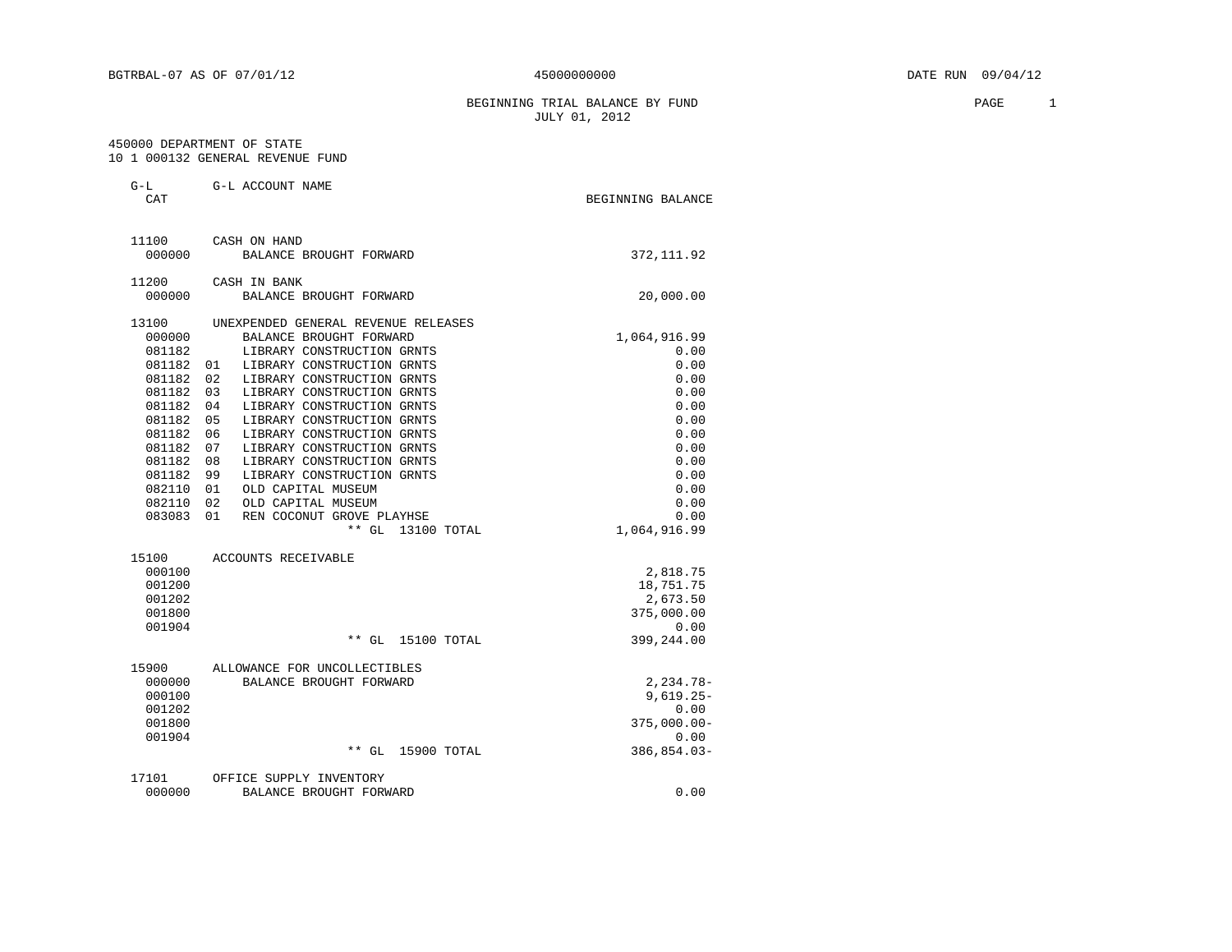BEGINNING TRIAL BALANCE BY FUND **PAGE** 2 JULY 01, 2012

 450000 DEPARTMENT OF STATE 10 1 000132 GENERAL REVENUE FUND

G-L G-L ACCOUNT NAME

| 17102<br>POSTAGE INVENTORY<br>000000<br>BALANCE BROUGHT FORWARD<br>17200<br>GOODS PURCHASED FOR RESALE<br>BALANCE BROUGHT FORWARD<br>000000<br>31100<br>ACCOUNTS PAYABLE | 0.00<br>0.00    |
|--------------------------------------------------------------------------------------------------------------------------------------------------------------------------|-----------------|
|                                                                                                                                                                          |                 |
|                                                                                                                                                                          |                 |
|                                                                                                                                                                          |                 |
|                                                                                                                                                                          |                 |
|                                                                                                                                                                          |                 |
| 040000<br><b>EXPENSES</b>                                                                                                                                                | $72.00 -$       |
| 040000<br>СF<br>EXPENSES                                                                                                                                                 | 77,616.22-      |
| 100123<br>G/A-CULTURAL/MUSEUM GRANTS                                                                                                                                     | 0.00            |
| 100123<br>G/A-CULTURAL/MUSEUM GRANTS<br>CF.                                                                                                                              | $790.00 -$      |
| 100777<br>CONTRACTED SERVICES                                                                                                                                            | 0.00            |
| 100777<br>CONTRACTED SERVICES<br>CF.                                                                                                                                     | 41,829.74-      |
| GRANTS AND AIDS - HISTORIC PRESERVATION GRA<br>101548                                                                                                                    | 0.00            |
| 101548<br>GRANTS AND AIDS - HISTORIC PRESERVATION GRA<br>CF                                                                                                              | $356,770.77 -$  |
| 101977<br>LIBRARY RESOURCES                                                                                                                                              | 0.00            |
| 101977<br>LIBRARY RESOURCES<br>CF                                                                                                                                        | $18,085.25-$    |
| 104510<br>ELECTION FRAUD PREVENTION                                                                                                                                      | 0.00            |
| ELECTION FRAUD PREVENTION<br>104510<br>CF                                                                                                                                | 77,473.79-      |
| 210008<br>DCF DATA CENTER                                                                                                                                                | 0.00            |
| OTHER DATA PROCESSING SVCS<br>210014                                                                                                                                     | 0.00            |
| 210014<br>OTHER DATA PROCESSING SVCS<br>CF                                                                                                                               | $3,739.99 -$    |
| ** GL 31100 TOTAL                                                                                                                                                        | $576, 377.76 -$ |
| 32100<br>ACCRUED SALARIES AND WAGES                                                                                                                                      |                 |
| 010000<br>SALARIES AND BENEFITS                                                                                                                                          | 0.00            |
| 010000<br>SALARIES AND BENEFITS<br>CF                                                                                                                                    | $6,354.50-$     |
| OTHER PERSONAL SERVICES<br>030000                                                                                                                                        | 0.00            |
| 030000<br>OTHER PERSONAL SERVICES<br>CF                                                                                                                                  | $6,944.51-$     |
| 103206<br>RICO ACT-ALIEN CORPORATION                                                                                                                                     | 0.00            |
| 103206<br>RICO ACT-ALIEN CORPORATION<br>CF                                                                                                                               | 15, 172. 20-    |
| ELECTION FRAUD PREVENTION<br>104510                                                                                                                                      | 0.00            |
| 104510<br>ELECTION FRAUD PREVENTION<br>CF                                                                                                                                | $17,898.16-$    |
| ** GL 32100 TOTAL                                                                                                                                                        | $46, 369.37 -$  |
| 35200<br>DUE TO STATE FUNDS, WITHIN DEPARTMENT                                                                                                                           |                 |
| 040000<br><b>EXPENSES</b>                                                                                                                                                | 0.00            |
| 35300<br>DUE TO OTHER DEPARTMENTS                                                                                                                                        |                 |
| 040000<br><b>EXPENSES</b>                                                                                                                                                | $4,198.11-$     |
| 040000<br>EXPENSES<br>CF                                                                                                                                                 | $33,343.19 -$   |
| 100777<br>CONTRACTED SERVICES                                                                                                                                            | 0.00            |
| 100777<br>CONTRACTED SERVICES<br>CF.                                                                                                                                     | $16,738.09 -$   |
| 101548<br>GRANTS AND AIDS - HISTORIC PRESERVATION GRA                                                                                                                    | 0.00            |
| 101548<br>GRANTS AND AIDS - HISTORIC PRESERVATION GRA<br>CF.                                                                                                             | 24,997.92-      |
| $**$ GL<br>35300 TOTAL                                                                                                                                                   | 79, 277.31-     |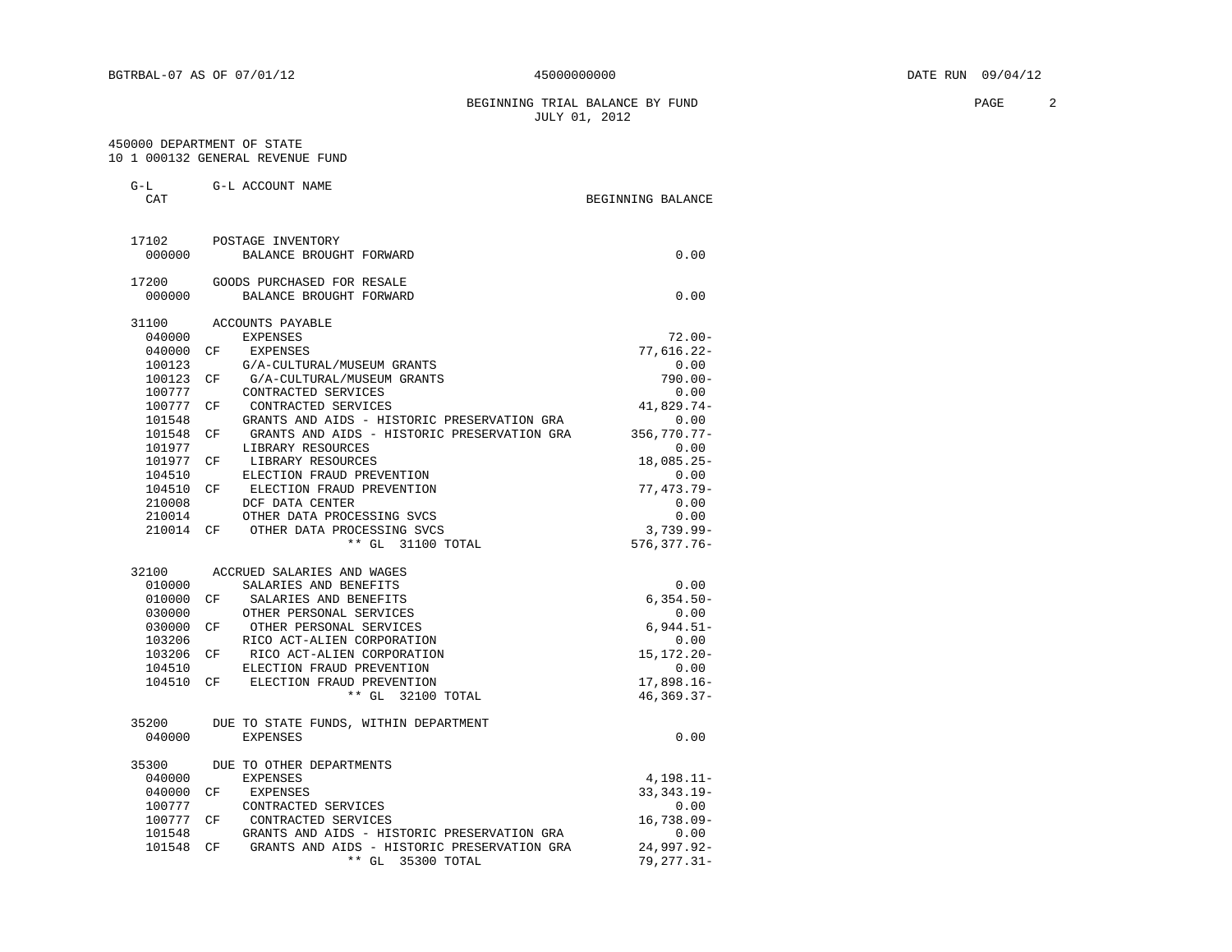BEGINNING TRIAL BALANCE BY FUND **PAGE** 3 JULY 01, 2012

#### 450000 DEPARTMENT OF STATE 10 1 000132 GENERAL REVENUE FUND

| . .<br>$\sim$ | ____ | . | ______ | $\sim$ |
|---------------|------|---|--------|--------|
|               |      |   |        |        |
|               |      |   |        |        |
|               |      |   |        |        |
|               |      |   |        |        |

| $G-L$<br>CAT              | G-L ACCOUNT NAME                                                            | BEGINNING BALANCE        |
|---------------------------|-----------------------------------------------------------------------------|--------------------------|
| 35500<br>040000<br>040000 | DUE TO OTHER GOVERNMENTAL UNITS<br><b>EXPENSES</b><br>CF<br>EXPENSES        | 0.00<br>$887.14-$        |
| 101548                    | GRANTS AND AIDS - HISTORIC PRESERVATION GRA                                 | 0.00                     |
| 101548                    | GRANTS AND AIDS - HISTORIC PRESERVATION GRA<br>CF<br>$**$ GL<br>35500 TOTAL | 15,000.00-<br>15,887.14- |
| 35600                     | DUE TO GENERAL REVENUE                                                      |                          |
| 000000                    | BALANCE BROUGHT FORWARD                                                     | 0.00                     |
| 000100                    |                                                                             | 384, 351.89-             |
| 000500                    |                                                                             | 0.00                     |
| 001200                    |                                                                             | 0.00                     |
| 001202                    |                                                                             | 0.00                     |
| 001800                    |                                                                             | 0.00                     |
| 001903                    |                                                                             | 0.00                     |
| 001904                    |                                                                             | 0.00                     |
|                           | ** GL 35600 TOTAL                                                           | 384, 351.89-             |
| 35700                     | DUE TO COMPONENT UNIT/PRIMARY                                               |                          |
| 101548                    | GRANTS AND AIDS - HISTORIC PRESERVATION GRA                                 | 0.00                     |
| 101548 CF                 | GRANTS AND AIDS - HISTORIC PRESERVATION GRA                                 | $60,000.00 -$            |
|                           | $**$ GL<br>35700 TOTAL                                                      | $60,000.00 -$            |
| 38600                     | CURRENT COMPENSATED ABSENCES LIABILITY                                      |                          |
| 010000                    | SALARIES AND BENEFITS                                                       | 0.00                     |
| 010000 CF                 | SALARIES AND BENEFITS                                                       | $45, 155.51 -$           |
|                           | ** GL 38600 TOTAL                                                           | $45, 155.51 -$           |
| 45100                     | ADVANCES FROM OTHER FUNDS BETWEEN DEPA                                      |                          |
| 000000                    | BALANCE BROUGHT FORWARD                                                     | $20, 150.00 -$           |
| 54900                     | COMMITTED FUND BALANCE                                                      |                          |
| 000000                    | BALANCE BROUGHT FORWARD                                                     | $156, 310.90 -$          |
| 081182                    | LIBRARY CONSTRUCTION GRNTS                                                  | 0.00                     |
| 081182                    | LIBRARY CONSTRUCTION GRNTS<br>01                                            | 0.00                     |
| 081182                    | 02<br>LIBRARY CONSTRUCTION GRNTS                                            | 0.00                     |
| 081182                    | 0.3<br>LIBRARY CONSTRUCTION GRNTS                                           | 0.00                     |
| 081182                    | LIBRARY CONSTRUCTION GRNTS<br>04                                            | 0.00                     |
| 081182                    | LIBRARY CONSTRUCTION GRNTS<br>05                                            | 0.00                     |
| 081182                    | 06<br>LIBRARY CONSTRUCTION GRNTS                                            | 0.00                     |
| 081182                    | 07<br>LIBRARY CONSTRUCTION GRNTS                                            | 0.00                     |
| 081182                    | 08<br>LIBRARY CONSTRUCTION GRNTS                                            | 0.00                     |
| 081182                    | 99<br>LIBRARY CONSTRUCTION GRNTS                                            | 0.00                     |
| 082110                    | 01<br>OLD CAPITAL MUSEUM                                                    | 0.00                     |
| 082110                    | 02<br>OLD CAPITAL MUSEUM                                                    | $85,539.00 -$            |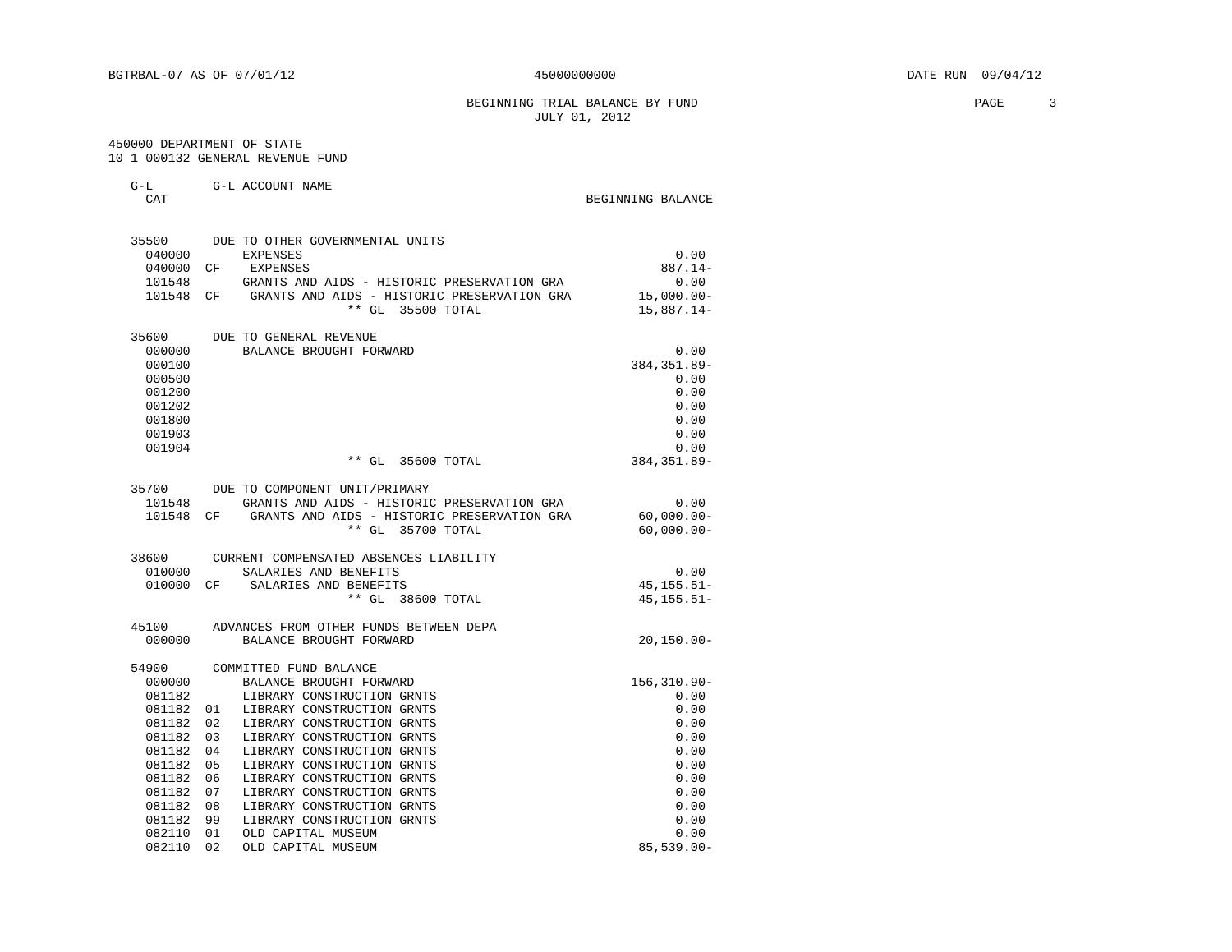#### BEGINNING TRIAL BALANCE BY FUND **PAGE** 4 JULY 01, 2012

#### 450000 DEPARTMENT OF STATE 10 1 000132 GENERAL REVENUE FUND

| CAT       | G-L ACCOUNT NAME                          | BEGINNING BALANCE |
|-----------|-------------------------------------------|-------------------|
| 083083 01 | REN COCONUT GROVE PLAYHSE                 | 0.00              |
|           | ** GL 54900 TOTAL                         | 241,849.90-       |
| 55100     | FUND BALANCE RESERVED FOR ENCUMBRANCES    |                   |
| 000000    | BALANCE BROUGHT FORWARD                   | 0.00              |
| 55200     | FUND BALANCE RESERVED FOR INVENTORIES     |                   |
| 000000    | BALANCE BROUGHT FORWARD                   | 0.00              |
| 55600     | RESERVED FOR FCO AND GRANTS/AID - FCO     |                   |
| 081182 01 | LIBRARY CONSTRUCTION GRNTS                | 0.00              |
| 081182    | 02<br>LIBRARY CONSTRUCTION GRNTS          | 0.00              |
| 081182    | 03<br>LIBRARY CONSTRUCTION GRNTS          | 0.00              |
| 081182    | 04<br>LIBRARY CONSTRUCTION GRNTS          | 0.00              |
| 083083    | REN COCONUT GROVE PLAYHSE<br>01           | 0.00              |
| 140015    | 01<br>G/A-SPEC CAT-CUL FAC PROG           | 0.00              |
| 140015    | 02<br>G/A-SPEC CAT-CUL FAC PROG           | 0.00              |
| 140015    | 03<br>G/A-SPEC CAT-CUL FAC PROG           | 0.00              |
| 140020    | G/A-SPEC CAT-ACQ, REST/HIS<br>01          | 0.00              |
| 140020    | 02<br>G/A-SPEC CAT-ACQ, REST/HIS          | 0.00              |
| 140020    | 03<br>G/A-SPEC CAT-ACQ, REST/HIS          | 0.00              |
| 140020    | 04<br>G/A-SPEC CAT-ACQ, REST/HIS          | 0.00              |
| 140051    | 04<br>G/A EMERGENCY REPAIRS HISTORIC PRES | 0.00              |
|           | ** GL 55600 TOTAL                         | 0.00              |
| 94100     | <b>ENCUMBRANCES</b>                       |                   |
| 030000    | CF<br>OTHER PERSONAL SERVICES             | 36,000.00         |
| 040000    | CF<br><b>EXPENSES</b>                     | 18,520.92         |
| 060000    | CF<br>OPERATING CAPITAL OUTLAY            | 2,484.00          |
| 081182    | 06<br>LIBRARY CONSTRUCTION GRNTS          | 550,000.00        |
| 081182    | 07<br>LIBRARY CONSTRUCTION GRNTS          | 350,000.00        |
| 081182    | 08<br>LIBRARY CONSTRUCTION GRNTS          | 200,000.00        |
| 100123    | CF<br>G/A-CULTURAL/MUSEUM GRANTS          | 7,211.00          |
| 100777    | CF<br>CONTRACTED SERVICES                 | 107,683.58        |
| 101977    | CF<br>LIBRARY RESOURCES                   | 17,000.00         |
| 101981    | CF<br>LITIGATION EXPENSES                 | 12,720.63         |
| 104510    | CF<br>ELECTION FRAUD PREVENTION           | 44, 499.88        |
|           | ** GL 94100 TOTAL                         | 1,346,120.01      |
| 98100     | BUDGETARY FND BAL RESERVED/ENCUMBRANCE    |                   |
| 030000    | OTHER PERSONAL SERVICES<br>CF             | $36,000.00 -$     |
| 040000    | CF<br><b>EXPENSES</b>                     | 18,520.92-        |
| 060000    | CF<br>OPERATING CAPITAL OUTLAY            | $2,484.00 -$      |
| 081182    | LIBRARY CONSTRUCTION GRNTS<br>06          | $550,000.00 -$    |
| 081182    | 07<br>LIBRARY CONSTRUCTION GRNTS          | $350,000.00 -$    |
| 081182    | 08<br>LIBRARY CONSTRUCTION GRNTS          | $200,000.00 -$    |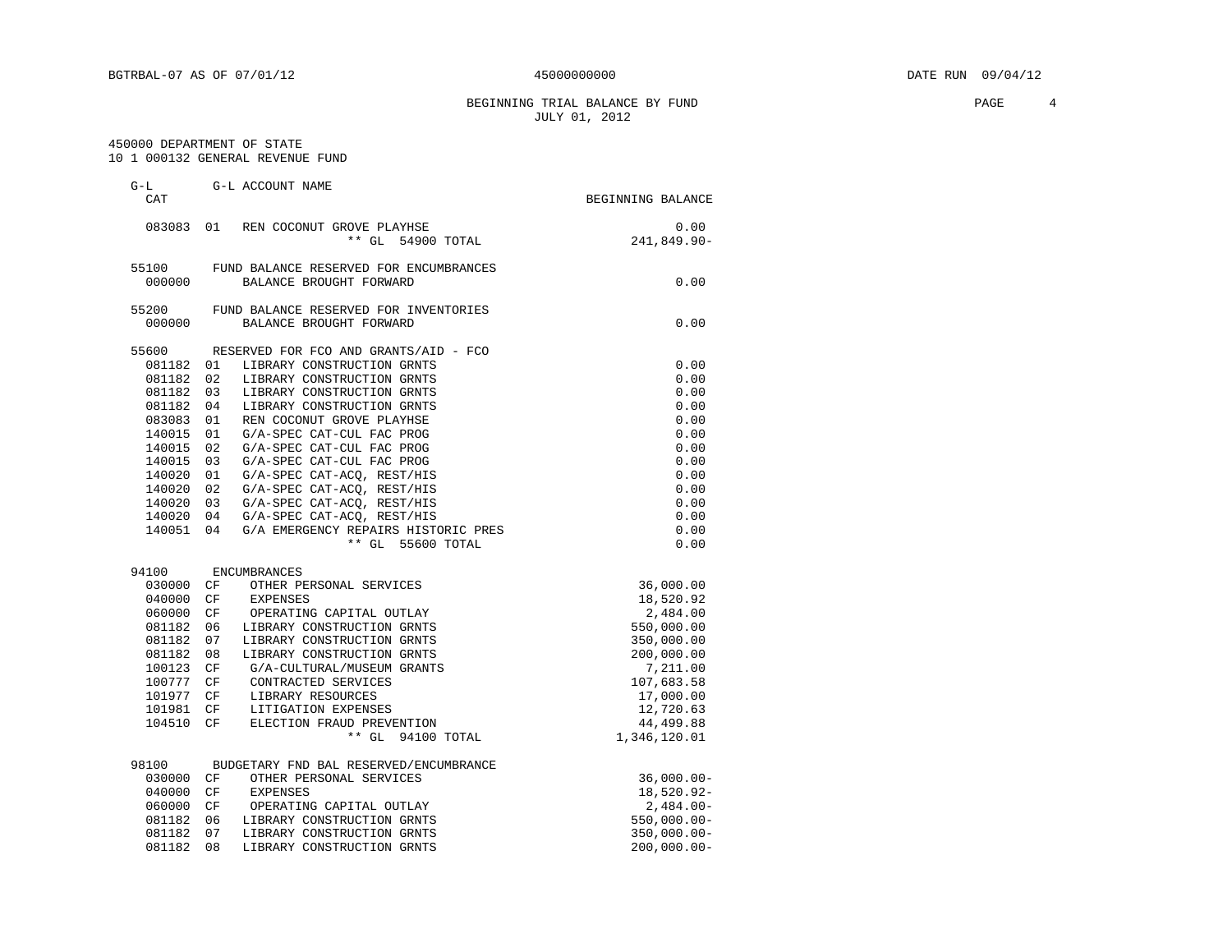#### BEGINNING TRIAL BALANCE BY FUND **PAGE** 5 JULY 01, 2012

#### 450000 DEPARTMENT OF STATE 10 1 000132 GENERAL REVENUE FUND

#### G-L G-L ACCOUNT NAME CAT BEGINNING BALANCE 100123 CF G/A-CULTURAL/MUSEUM GRANTS  $7,211.00-100777$  CF CONTRACTED SERVICES  $107,683.58-$ 100777 CF CONTRACTED SERVICES 107,683.58-101977 CF LIBRARY RESOURCES 107,000.00-101977 CF LIBRARY RESOURCES 17,000.00-101981 CF LITIGATION EXPENSES 12,720.63-101981 CF LITIGATION EXPENSES<br>104510 CF ELECTION FRAUD PREVENTION 12,720.63-104510 CF ELECTION FRAUD PREVENTION \*\* GL 98100 TOTAL 1,346,120.01-

\*\*\* FUND TOTAL 0.00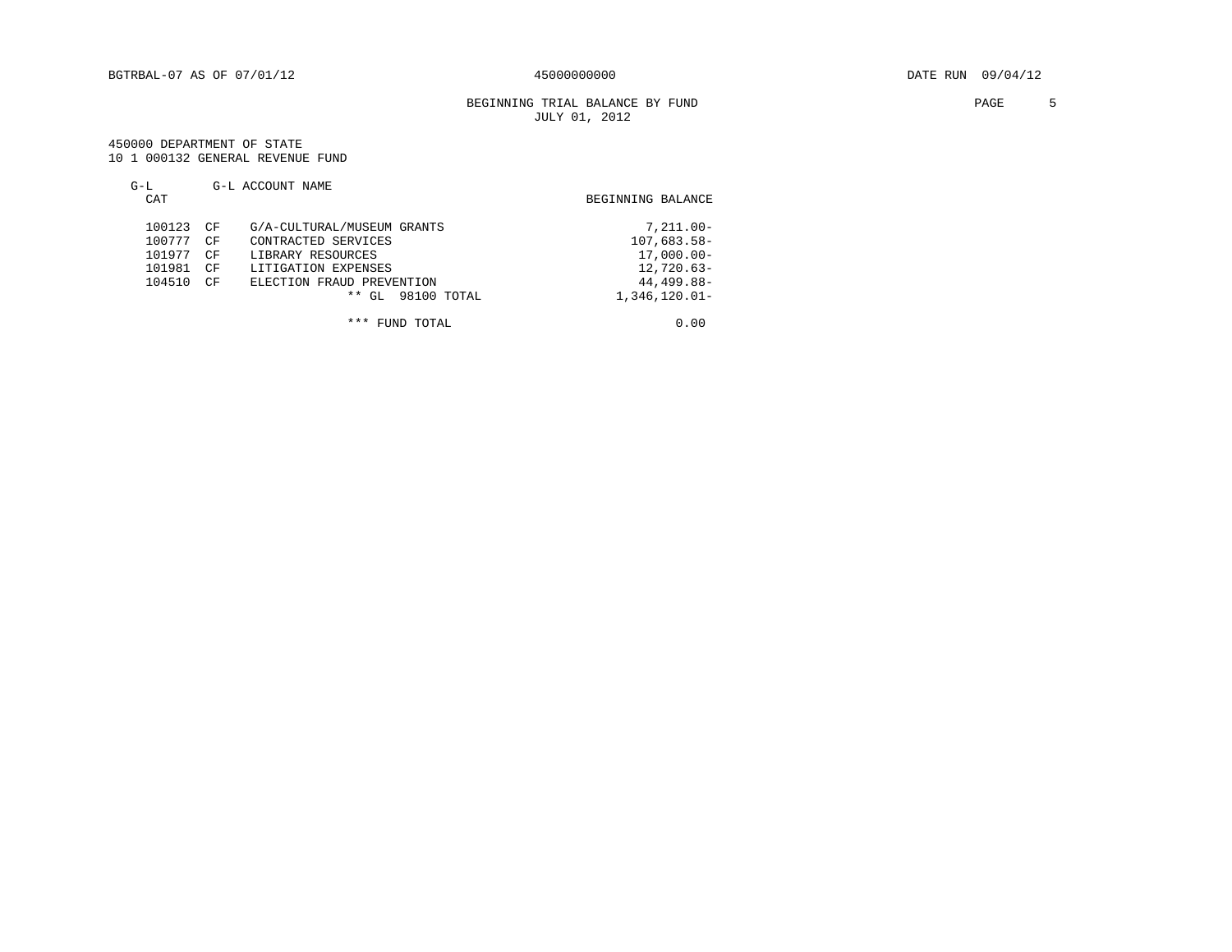BEGINNING TRIAL BALANCE BY FUND **PAGE** 6 JULY 01, 2012

#### 450000 DEPARTMENT OF STATE

| 20 2 261011 FEDERAL GRANTS TRUST FUND -HELP AMERICA VOTE ACT |  |
|--------------------------------------------------------------|--|
|--------------------------------------------------------------|--|

| $G-L$<br>CAT                  | G-L ACCOUNT NAME                                                                                                                                                    | BEGINNING BALANCE                                           |
|-------------------------------|---------------------------------------------------------------------------------------------------------------------------------------------------------------------|-------------------------------------------------------------|
| 12100<br>000000               | UNRELEASED CASH IN STATE TREASURY<br>BALANCE BROUGHT FORWARD                                                                                                        | 143,655.94                                                  |
| 14100<br>000000               | POOLED INVESTMENTS WITH STATE TREASURY<br>BALANCE BROUGHT FORWARD                                                                                                   | 57, 396, 419.17                                             |
| 15100<br>001202<br>001904     | ACCOUNTS RECEIVABLE<br>** GL 15100 TOTAL                                                                                                                            | 15.00<br>5.00<br>20.00                                      |
| 15300<br>000504               | INTEREST AND DIVIDENDS RECEIVABLE                                                                                                                                   | 108,594.32                                                  |
| 31100<br>100495<br>100777     | ACCOUNTS PAYABLE<br>SW VOTER REGISTR SYST/HAVA<br>100495 CF SW VOTER REGISTR SYST/HAVA<br>CONTRACTED SERVICES<br>100777 CF CONTRACTED SERVICES<br>** GL 31100 TOTAL | 0.00<br>$6,521.00 -$<br>0.00<br>14,148.00-<br>$20,669.00 -$ |
| 010000                        | 32100 ACCRUED SALARIES AND WAGES<br>SALARIES AND BENEFITS<br>010000 CF SALARIES AND BENEFITS<br>** GL 32100 TOTAL                                                   | 0.00<br>$15, 108.81 -$<br>$15, 108.81 -$                    |
| 100495<br>100495 CF<br>310403 | 35300 DUE TO OTHER DEPARTMENTS<br>SW VOTER REGISTR SYST/HAVA<br>SW VOTER REGISTR SYST/HAVA<br>ASSESSMENT ON INVESTMENTS-DEPARTMENTAL USE<br>** GL 35300 TOTAL       | 0.00<br>$47,003.35-$<br>5,774.27-<br>$52,777.62-$           |
| 54900<br>000000               | COMMITTED FUND BALANCE<br>BALANCE BROUGHT FORWARD                                                                                                                   | 0.00                                                        |
| 57200<br>000000               | RESTRICTED BY FEDERAL GOVERNMENT<br>BALANCE BROUGHT FORWARD                                                                                                         | 57,560,134.00-                                              |
|                               | 94100 ENCUMBRANCES<br>100495 CF SW VOTER REGISTR SYST/HAVA<br>100866 CF ASSIST INDIVID W/DISABIL<br>** GL<br>94100 TOTAL                                            | 78,205.00<br>52,788.43<br>130,993.43                        |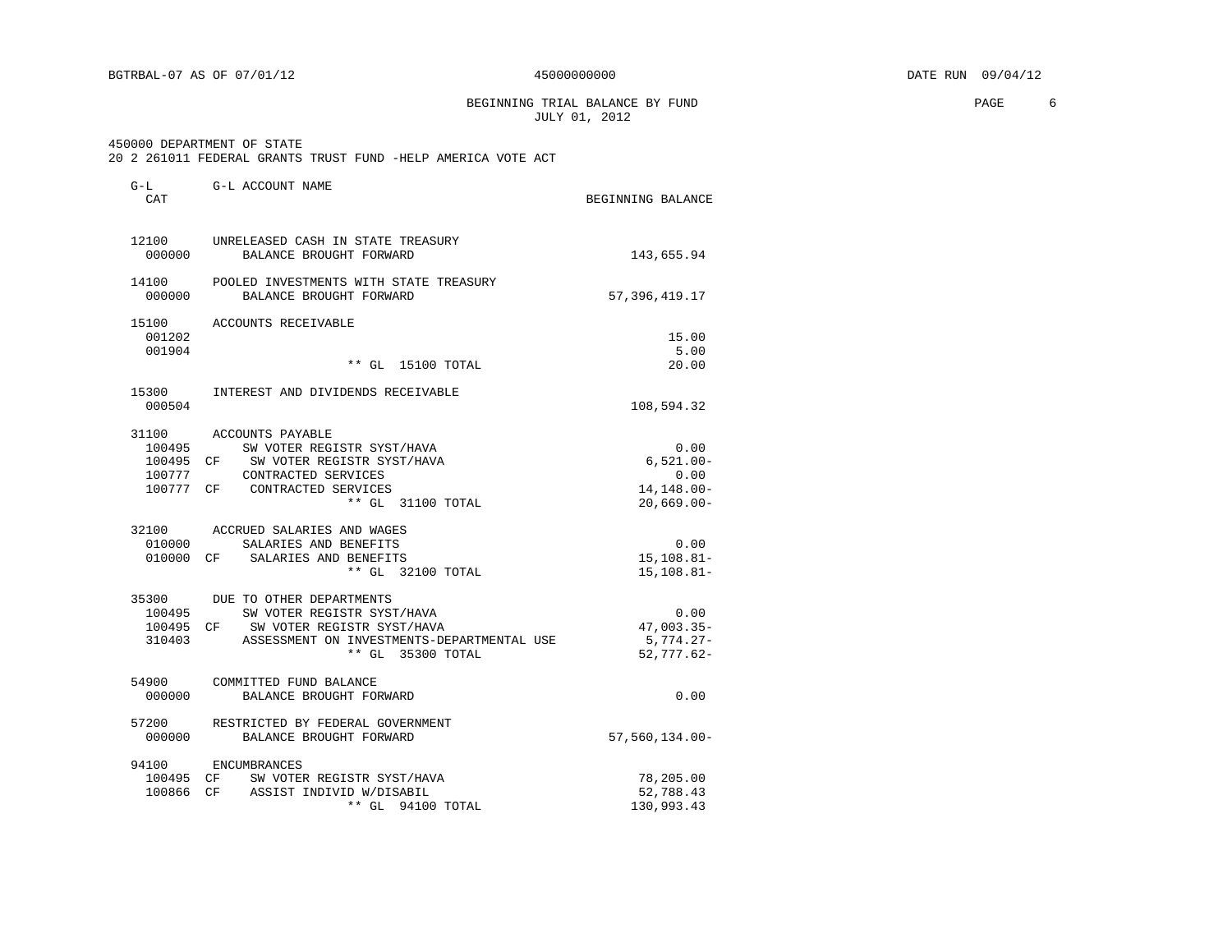BEGINNING TRIAL BALANCE BY FUND **PAGE** 7 JULY 01, 2012

 450000 DEPARTMENT OF STATE 20 2 261011 FEDERAL GRANTS TRUST FUND -HELP AMERICA VOTE ACT

| $G-L$  |    | G-L ACCOUNT NAME                       |                   |
|--------|----|----------------------------------------|-------------------|
| CAT    |    |                                        | BEGINNING BALANCE |
|        |    |                                        |                   |
|        |    |                                        |                   |
| 98100  |    | BUDGETARY FND BAL RESERVED/ENCUMBRANCE |                   |
| 100495 | CF | SW VOTER REGISTR SYST/HAVA             | $78, 205, 00 -$   |
| 100866 | CF | ASSIST INDIVID W/DISABIL               | $52,788.43-$      |
|        |    | 98100 TOTAL<br>$***$<br>GL             | $130.993.43-$     |

\*\*\* FUND TOTAL 0.00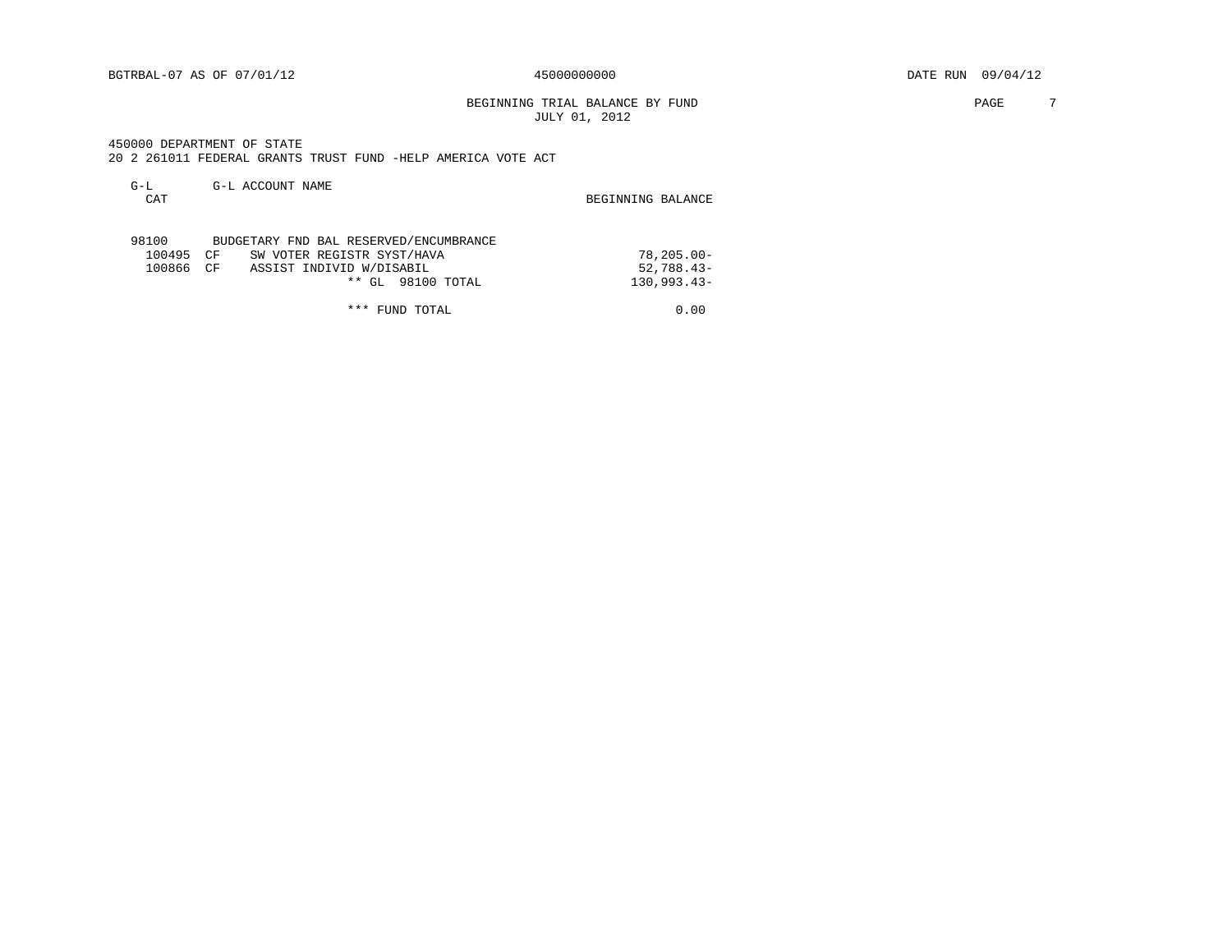#### BEGINNING TRIAL BALANCE BY FUND **PAGE** 8 JULY 01, 2012

450000 DEPARTMENT OF STATE

| G-L<br>CAT                | G-L ACCOUNT NAME                                                                                                                                                          | BEGINNING BALANCE                                          |
|---------------------------|---------------------------------------------------------------------------------------------------------------------------------------------------------------------------|------------------------------------------------------------|
| 12100<br>000000           | UNRELEASED CASH IN STATE TREASURY<br>BALANCE BROUGHT FORWARD                                                                                                              | 147,220.34                                                 |
| 16400<br>000700           | DUE FROM FEDERAL GOVERNMENT                                                                                                                                               | 76,553.69                                                  |
| 31100<br>040000           | ACCOUNTS PAYABLE<br><b>EXPENSES</b><br>040000 CF EXPENSES<br>100777 CONTRACTED SERVICES<br>100777 CF CONTRACTED SERVICES<br>** GL 31100 TOTAL                             | 0.00<br>$691.88 -$<br>0.00<br>15, 128. 73-<br>$15,820.61-$ |
| 030000<br>030000          | 32100 ACCRUED SALARIES AND WAGES<br>OTHER PERSONAL SERVICES<br>CF OTHER PERSONAL SERVICES<br>** GL 32100 TOTAL                                                            | 0.00<br>$18,470.46-$<br>$18,470.46-$                       |
| 040000<br>040000          | 35300 DUE TO OTHER DEPARTMENTS<br>EXPENSES<br>CF EXPENSES<br>** GL 35300 TOTAL                                                                                            | 0.00<br>$1,180.76 -$<br>1,180.76-                          |
|                           | 35500 DUE TO OTHER GOVERNMENTAL UNITS<br>101548 GRANTS AND AIDS - HISTORIC PRESERVATION GRA<br>101548 CF GRANTS AND AIDS - HISTORIC PRESERVATION GRA<br>** GL 35500 TOTAL | 31,628.48<br>219,930.68-<br>188,302.20-                    |
| 38900<br>001510           | DEFERRED REVENUES                                                                                                                                                         | 240,950.00-                                                |
| 54900<br>000000           | COMMITTED FUND BALANCE<br>BALANCE BROUGHT FORWARD                                                                                                                         | 0.00                                                       |
| 57200<br>000000           | RESTRICTED BY FEDERAL GOVERNMENT<br>BALANCE BROUGHT FORWARD                                                                                                               | 240,950.00                                                 |
| 94100<br>040000<br>100777 | ENCUMBRANCES<br>CF<br>EXPENSES<br>CONTRACTED SERVICES<br>** GL<br>94100 TOTAL                                                                                             | 26,056.50<br>3,000.00<br>29,056.50                         |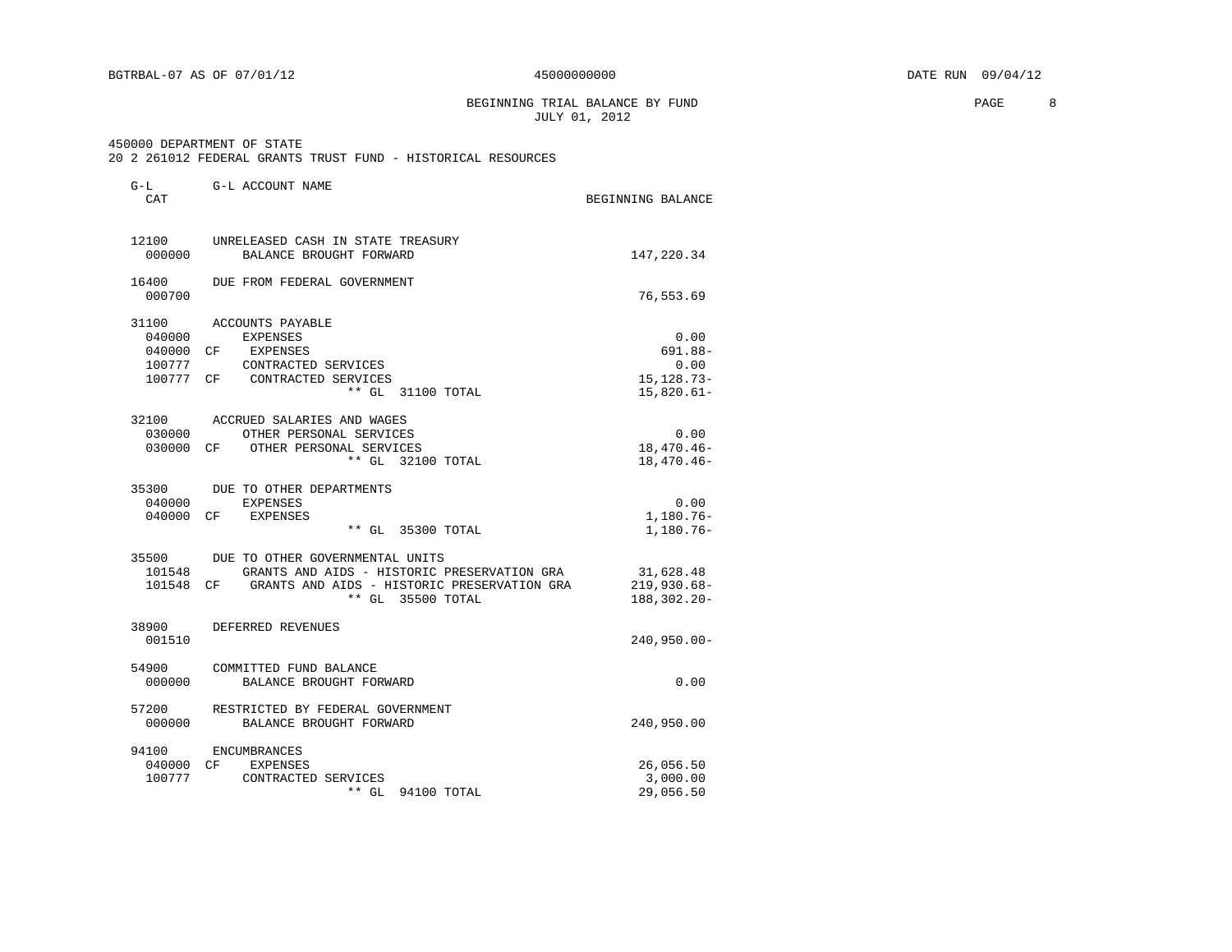BEGINNING TRIAL BALANCE BY FUND **PAGE** 9 JULY 01, 2012

 450000 DEPARTMENT OF STATE 20 2 261012 FEDERAL GRANTS TRUST FUND - HISTORICAL RESOURCES

| $G-L$<br>CAT | G-L ACCOUNT NAME                       | BEGINNING BALANCE |
|--------------|----------------------------------------|-------------------|
| 98100        | BUDGETARY FND BAL RESERVED/ENCUMBRANCE |                   |

|  | 040000 CF |  | EXPENSES            |  |                   |  | 26,056.50- |
|--|-----------|--|---------------------|--|-------------------|--|------------|
|  | 100777    |  | CONTRACTED SERVICES |  |                   |  | 3,000.00-  |
|  |           |  |                     |  | ** GL 98100 TOTAL |  | 29,056.50- |
|  |           |  |                     |  |                   |  |            |

\*\*\* FUND TOTAL 0.00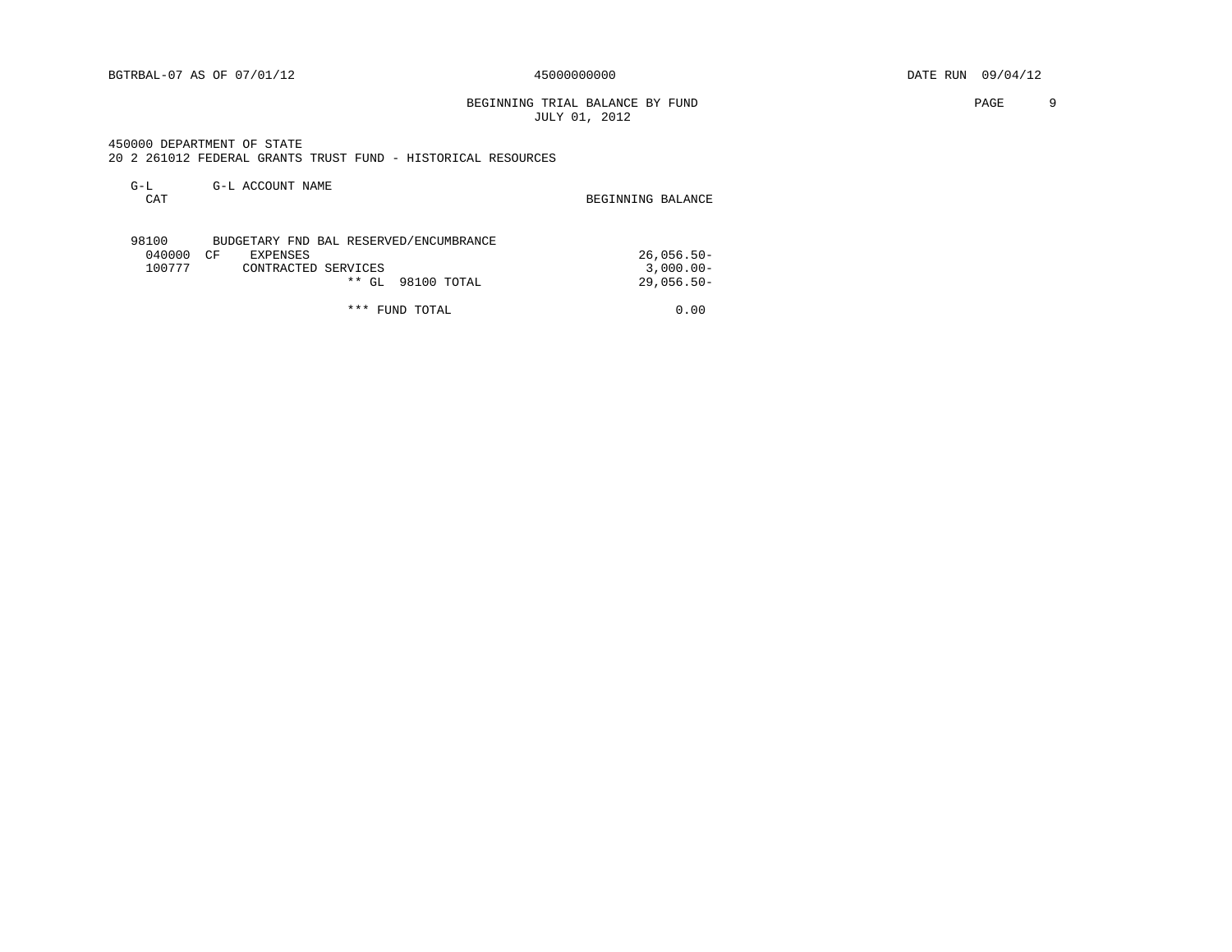BEGINNING TRIAL BALANCE BY FUND **PAGE** 10 JULY 01, 2012

 450000 DEPARTMENT OF STATE 20 2 261013 FEDERAL GRANTS TRUST FUND - LIBRARY SERVICES

| $G-L$<br><b>CAT</b>             | G-L ACCOUNT NAME                                                                                                | BEGINNING BALANCE                              |
|---------------------------------|-----------------------------------------------------------------------------------------------------------------|------------------------------------------------|
| 12100<br>000000                 | UNRELEASED CASH IN STATE TREASURY<br>BALANCE BROUGHT FORWARD                                                    | 1,110,788.06                                   |
| 31100<br>040000<br>040000 CF    | ACCOUNTS PAYABLE<br><b>EXPENSES</b><br>EXPENSES<br>** GL 31100 TOTAL                                            | 0.00<br>1,519.74-<br>$1,519.74-$               |
| 32100<br>030000                 | ACCRUED SALARIES AND WAGES<br>OTHER PERSONAL SERVICES<br>030000 CF OTHER PERSONAL SERVICES<br>** GL 32100 TOTAL | 0.00<br>$10,651.07-$<br>$10,651.07-$           |
| 35300<br>040000<br>040000 CF    | DUE TO OTHER DEPARTMENTS<br>EXPENSES<br>EXPENSES<br>** GL 35300 TOTAL                                           | 0.00<br>$267.92-$<br>$267.92-$                 |
| 54900<br>000000                 | COMMITTED FUND BALANCE<br>BALANCE BROUGHT FORWARD                                                               | $150, 957.00 -$                                |
| 57200<br>000000                 | RESTRICTED BY FEDERAL GOVERNMENT<br>BALANCE BROUGHT FORWARD                                                     | $947, 392.33 -$                                |
| 94100<br>040000 CF<br>101977 CF | ENCUMBRANCES<br>EXPENSES<br>LIBRARY RESOURCES<br>** GL 94100 TOTAL                                              | 4,445.20<br>297,171.00<br>301,616.20           |
| 98100<br>040000 CF              | BUDGETARY FND BAL RESERVED/ENCUMBRANCE<br>EXPENSES<br>101977 CF LIBRARY RESOURCES<br>** GL 98100 TOTAL          | $4,445.20 -$<br>297, 171.00-<br>$301,616.20 -$ |
|                                 | *** FUND TOTAL                                                                                                  | 0.00                                           |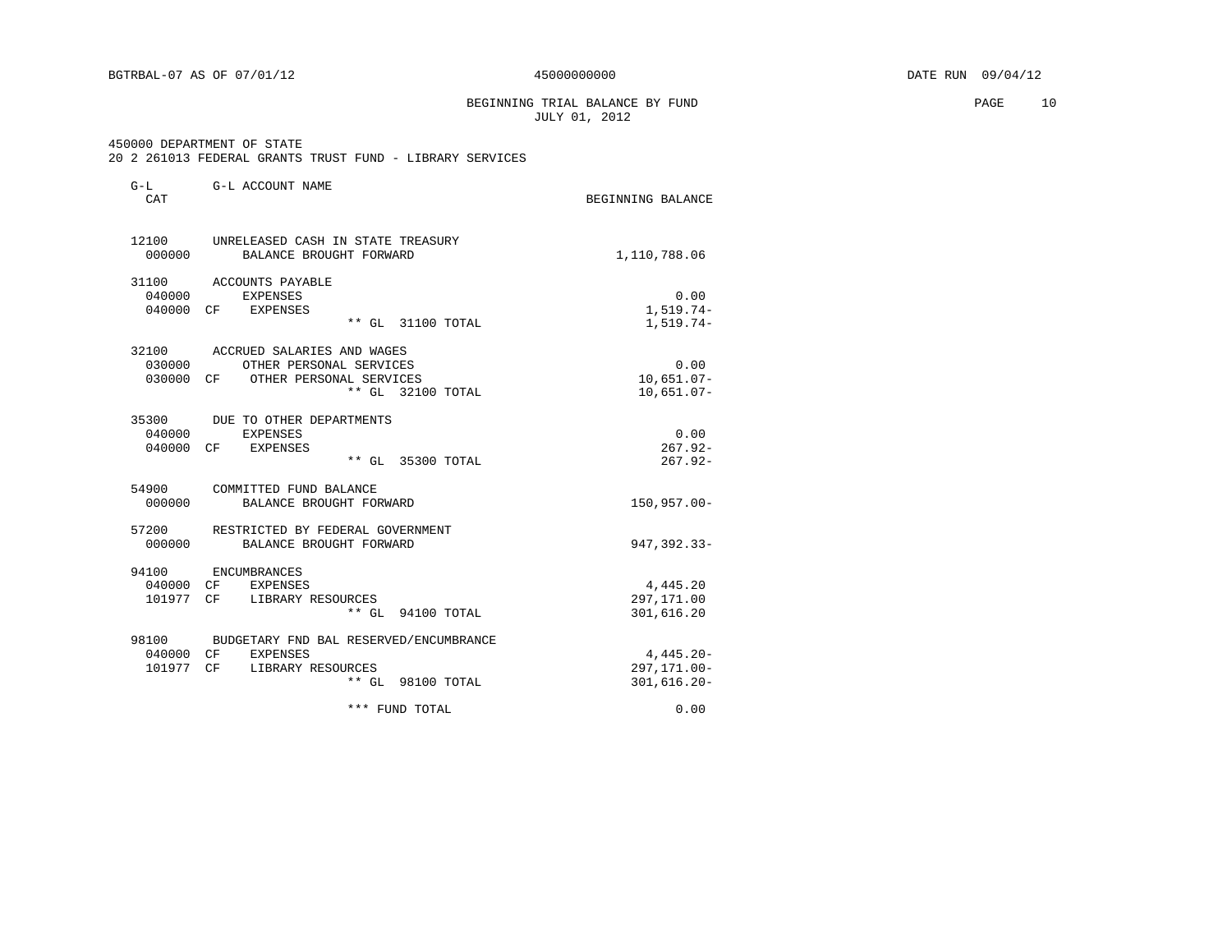BGTRBAL-07 AS OF 07/01/12  $450000000000$   $DATE$  RUN 09/04/12

 BEGINNING TRIAL BALANCE BY FUND PAGE 11 JULY 01, 2012

#### 450000 DEPARTMENT OF STATE 20 2 261014 FEDERAL GRANTS TRUST FUND - CULTURAL AFFAIRS

| $G-L$<br>CAT    | G-L ACCOUNT NAME                                             | BEGINNING BALANCE |
|-----------------|--------------------------------------------------------------|-------------------|
| 12100<br>000000 | UNRELEASED CASH IN STATE TREASURY<br>BALANCE BROUGHT FORWARD | 51,144.92         |
| 31100           | ACCOUNTS PAYABLE                                             |                   |
| 040000          | <b>EXPENSES</b>                                              | 0.00              |
| 040000          | CF<br>EXPENSES                                               | 8,181.59-         |
| 100777          | CONTRACTED SERVICES                                          | 0.00              |
| 100777          | CF<br>CONTRACTED SERVICES                                    | $328.13-$         |
|                 | $**$ GL<br>31100 TOTAL                                       | $8,509.72 -$      |
| 32100           | ACCRUED SALARIES AND WAGES                                   |                   |
| 010000          | SALARIES AND BENEFITS                                        | 0.00              |
| 010000          | CF<br>SALARIES AND BENEFITS                                  | $1,652.99-$       |
|                 | ** GL 32100 TOTAL                                            | $1,652.99-$       |
| 54900           | COMMITTED FUND BALANCE                                       |                   |
| 000000          | BALANCE BROUGHT FORWARD                                      | 0.00              |
| 57200           | RESTRICTED BY FEDERAL GOVERNMENT                             |                   |
| 000000          | BALANCE BROUGHT FORWARD                                      | 40,982.21-        |
|                 | *** FUND TOTAL                                               | 0.00              |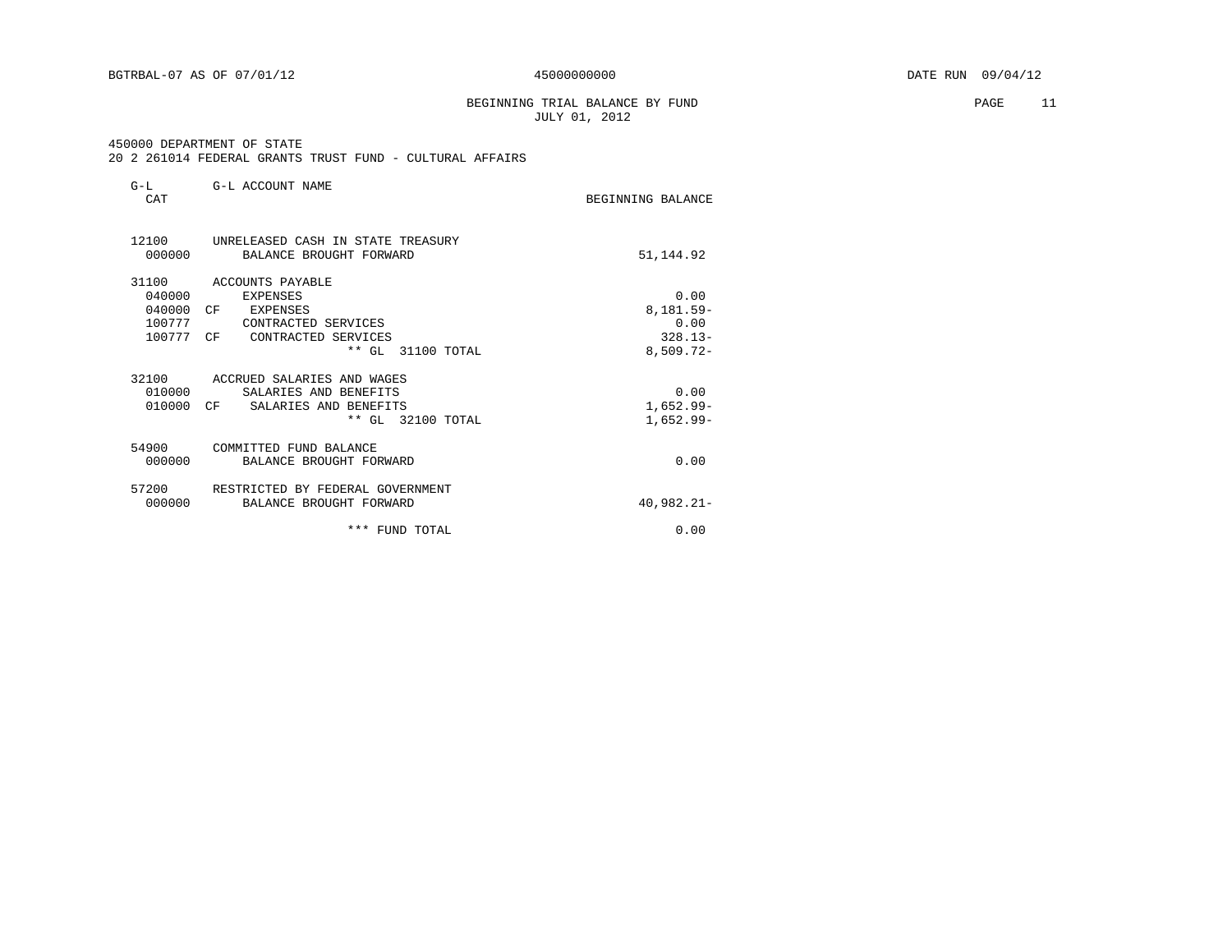BGTRBAL-07 AS OF 07/01/12  $450000000000$   $DATE$  RUN 09/04/12

\*\*\* FUND TOTAL 0.00

 BEGINNING TRIAL BALANCE BY FUND PAGE 12 JULY 01, 2012

#### 450000 DEPARTMENT OF STATE

|                           | 450000 DEPARTMENT OF STATE<br>20 2 279001 FLORIDA FINE ARTS TRUST FUND DOS |                   |                      |
|---------------------------|----------------------------------------------------------------------------|-------------------|----------------------|
| $G-L$<br><b>CAT</b>       | G-L ACCOUNT NAME                                                           | BEGINNING BALANCE |                      |
| 12100<br>000000           | UNRELEASED CASH IN STATE TREASURY<br>BALANCE BROUGHT FORWARD               |                   | 0.00                 |
| 15900<br>001800           | ALLOWANCE FOR UNCOLLECTIBLES                                               |                   | 0.00                 |
| 16400<br>000700<br>001500 | DUE FROM FEDERAL GOVERNMENT<br>** GL 16400 TOTAL                           |                   | 0.00<br>0.00<br>0.00 |
| 38800<br>000000<br>000700 | UNEARNED REVENUE - CURRENT<br>BALANCE BROUGHT FORWARD<br>** GL 38800 TOTAL |                   | 0.00<br>0.00<br>0.00 |
| 54900<br>000000           | COMMITTED FUND BALANCE<br>BALANCE BROUGHT FORWARD                          |                   | 0.00                 |
| 55100<br>000000           | FUND BALANCE RESERVED FOR ENCUMBRANCES<br>BALANCE BROUGHT FORWARD          |                   | 0.00                 |
|                           |                                                                            |                   |                      |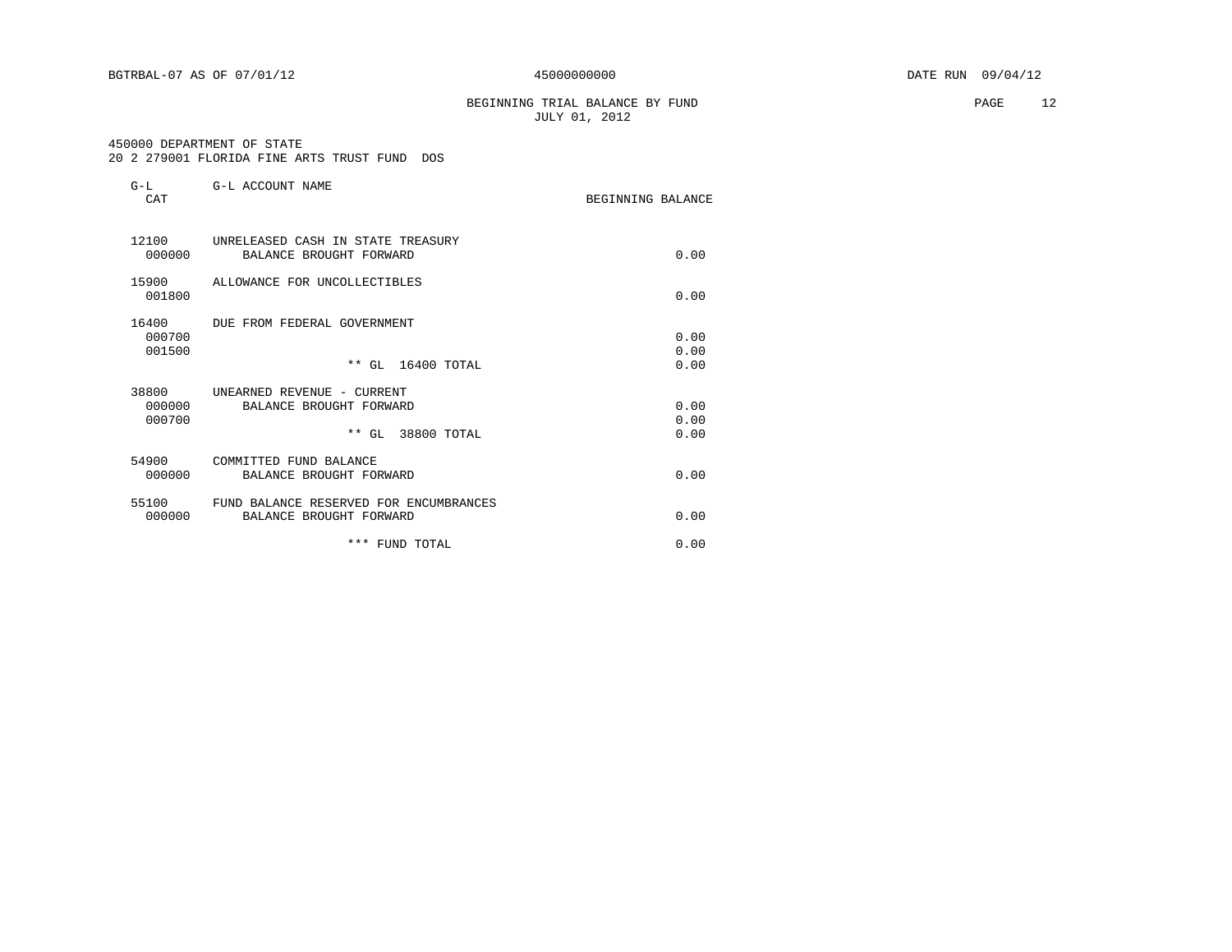BEGINNING TRIAL BALANCE BY FUND **PAGE** 13 JULY 01, 2012

#### 450000 DEPARTMENT OF STATE

#### 20 2 339085 GRANTS AND DONATIONS TF DOS-DIV OF ARCHIVES

| G-L<br>CAT                             | G-L ACCOUNT NAME                                                                                                                                                                                                                                 | BEGINNING BALANCE                            |
|----------------------------------------|--------------------------------------------------------------------------------------------------------------------------------------------------------------------------------------------------------------------------------------------------|----------------------------------------------|
| 12100<br>000000                        | UNRELEASED CASH IN STATE TREASURY<br>BALANCE BROUGHT FORWARD                                                                                                                                                                                     | 4,161,140.85                                 |
| 000100                                 | 15100 ACCOUNTS RECEIVABLE                                                                                                                                                                                                                        | 2,414.55                                     |
| 31100<br>040000<br>040000 CF<br>100777 | ACCOUNTS PAYABLE<br><b>EXPENSES</b><br>EXPENSES<br>CONTRACTED SERVICES<br>100777 CF CONTRACTED SERVICES                                                                                                                                          | 0.00<br>$15.325.25 -$<br>0.00<br>$5,225.50-$ |
|                                        | ** GL 31100 TOTAL                                                                                                                                                                                                                                | $20,550.75 -$                                |
| 030000                                 | 32100 ACCRUED SALARIES AND WAGES<br>OTHER PERSONAL SERVICES<br>030000 CF OTHER PERSONAL SERVICES<br>** GL 32100 TOTAL                                                                                                                            | 0.00<br>$38,472.53-$<br>$38,472.53-$         |
| 35300<br>040000                        | DUE TO OTHER DEPARTMENTS<br><b>EXPENSES</b><br>040000 CF EXPENSES<br>** GL 35300 TOTAL                                                                                                                                                           | 0.00<br>$1,643.39-$<br>$1,643.39-$           |
| 310322                                 | 35600 DUE TO GENERAL REVENUE<br>SERVICE CHARGE TO GEN REV                                                                                                                                                                                        | $8.03-$                                      |
| 54900<br>000000                        | COMMITTED FUND BALANCE<br>BALANCE BROUGHT FORWARD                                                                                                                                                                                                | 0.00                                         |
| 55100<br>000000                        | FUND BALANCE RESERVED FOR ENCUMBRANCES<br>BALANCE BROUGHT FORWARD                                                                                                                                                                                | 0.00                                         |
|                                        | 55600 RESERVED FOR FCO AND GRANTS/AID - FCO<br>080901 09 CENTRAL FAC/MAINT & REPAIR<br>084603 06 MISSION SAN LUIS FORT CONSTRUCTION<br>084603 07 MISSION SAN LUIS FORT CONSTRUCTION<br>140222 08 LIGHTHOUSE RESTORATION PRJ<br>** GL 55600 TOTAL | 0.00<br>0.00<br>0.00<br>0.00<br>0.00         |
| 57300<br>000000                        | RESTRICTED BY GRANTORS AND CONTRIBUTOR<br>BALANCE BROUGHT FORWARD                                                                                                                                                                                | 4,102,880.70-                                |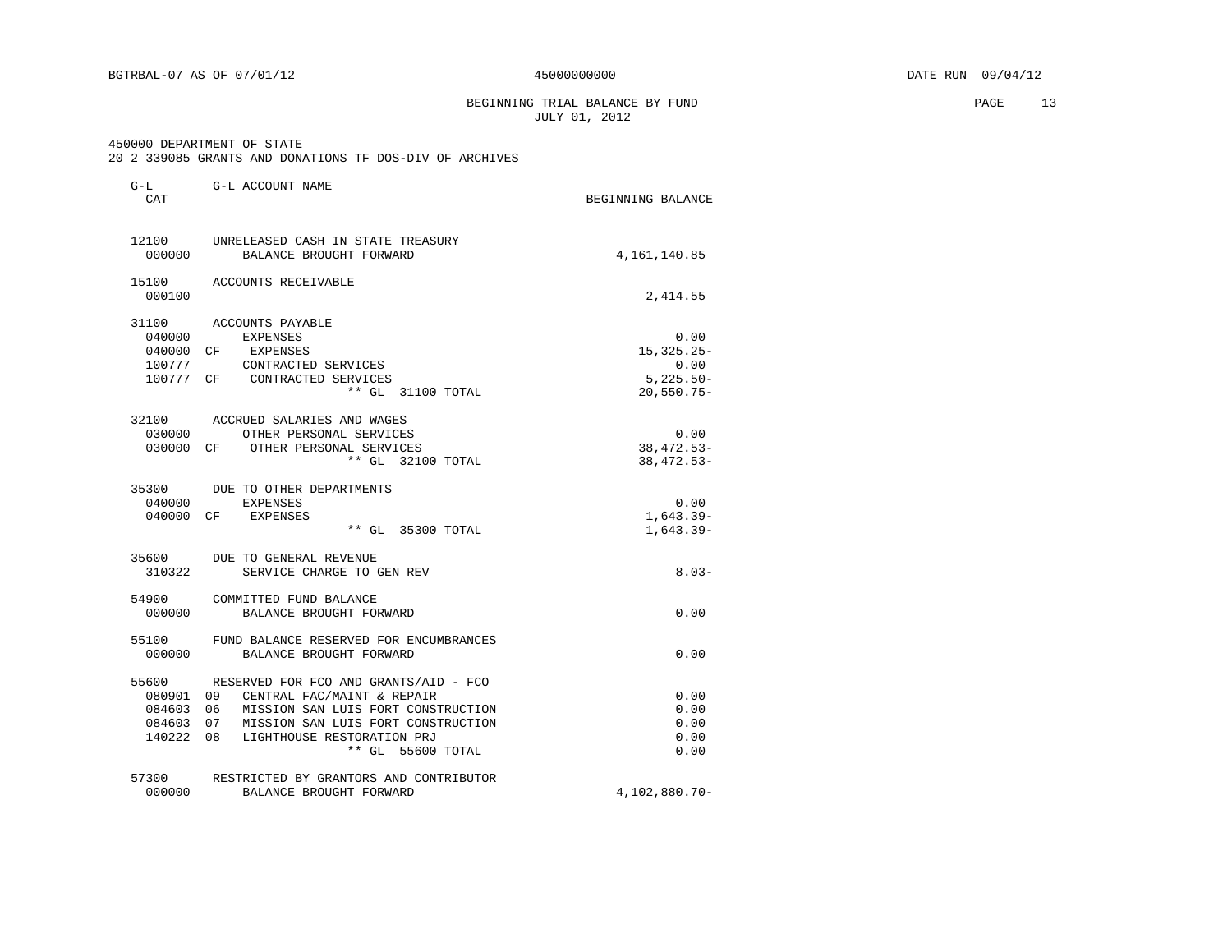BEGINNING TRIAL BALANCE BY FUND **PAGE** 14 JULY 01, 2012

#### 450000 DEPARTMENT OF STATE

20 2 339085 GRANTS AND DONATIONS TF DOS-DIV OF ARCHIVES

| CAT    |      |                                        | BEGINNING BALANCE |
|--------|------|----------------------------------------|-------------------|
| 94100  |      | <b>ENCUMBRANCES</b>                    |                   |
| 040000 |      | EXPENSES                               | 2,948.80          |
| 040000 | CF   | EXPENSES                               | 1,028.88          |
| 080902 | - 11 | GROVE - REPAIR/MAINT/ADA               | 435,785.28        |
| 083853 | 11   | FL/HIST/MSM/PERM/EXHIBIT               | 566.00            |
| 100777 | CF   | CONTRACTED SERVICES                    | 30,406.00         |
|        |      | * *<br>GL<br>94100 TOTAL               | 470,734.96        |
| 98100  |      | BUDGETARY FND BAL RESERVED/ENCUMBRANCE |                   |
| 040000 |      | EXPENSES                               | $2,948.80 -$      |
| 040000 | CF   | EXPENSES                               | 1,028.88-         |
| 080902 | 11   | GROVE - REPAIR/MAINT/ADA               | 435,785.28-       |
| 083853 | 11   | FL/HIST/MSM/PERM/EXHIBIT               | $566.00 -$        |
| 100777 | CF   | CONTRACTED SERVICES                    | $30,406.00 -$     |
|        |      | $**$ GL<br>98100 TOTAL                 | 470,734.96-       |
|        |      | ***<br>FUND TOTAL                      | 0.00              |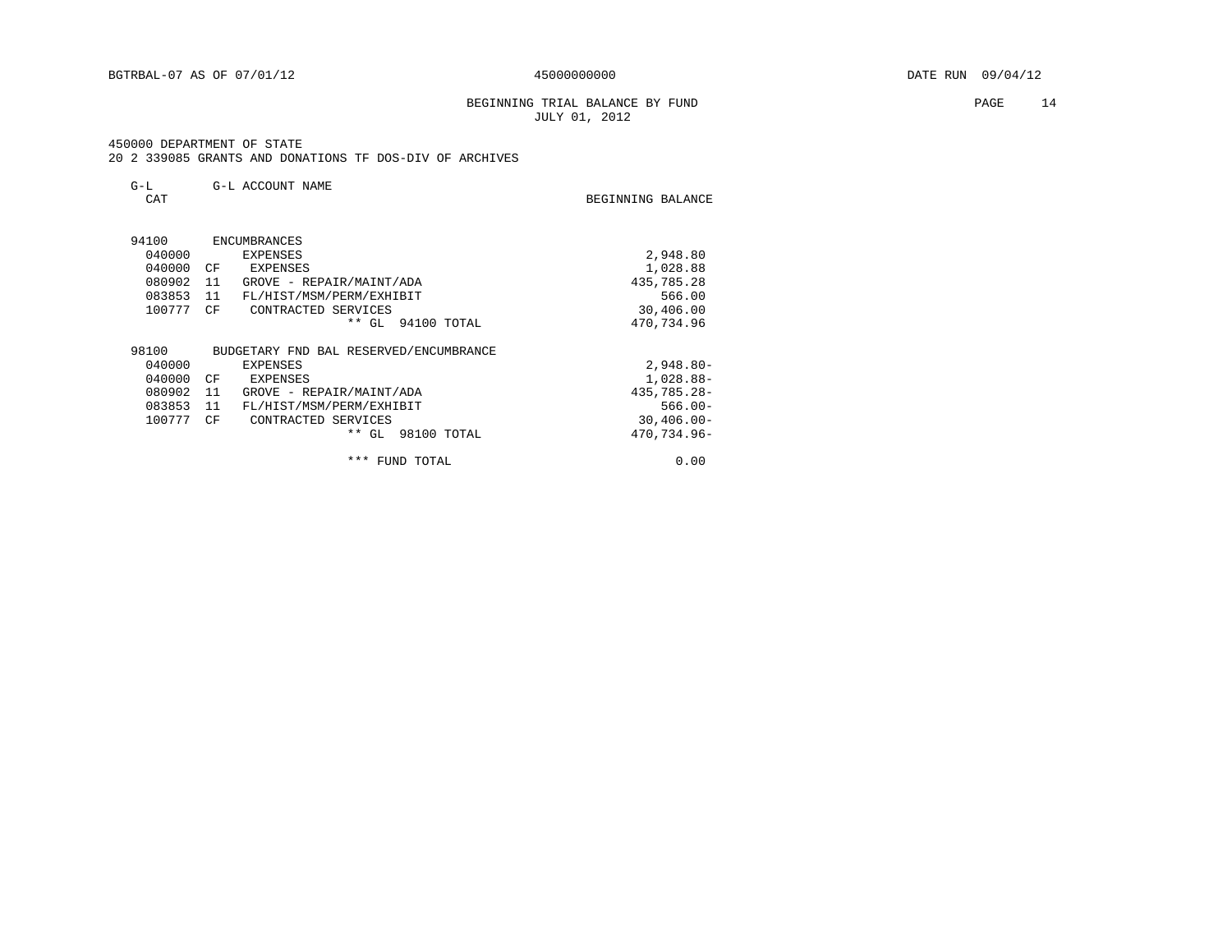BEGINNING TRIAL BALANCE BY FUND **PAGE** 15 JULY 01, 2012

450000 DEPARTMENT OF STATE

20 2 339097 GRANTS & DONATIONS HELP AMERICA VOTE ACT (HAVA)

| $G-L$<br>CAT    | G-L ACCOUNT NAME                                                  | BEGINNING BALANCE |      |
|-----------------|-------------------------------------------------------------------|-------------------|------|
| 12100<br>000000 | UNRELEASED CASH IN STATE TREASURY<br>BALANCE BROUGHT FORWARD      |                   | 0.00 |
| 14100<br>000000 | POOLED INVESTMENTS WITH STATE TREASURY<br>BALANCE BROUGHT FORWARD |                   | 0.00 |
| 31100<br>100495 | ACCOUNTS PAYABLE<br>SW VOTER REGISTR SYST/HAVA                    |                   | 0.00 |
| 54900<br>000000 | COMMITTED FUND BALANCE<br>BALANCE BROUGHT FORWARD                 |                   | 0.00 |
| 55100<br>000000 | FUND BALANCE RESERVED FOR ENCUMBRANCES<br>BALANCE BROUGHT FORWARD |                   | 0.00 |
|                 | ***<br>FUND TOTAL                                                 |                   | 0.00 |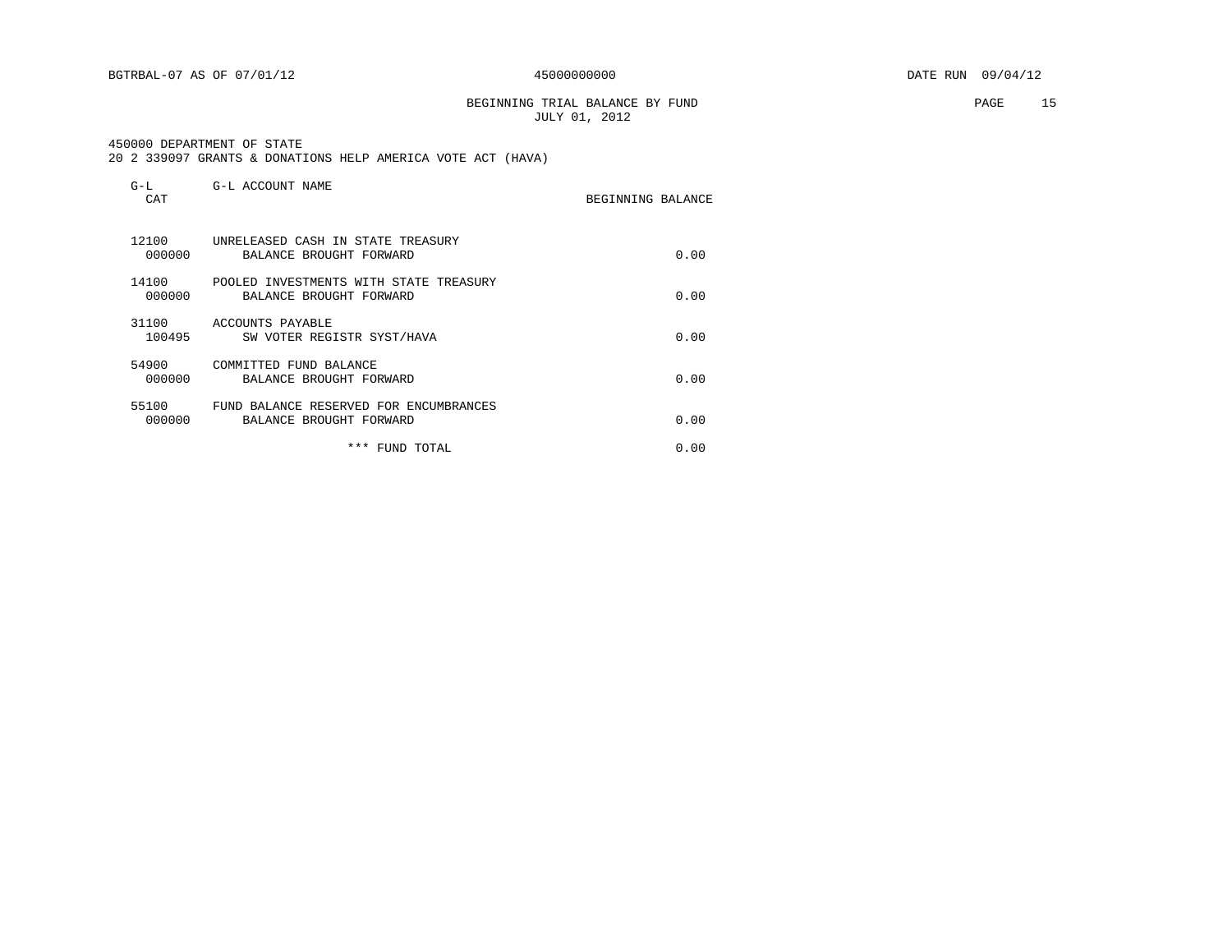BEGINNING TRIAL BALANCE BY FUND **PAGE** 16 JULY 01, 2012

# 450000 DEPARTMENT OF STATE

20 2 450001 LIBRARY SERVICES TF DOS

| $G-L$<br>CAT     | G-L ACCOUNT NAME                                                                      | BEGINNING BALANCE          |
|------------------|---------------------------------------------------------------------------------------|----------------------------|
|                  | 11100 CASH ON HAND<br>000000 BALANCE BROUGHT FORWARD                                  | 0.00                       |
|                  | 12100 UNRELEASED CASH IN STATE TREASURY<br>000000 BALANCE BROUGHT FORWARD             | 0.00                       |
| 000100           | 15900 ALLOWANCE FOR UNCOLLECTIBLES                                                    | 0.00                       |
| 000000<br>040000 | 31100 ACCOUNTS PAYABLE<br>BALANCE BROUGHT FORWARD<br>EXPENSES<br>** GL 31100 TOTAL    | $23.00 -$<br>23.00<br>0.00 |
| 000000<br>000700 | 38800 UNEARNED REVENUE - CURRENT<br>BALANCE BROUGHT FORWARD<br>** GL 38800 TOTAL      | 0.00<br>0.00<br>0.00       |
| 000000           | 38900 DEFERRED REVENUES<br>BALANCE BROUGHT FORWARD                                    | 0.00                       |
| 000000           | 54900 COMMITTED FUND BALANCE<br>BALANCE BROUGHT FORWARD                               | 0.00                       |
| 000000           | 55100 FUND BALANCE RESERVED FOR ENCUMBRANCES<br>BALANCE BROUGHT FORWARD               | 0.00                       |
|                  | 55600 RESERVED FOR FCO AND GRANTS/AID - FCO<br>081182  05  LIBRARY CONSTRUCTION GRNTS | 0.00                       |
|                  | *** FUND TOTAL                                                                        | 0.00                       |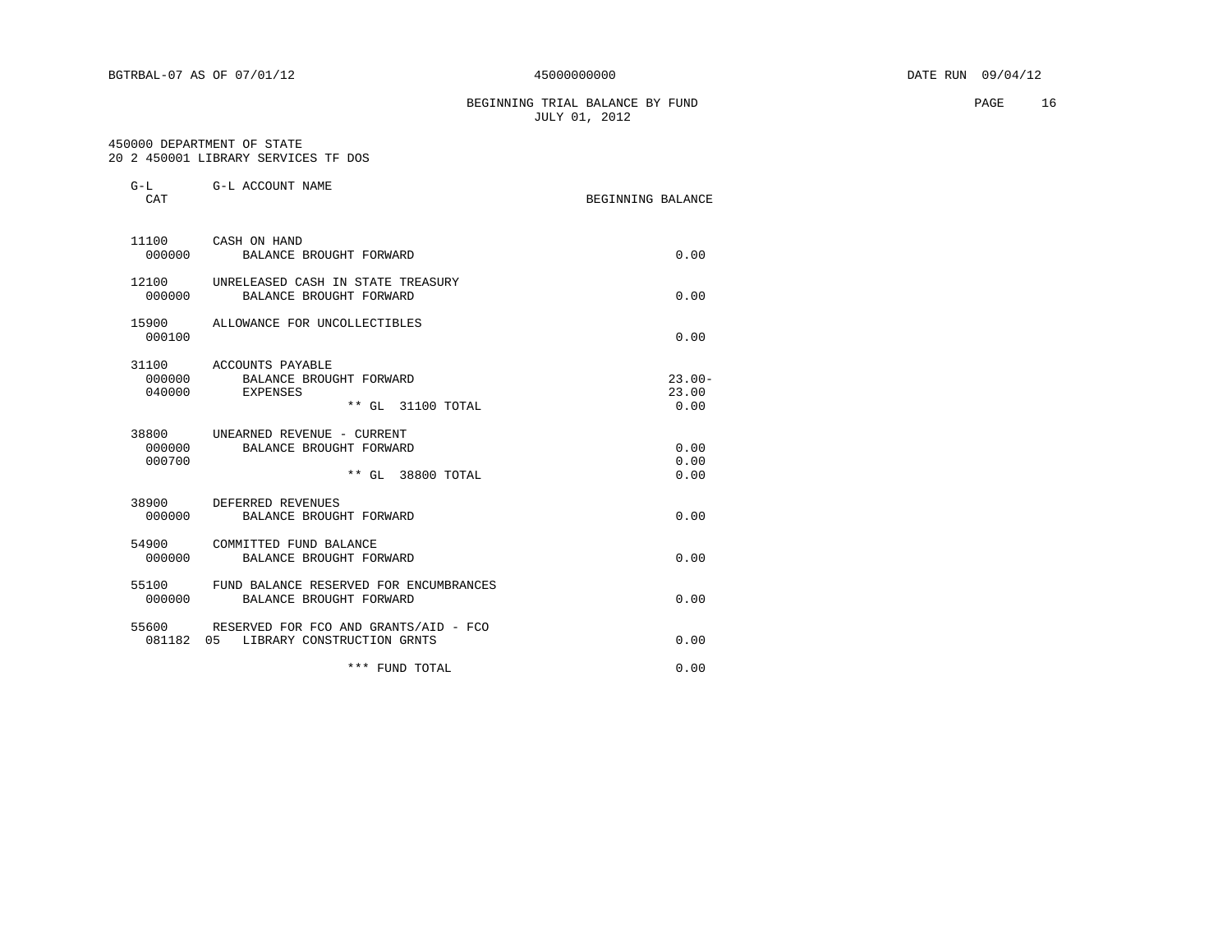BEGINNING TRIAL BALANCE BY FUND **PAGE** 17 JULY 01, 2012

#### 450000 DEPARTMENT OF STATE 20 2 510001 OPERATING TRUST FUND DOS

|  | 20 2 510001 OPERATING IRUST FUND DOS |  |  |
|--|--------------------------------------|--|--|
|  |                                      |  |  |

| $G-L$<br>CAT    | G-L ACCOUNT NAME                                             | BEGINNING BALANCE |
|-----------------|--------------------------------------------------------------|-------------------|
| 12100<br>000000 | UNRELEASED CASH IN STATE TREASURY<br>BALANCE BROUGHT FORWARD | 0.00              |
| 54900<br>000000 | COMMITTED FUND BALANCE<br>BALANCE BROUGHT FORWARD            | 0.00              |
|                 | * * *<br>FUND TOTAL                                          | 0.00              |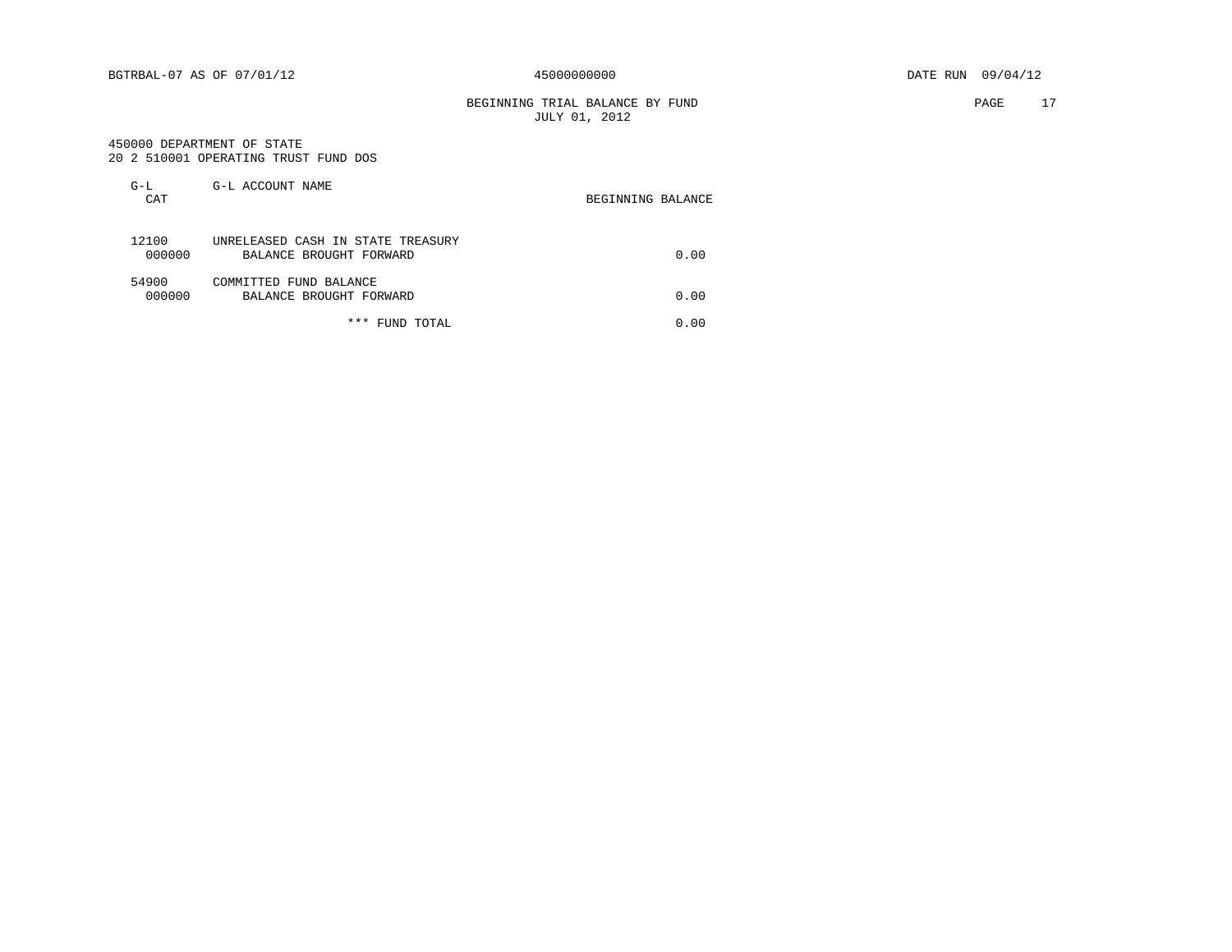BEGINNING TRIAL BALANCE BY FUND **PAGE** 18 JULY 01, 2012

#### 450000 DEPARTMENT OF STATE

20 2 510002 OPERATING TRUST FUNDDOS SEC. STATE-ARCH. DIV.

| $G-L$<br>CAT              | G-L ACCOUNT NAME                                                             | BEGINNING BALANCE    |
|---------------------------|------------------------------------------------------------------------------|----------------------|
| 12100<br>000000           | UNRELEASED CASH IN STATE TREASURY<br>BALANCE BROUGHT FORWARD                 | 0.00                 |
| 000000                    | 14100 POOLED INVESTMENTS WITH STATE TREASURY<br>BALANCE BROUGHT FORWARD      | 109,022.11           |
| 15300<br>000502           | INTEREST AND DIVIDENDS RECEIVABLE                                            | 205.03               |
| 15900<br>000500<br>001904 | ALLOWANCE FOR UNCOLLECTIBLES<br>** GL 15900 TOTAL                            | 0.00<br>0.00<br>0.00 |
| 310403                    | 35300 DUE TO OTHER DEPARTMENTS<br>ASSESSMENT ON INVESTMENTS-DEPARTMENTAL USE | $10.90 -$            |
| 35600<br>310322           | DUE TO GENERAL REVENUE<br>SERVICE CHARGE TO GEN REV                          | $55.79-$             |
| 38800<br>000000           | UNEARNED REVENUE - CURRENT<br>BALANCE BROUGHT FORWARD                        | 0.00                 |
| 54900<br>000000           | COMMITTED FUND BALANCE<br>BALANCE BROUGHT FORWARD                            | $109, 160.45 -$      |
| 55100<br>000000           | FUND BALANCE RESERVED FOR ENCUMBRANCES<br>BALANCE BROUGHT FORWARD            | 0.00                 |
|                           | *** FUND TOTAL                                                               | 0.00                 |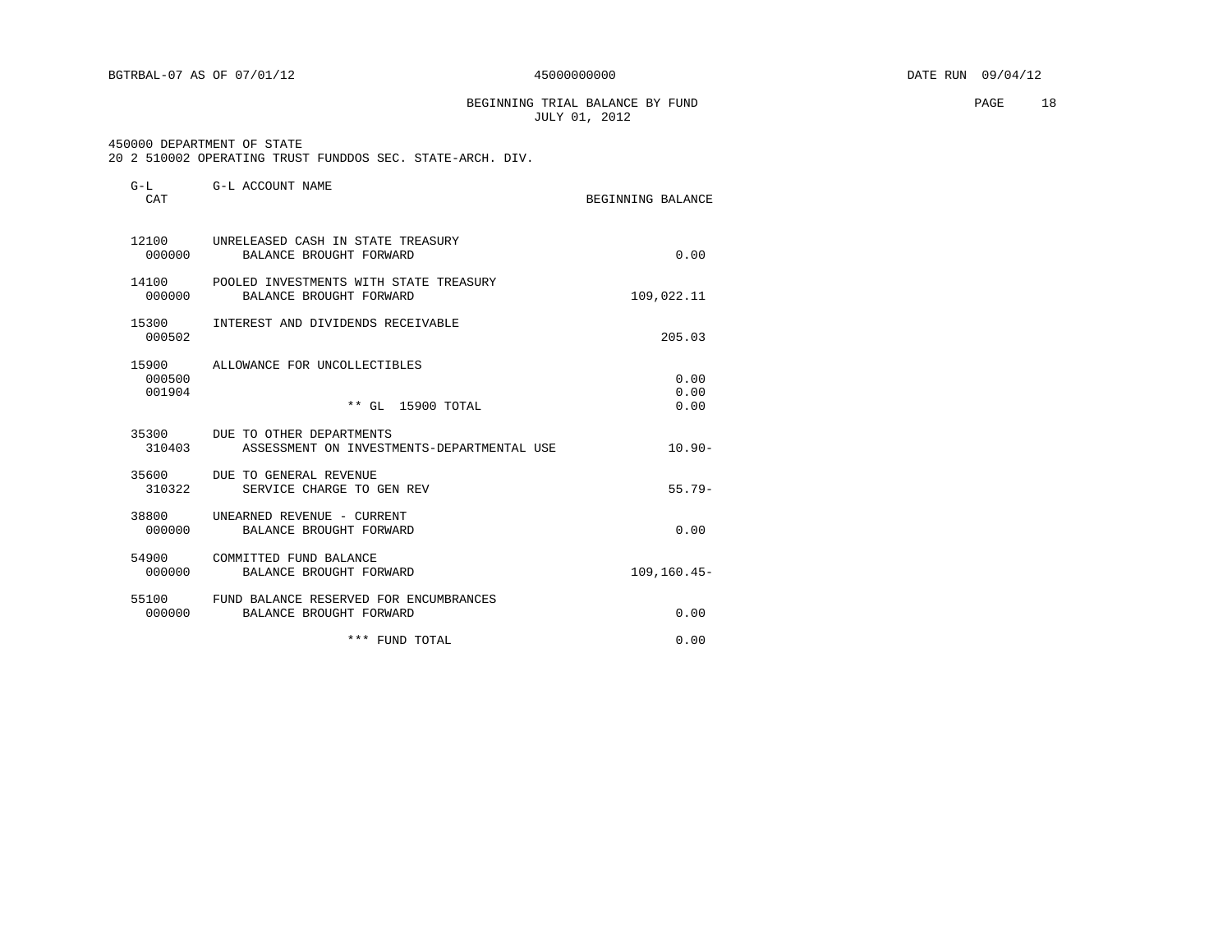#### BEGINNING TRIAL BALANCE BY FUND **PAGE** 19 JULY 01, 2012

#### 450000 DEPARTMENT OF STATE 20 2 537001 CLEARING TRUST FUND-DOS

| $G-L$<br>CAT              | G-L ACCOUNT NAME                                                                                                    | BEGINNING BALANCE                             |
|---------------------------|---------------------------------------------------------------------------------------------------------------------|-----------------------------------------------|
| 12100<br>000000           | UNRELEASED CASH IN STATE TREASURY<br>BALANCE BROUGHT FORWARD                                                        | 396,451.02                                    |
| 15100<br>000100<br>001202 | ACCOUNTS RECEIVABLE<br>** GL 15100 TOTAL                                                                            | 1,781.82<br>350.24<br>2,132.06                |
| 35300<br>181136<br>181137 | DUE TO OTHER DEPARTMENTS<br>TR/ECTF/CANDIDATE FILE FEE<br>TRANFER TO EOG NOTARY SURCHARGE FEES<br>** GL 35300 TOTAL | 131,094.89-<br>$37,689.64-$<br>$168,784.53-$  |
| 35600<br>181232<br>310322 | DUE TO GENERAL REVENUE<br>TR/DFS/ELEC CAMPGN FIN CON<br>SERVICE CHARGE TO GEN REV<br>** GL 35600 TOTAL              | $32.20 -$<br>$199,073.73-$<br>$199, 105.93 -$ |
| 54900<br>000000           | COMMITTED FUND BALANCE<br>BALANCE BROUGHT FORWARD                                                                   | $30,692.62-$                                  |
|                           | *** FUND TOTAL                                                                                                      | 0.00                                          |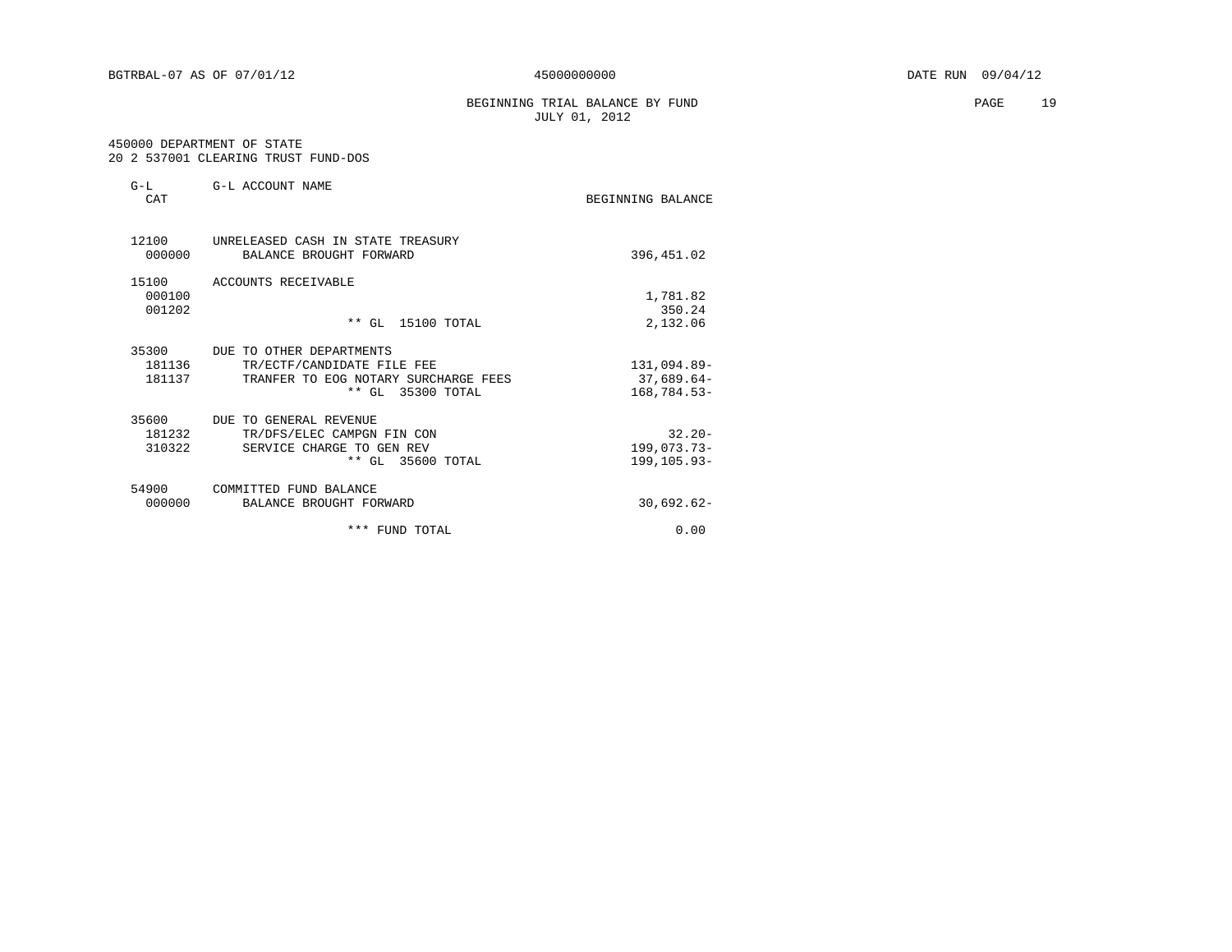BEGINNING TRIAL BALANCE BY FUND **PAGE** 20 JULY 01, 2012

#### 450000 DEPARTMENT OF STATE

60 2 572001 RECORDS MANAGEMENT TRUST FUND-DEPT OF STATE

| G-L<br>CAT                                    | G-L ACCOUNT NAME                                                                                                                                   | BEGINNING BALANCE                                                           |
|-----------------------------------------------|----------------------------------------------------------------------------------------------------------------------------------------------------|-----------------------------------------------------------------------------|
| 11100<br>000000                               | CASH ON HAND<br>BALANCE BROUGHT FORWARD                                                                                                            | 0.00                                                                        |
| 12100<br>000000                               | UNRELEASED CASH IN STATE TREASURY<br>BALANCE BROUGHT FORWARD                                                                                       | 1,015,498.01                                                                |
| 14100<br>000000                               | POOLED INVESTMENTS WITH STATE TREASURY<br>BALANCE BROUGHT FORWARD                                                                                  | 0.00                                                                        |
| 15100<br>001202<br>001905                     | ACCOUNTS RECEIVABLE<br>** GL 15100 TOTAL                                                                                                           | 15.00<br>1,896.60<br>1,911.60                                               |
| 15900<br>001800<br>001905                     | ALLOWANCE FOR UNCOLLECTIBLES<br>** GL 15900 TOTAL                                                                                                  | 0.00<br>0.00<br>0.00                                                        |
| 16200<br>001903                               | DUE FROM STATE FUNDS, WITHIN DEPART.                                                                                                               | 0.00                                                                        |
| 16300<br>001903<br>001905                     | DUE FROM OTHER DEPARTMENTS<br>** GL 16300 TOTAL                                                                                                    | 78,697.78<br>60.00<br>78,757.78                                             |
| 16500<br>001903<br>001905                     | DUE FROM OTHER GOVERNMENTAL UNITS<br>** GL 16500 TOTAL                                                                                             | 520.26<br>34, 462. 78<br>34,983.04                                          |
| 17100<br>000000                               | SUPPLY INVENTORY<br>BALANCE BROUGHT FORWARD                                                                                                        | 0.00                                                                        |
| 27600<br>000000<br>040000<br>060000<br>100021 | FURNITURE AND EQUIPMENT<br>BALANCE BROUGHT FORWARD<br>EXPENSES<br>OPERATING CAPITAL OUTLAY<br>ACOUISITION/MOTOR VEHICLES<br>$**$ GL<br>27600 TOTAL | 702,061.61<br>209, 189. 17-<br>376, 774. 14-<br>$15,888.00 -$<br>100,210.30 |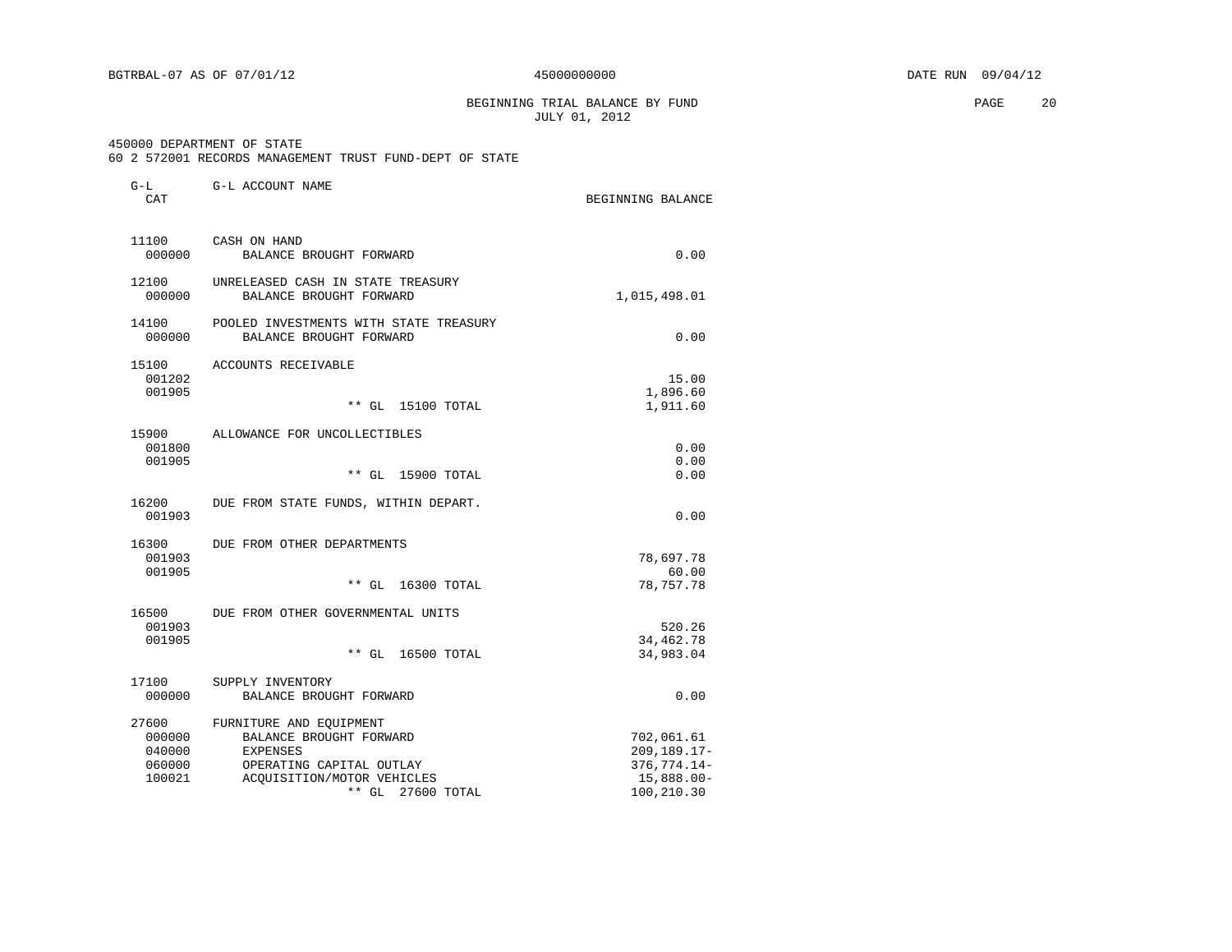BEGINNING TRIAL BALANCE BY FUND **PAGE** 21 JULY 01, 2012

#### 450000 DEPARTMENT OF STATE

60 2 572001 RECORDS MANAGEMENT TRUST FUND-DEPT OF STATE

| $G-L$<br>CAT                                  | G-L ACCOUNT NAME                                                                                                                                              | BEGINNING BALANCE                                                            |
|-----------------------------------------------|---------------------------------------------------------------------------------------------------------------------------------------------------------------|------------------------------------------------------------------------------|
| 27700<br>000000<br>040000<br>060000<br>100021 | ACC DEPR - FURNITURE & EOUIPMENT<br>BALANCE BROUGHT FORWARD<br><b>EXPENSES</b><br>OPERATING CAPITAL OUTLAY<br>ACQUISITION/MOTOR VEHICLES<br>** GL 27700 TOTAL | $622, 939.83 -$<br>169,049.65<br>362,674.28<br>$4,018.40-$<br>$95, 234.30 -$ |
| 31100<br>040000                               | ACCOUNTS PAYABLE<br>EXPENSES<br>040000 CF EXPENSES<br>** GL 31100 TOTAL                                                                                       | 0.00<br>$690.43-$<br>$690.43-$                                               |
| 170000<br>310322                              | 35600 DUE TO GENERAL REVENUE<br>TRANSFERS TO G.R.<br>SERVICE CHARGE TO GEN REV<br>** GL 35600 TOTAL                                                           | 98,750.08-<br>$7,595.32-$<br>$106, 345.40 -$                                 |
| 38600<br>010000                               | CURRENT COMPENSATED ABSENCES LIABILITY<br>SALARIES AND BENEFITS                                                                                               | $26, 195.03 -$                                                               |
| 48600<br>010000                               | COMPENSATED ABSENCES LIABILITY<br>SALARIES AND BENEFITS                                                                                                       | 44, 278.56-                                                                  |
| 53600<br>000000                               | INVESTED IN CAPITAL ASSETS NET OF RELA<br>BALANCE BROUGHT FORWARD                                                                                             | $4,976.00 -$                                                                 |
| 53900<br>000000                               | NET ASSETS UNRESTRICTED<br>BALANCE BROUGHT FORWARD                                                                                                            | $953,641.01 -$                                                               |
| 94100                                         | ENCUMBRANCES<br>040000 CF EXPENSES                                                                                                                            | 400.00                                                                       |
| 98100<br>040000 CF                            | BUDGETARY FND BAL RESERVED/ENCUMBRANCE<br><b>EXPENSES</b>                                                                                                     | $400.00 -$                                                                   |
|                                               | *** FUND TOTAL                                                                                                                                                | 0.00                                                                         |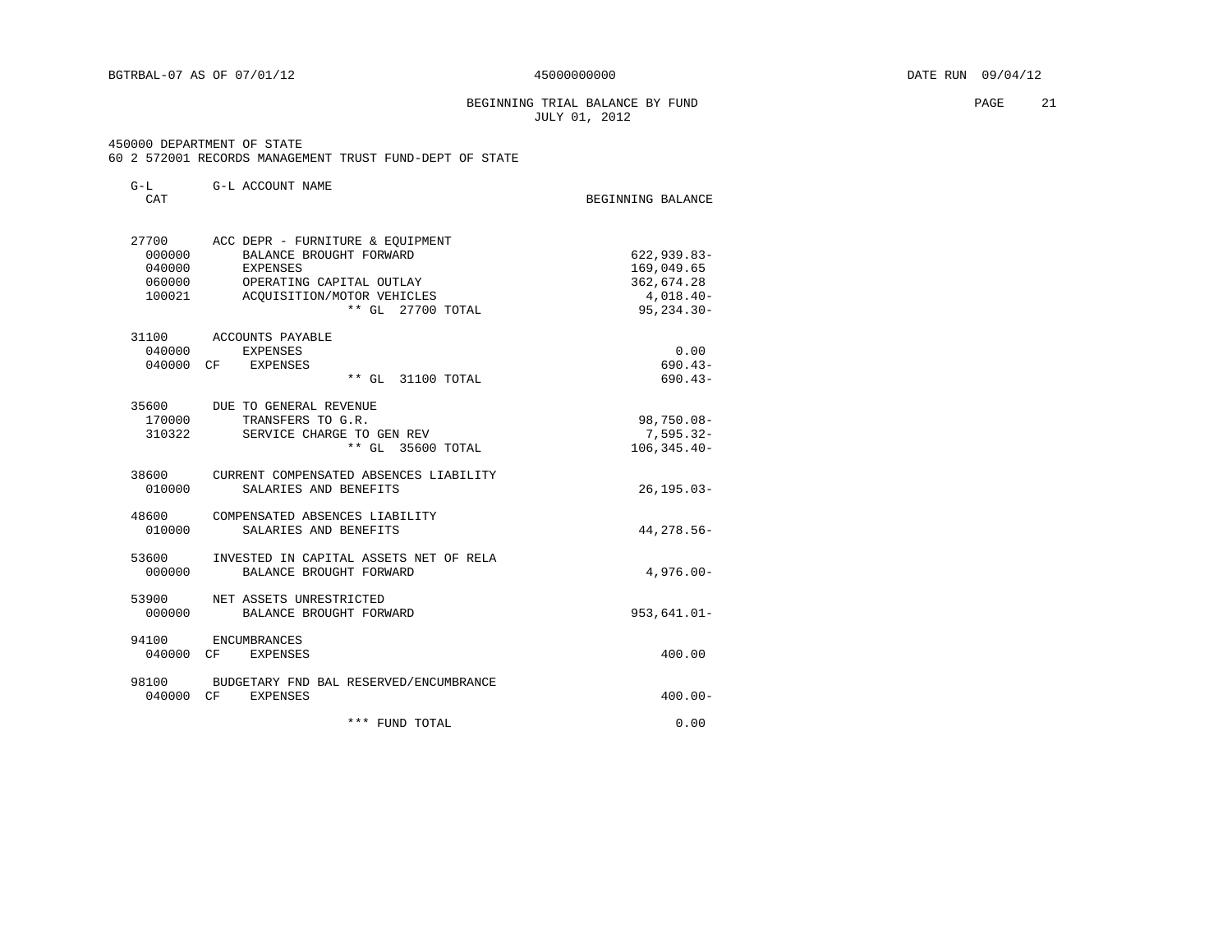#### BEGINNING TRIAL BALANCE BY FUND **PAGE** 22 JULY 01, 2012

#### 450000 DEPARTMENT OF STATE

|  |  |  |  |  | 74 8 100004 TRAVEL AND INCIDENTAL EXPENSE REVOLVING FUND |  |  |  |
|--|--|--|--|--|----------------------------------------------------------|--|--|--|
|--|--|--|--|--|----------------------------------------------------------|--|--|--|

| $G-L$<br>CAT    | G-L ACCOUNT NAME                                                 | BEGINNING BALANCE |
|-----------------|------------------------------------------------------------------|-------------------|
| 11200<br>000000 | CASH IN BANK<br>BALANCE BROUGHT FORWARD                          | 0.00              |
| 16800<br>000000 | DUE FROM STATE FUNDS - REVOLVING FUND<br>BALANCE BROUGHT FORWARD | 0.00              |
|                 | *** FUND TOTAL                                                   | 0.00              |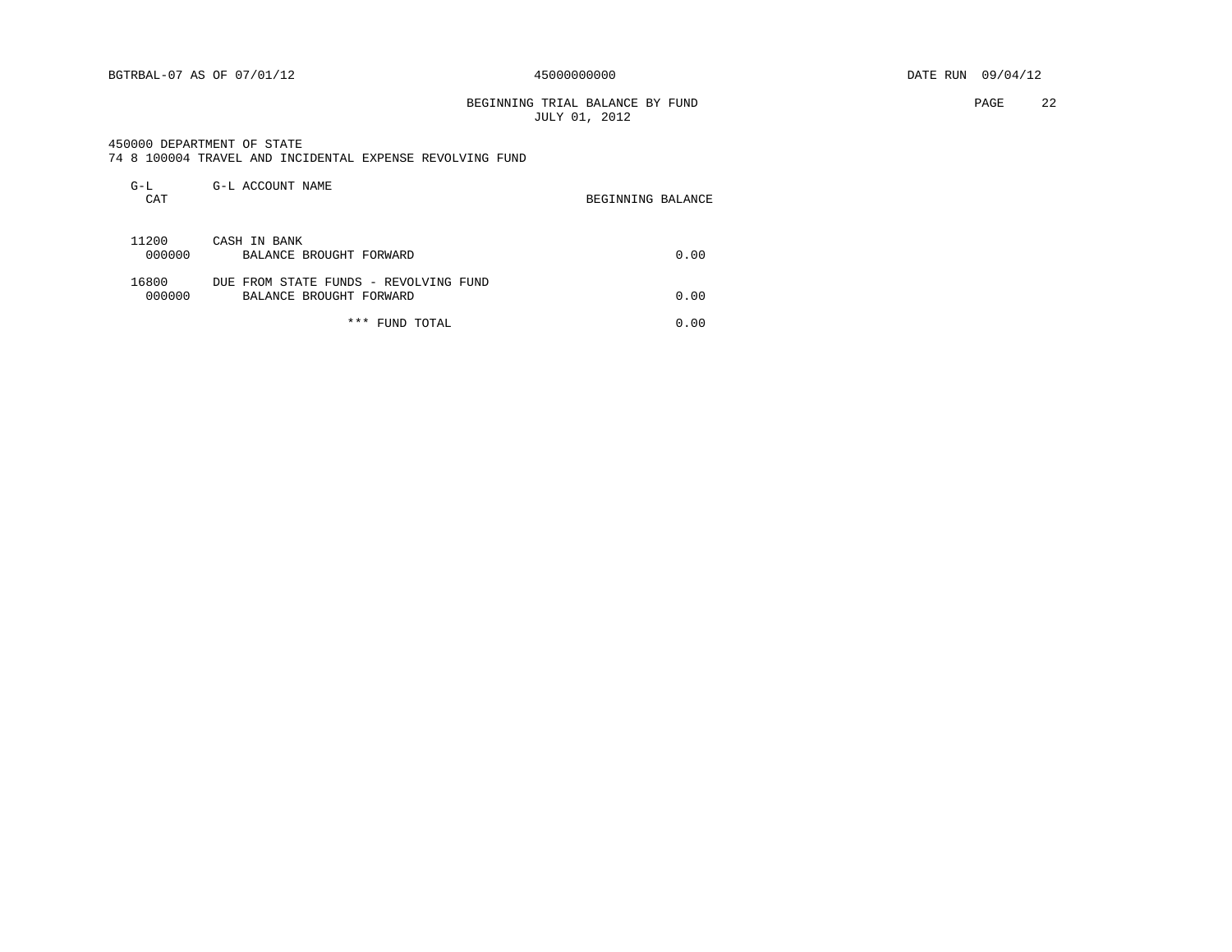#### BEGINNING TRIAL BALANCE BY FUND **PAGE** 23 JULY 01, 2012

450000 DEPARTMENT OF STATE

|  |  | 74 8 100006 LICENSING-INFORMATION & EVIDENCE REVOLVING FUND |  |  |  |  |
|--|--|-------------------------------------------------------------|--|--|--|--|
|--|--|-------------------------------------------------------------|--|--|--|--|

| $G-L$<br>CAT    | G-L ACCOUNT NAME                                                 | BEGINNING BALANCE |
|-----------------|------------------------------------------------------------------|-------------------|
| 11200<br>000000 | CASH IN BANK<br>BALANCE BROUGHT FORWARD                          | 0.00              |
| 16800<br>000000 | DUE FROM STATE FUNDS - REVOLVING FUND<br>BALANCE BROUGHT FORWARD | 0.00              |
|                 | * * *<br>FUND TOTAL                                              | 0.00              |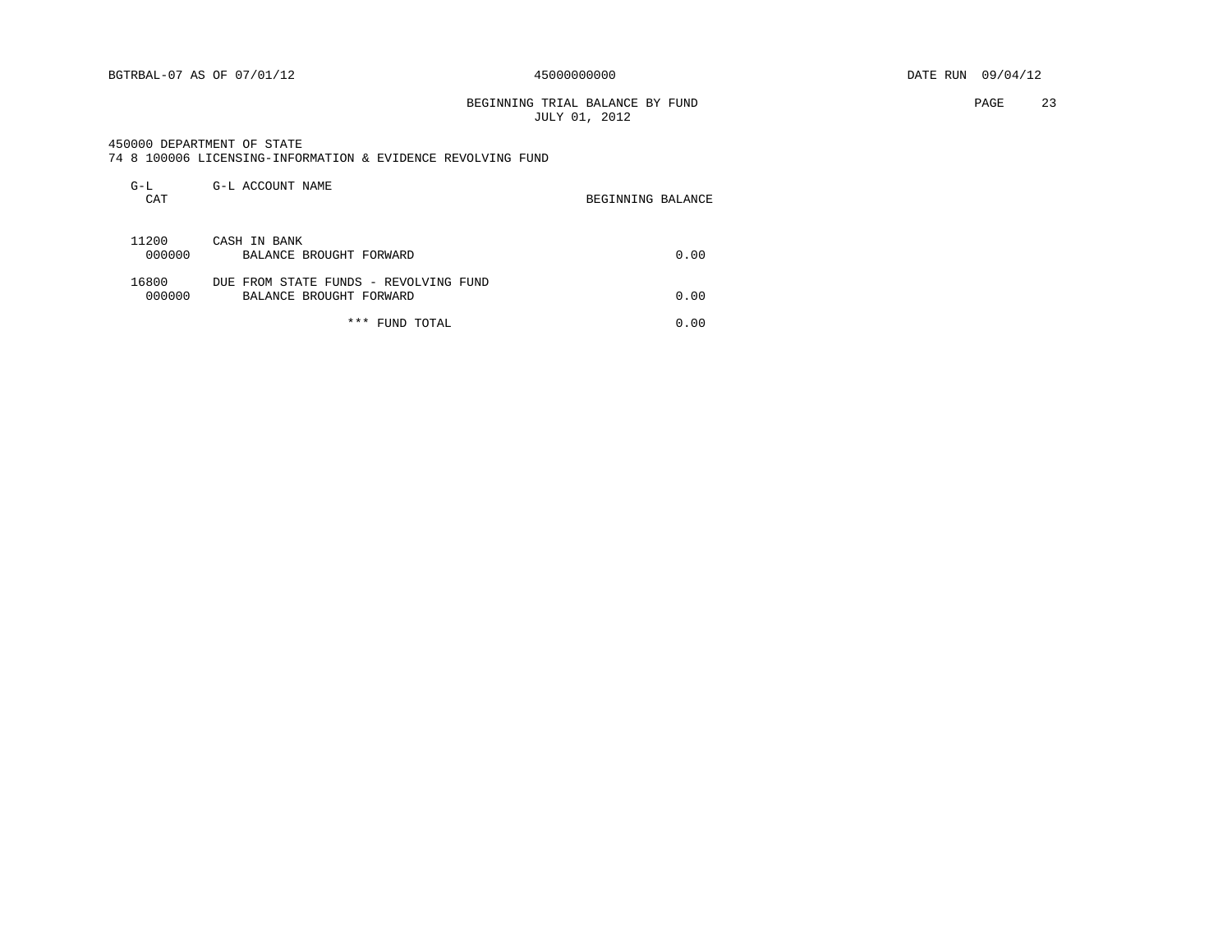BEGINNING TRIAL BALANCE BY FUND **PAGE** 24 JULY 01, 2012

 450000 DEPARTMENT OF STATE 80 9 100001 DEPT. OF STATE GOVERNMENTAL FUND

| $G-L$<br>CAT                                                                                                                            | G-L ACCOUNT NAME                                                                                                                                                                                                                                                                                                                              | BEGINNING BALANCE                                                                                                                                                                        |
|-----------------------------------------------------------------------------------------------------------------------------------------|-----------------------------------------------------------------------------------------------------------------------------------------------------------------------------------------------------------------------------------------------------------------------------------------------------------------------------------------------|------------------------------------------------------------------------------------------------------------------------------------------------------------------------------------------|
| 26600<br>000000<br>040000<br>060000                                                                                                     | ART & HISTORICAL TREASURES - NONDEPREC<br>BALANCE BROUGHT FORWARD<br>EXPENSES<br>OPERATING CAPITAL OUTLAY<br>** GL 26600 TOTAL                                                                                                                                                                                                                | 1,641,456.00<br>403,893.00<br>147,222.00<br>2,192,571.00                                                                                                                                 |
| 26700<br>060000                                                                                                                         | LEASEHOLD IMPROVEMENTS<br>OPERATING CAPITAL OUTLAY                                                                                                                                                                                                                                                                                            | 268,042.50                                                                                                                                                                               |
| 26800<br>060000                                                                                                                         | ACC DEPR - LEASEHOLD IMPROVEMENTS<br>OPERATING CAPITAL OUTLAY                                                                                                                                                                                                                                                                                 | 178,695.00-                                                                                                                                                                              |
| 27200<br>000000<br>030000<br>040000<br>060000<br>084603<br>084816<br>100495                                                             | BUILDINGS AND BUILDING IMPROVEMENTS<br>BALANCE BROUGHT FORWARD<br>OTHER PERSONAL SERVICES<br>EXPENSES<br>OPERATING CAPITAL OUTLAY<br>MISSION SAN LUIS FORT CONSTRUCTION<br>RENO/IMP/COCONUT GV PHLHSE<br>SW VOTER REGISTR SYST/HAVA<br>** GL 27200 TOTAL                                                                                      | 15,861,535.67<br>190,517.35<br>$6,419,329.93 -$<br>146, 201.61-<br>9,174,742.80<br>1,113,030.00-<br>205,800.00<br>17,754,034.28                                                          |
| 27300<br>000000<br>040000<br>060000<br>084603<br>100495                                                                                 | ACC DEPR - BUILDINGS & BUILDING IMPROV<br>BALANCE BROUGHT FORWARD<br><b>EXPENSES</b><br>OPERATING CAPITAL OUTLAY<br>MISSION SAN LUIS FORT CONSTRUCTION<br>SW VOTER REGISTR SYST/HAVA<br>** GL 27300 TOTAL                                                                                                                                     | $97, 215.52 -$<br>$1,680,507.43-$<br>$2,203,244.55-$<br>598,407.68-<br>$67,445.46-$<br>4,646,820.64-                                                                                     |
| 27600<br>000000<br>002900<br>040000<br>060000<br>080902<br>100021<br>100104<br>100155<br>100495<br>100777<br>101977<br>103744<br>104510 | FURNITURE AND EQUIPMENT<br>BALANCE BROUGHT FORWARD<br><b>EXPENSES</b><br>OPERATING CAPITAL OUTLAY<br>GROVE - REPAIR/MAINT/ADA<br>ACQUISITION/MOTOR VEHICLES<br>VOTER INFORMATION<br>VOTING SYSTEMS ASSISTANCE<br>SW VOTER REGISTR SYST/HAVA<br>CONTRACTED SERVICES<br>LIBRARY RESOURCES<br>TRANSITION ASSISTANCE<br>ELECTION FRAUD PREVENTION | 14, 436, 276.95<br>10,827.24-<br>$1,938,430.45-$<br>$6,438,780.51-$<br>198,193.81<br>560,988.65-<br>23,120.98<br>14,359.00<br>1,476,568.04<br>45.00<br>0.00<br>15,218.90-<br>$5,099.60-$ |
| 210000                                                                                                                                  | CATEGORY NAME NOT ON TITLE FILE                                                                                                                                                                                                                                                                                                               | $5,531.84-$                                                                                                                                                                              |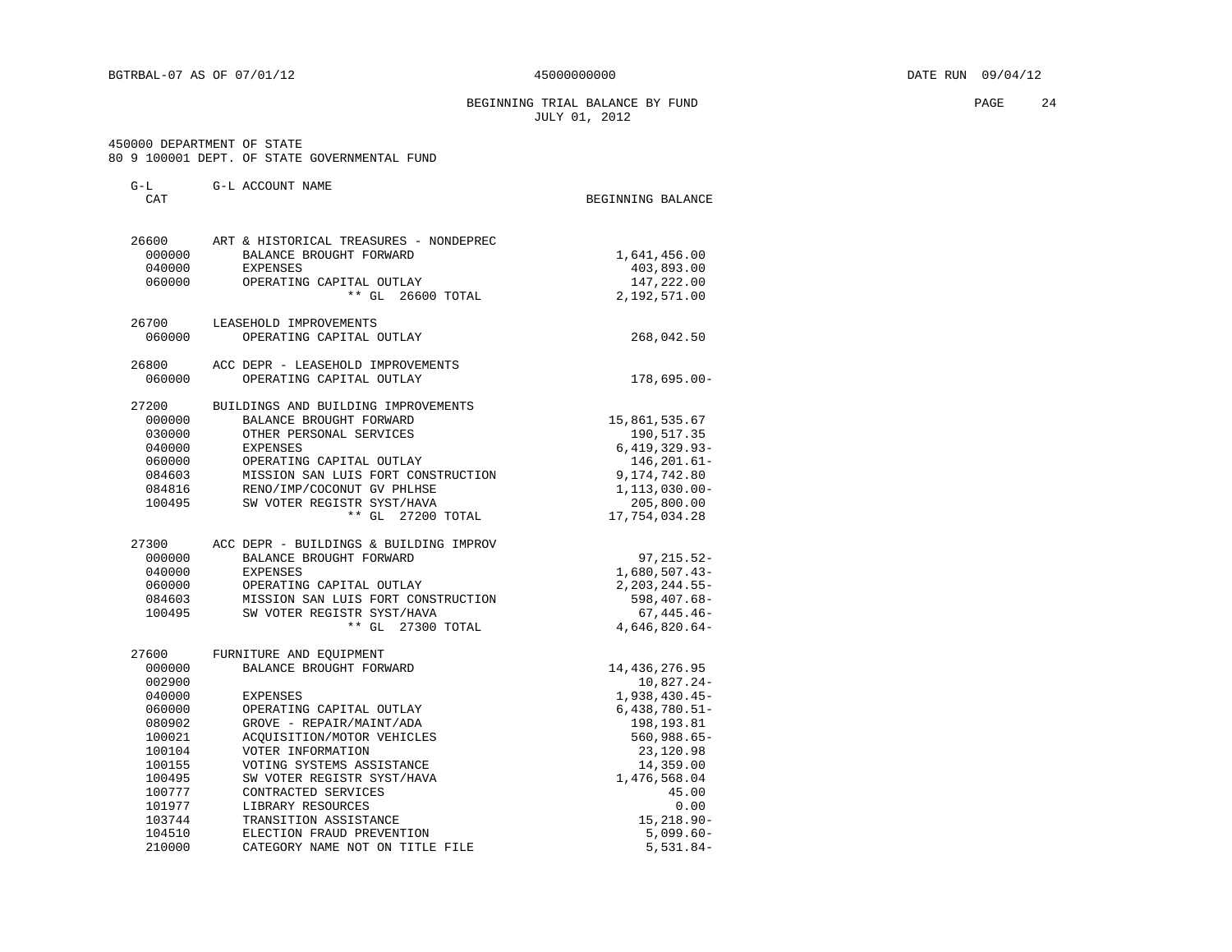#### BEGINNING TRIAL BALANCE BY FUND **EXAMPLE 25** PAGE 25 JULY 01, 2012

450000 DEPARTMENT OF STATE

| 80 9 100001 DEPT. OF STATE GOVERNMENTAL FUND |  |  |  |  |  |  |  |  |  |
|----------------------------------------------|--|--|--|--|--|--|--|--|--|
|----------------------------------------------|--|--|--|--|--|--|--|--|--|

| $G-L$  | G-L ACCOUNT NAME                 |                    |
|--------|----------------------------------|--------------------|
| CAT    |                                  | BEGINNING BALANCE  |
| 210014 | OTHER DATA PROCESSING SVCS       | 931,748.23         |
| 990000 | CATEGORY NAME NOT ON TITLE FILE  | $7,435.00 -$       |
|        | $***$ GL<br>27600 TOTAL          | 8,097,999.82       |
| 27700  | ACC DEPR - FURNITURE & EQUIPMENT |                    |
| 000000 | BALANCE BROUGHT FORWARD          | $2,812.14-$        |
| 002900 |                                  | 10,827.24          |
| 040000 | <b>EXPENSES</b>                  | $567,077.30 -$     |
| 060000 | OPERATING CAPITAL OUTLAY         | 3,835,763.07-      |
| 100021 | ACOUISITION/MOTOR VEHICLES       | 253,648.95-        |
| 100104 | VOTER INFORMATION                | 8,863.12-          |
| 100155 | VOTING SYSTEMS ASSISTANCE        | $14, 359.00 -$     |
| 100495 | SW VOTER REGISTR SYST/HAVA       | 1,471,482.72-      |
| 100777 | CONTRACTED SERVICES              | $450.78 -$         |
| 101977 | LIBRARY RESOURCES                | 0.00               |
| 103744 | TRANSITION ASSISTANCE            | 126.83             |
| 104510 | ELECTION FRAUD PREVENTION        | $13,480.40-$       |
| 210014 | OTHER DATA PROCESSING SVCS       | 893,869.75-        |
| 990000 | CATEGORY NAME NOT ON TITLE FILE  | $1,018.45-$        |
|        | ** GL 27700 TOTAL                | 7,051,871.61-      |
| 28200  | LIBRARY RESOURCES                |                    |
| 000000 | BALANCE BROUGHT FORWARD          | 9,447,267.08       |
| 040000 | EXPENSES                         | 7,761,275.77       |
| 060000 | OPERATING CAPITAL OUTLAY         | $4,886,668.71-$    |
| 101977 | LIBRARY RESOURCES                | 5,634,633.81       |
|        | ** GL 28200 TOTAL                | 17,956,507.95      |
| 28300  | ACC DEPR - LIBRARY RESOURCES     |                    |
| 040000 | EXPENSES                         | $3, 294, 572.51 -$ |
| 060000 | OPERATING CAPITAL OUTLAY         | $4,281,851.60-$    |
| 101977 | LIBRARY RESOURCES                | 2,538,071.65-      |
|        | ** GL 28300 TOTAL                | 10, 114, 495. 76-  |
| 54900  | COMMITTED FUND BALANCE           |                    |
| 000000 | BALANCE BROUGHT FORWARD          | 24, 277, 272.54-   |
|        | *** FUND TOTAL                   | 0.00               |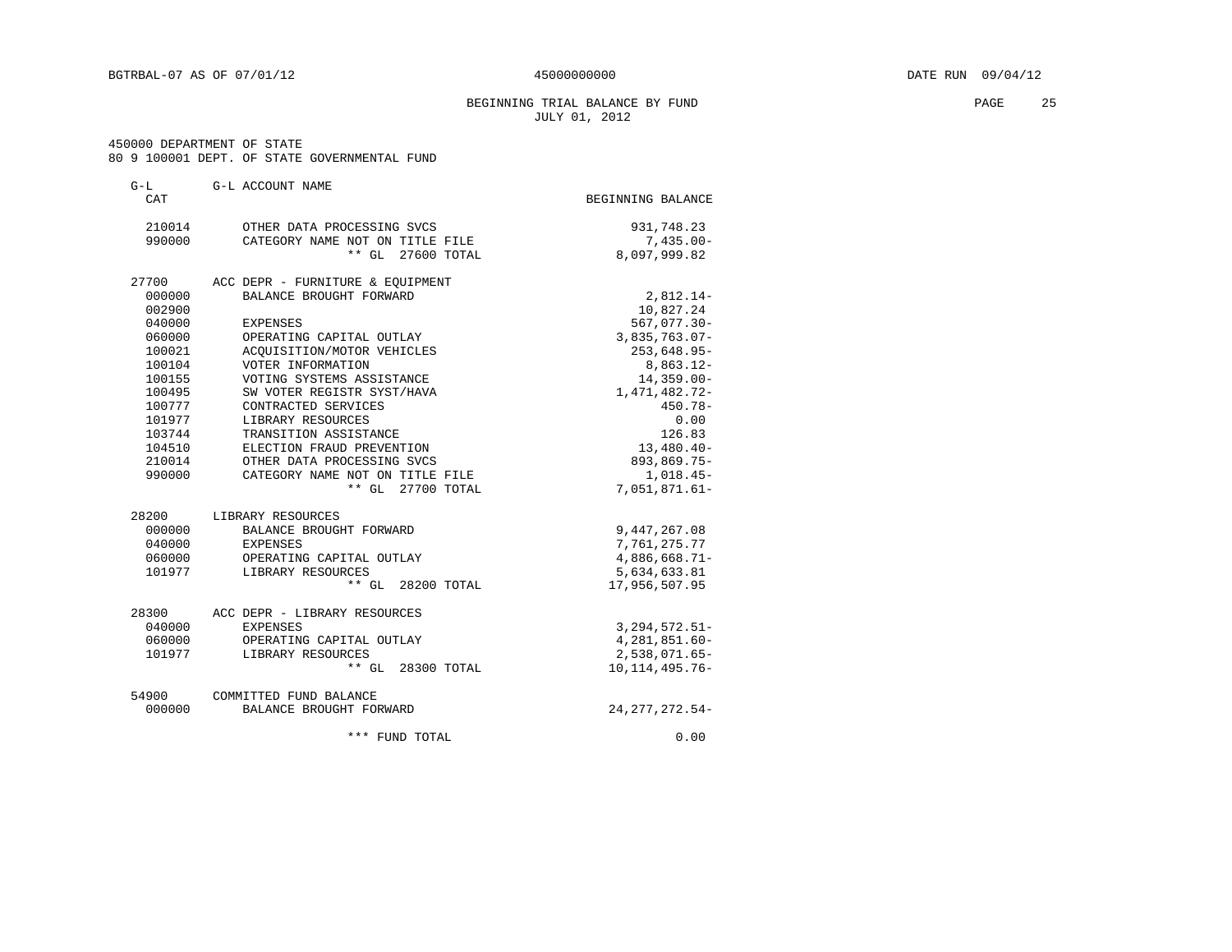BGTRBAL-07 AS OF 07/01/12  $450000000000$   $DATE$  RUN 09/04/12

BEGINNING TRIAL BALANCE BY FUND **PAGE** 26 JULY 01, 2012

 450000 DEPARTMENT OF STATE 90 9 100001 DEPT. OF STATE GOVERNMENTAL FUND

| $G-L$<br>CAT              | G-L ACCOUNT NAME                                                                                               | BEGINNING BALANCE                          |
|---------------------------|----------------------------------------------------------------------------------------------------------------|--------------------------------------------|
| 38600<br>010000           | CURRENT COMPENSATED ABSENCES LIABILITY<br>SALARIES AND BENEFITS                                                | 580, 429. 12-                              |
| 48600<br>000000<br>010000 | COMPENSATED ABSENCES LIABILITY<br>BALANCE BROUGHT FORWARD<br>SALARIES AND BENEFITS<br>* *<br>48600 TOTAL<br>GL | 0.00<br>$2,069,941.12-$<br>$2,069,941.12-$ |
| 54900<br>000000           | COMMITTED FUND BALANCE<br>BALANCE BROUGHT FORWARD                                                              | 2,650,370.24                               |
|                           | ***<br>FUND<br>TOTAL                                                                                           | $0.00$ E                                   |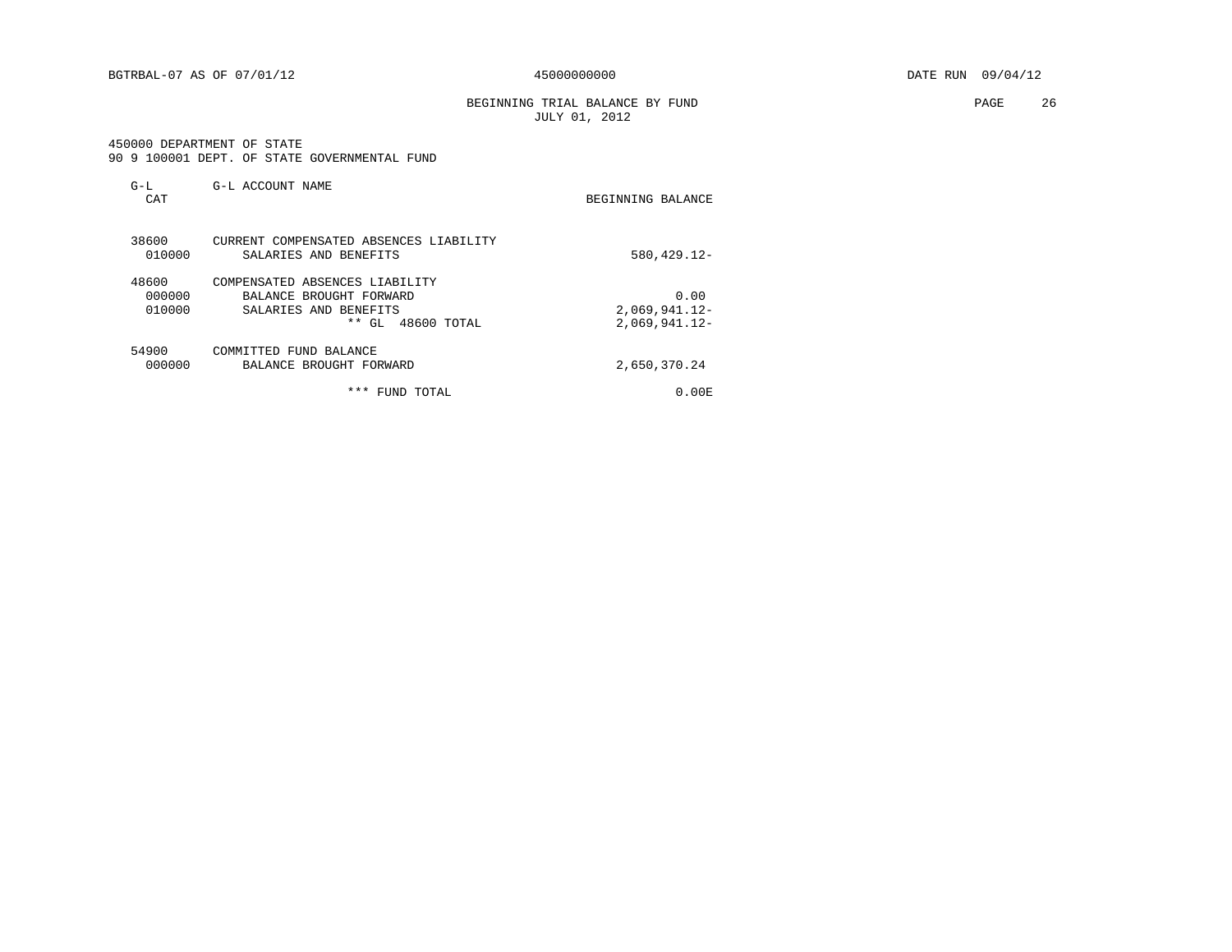

**FLORIDA DEPARTMENT OF STATE**

# **LEGISLATIVE BUDGET REQUEST**

**SCHEDULE I DEPARTMENTAL PACKET**

**FISCAL YEAR 2013-2014**

**Florida Department of State**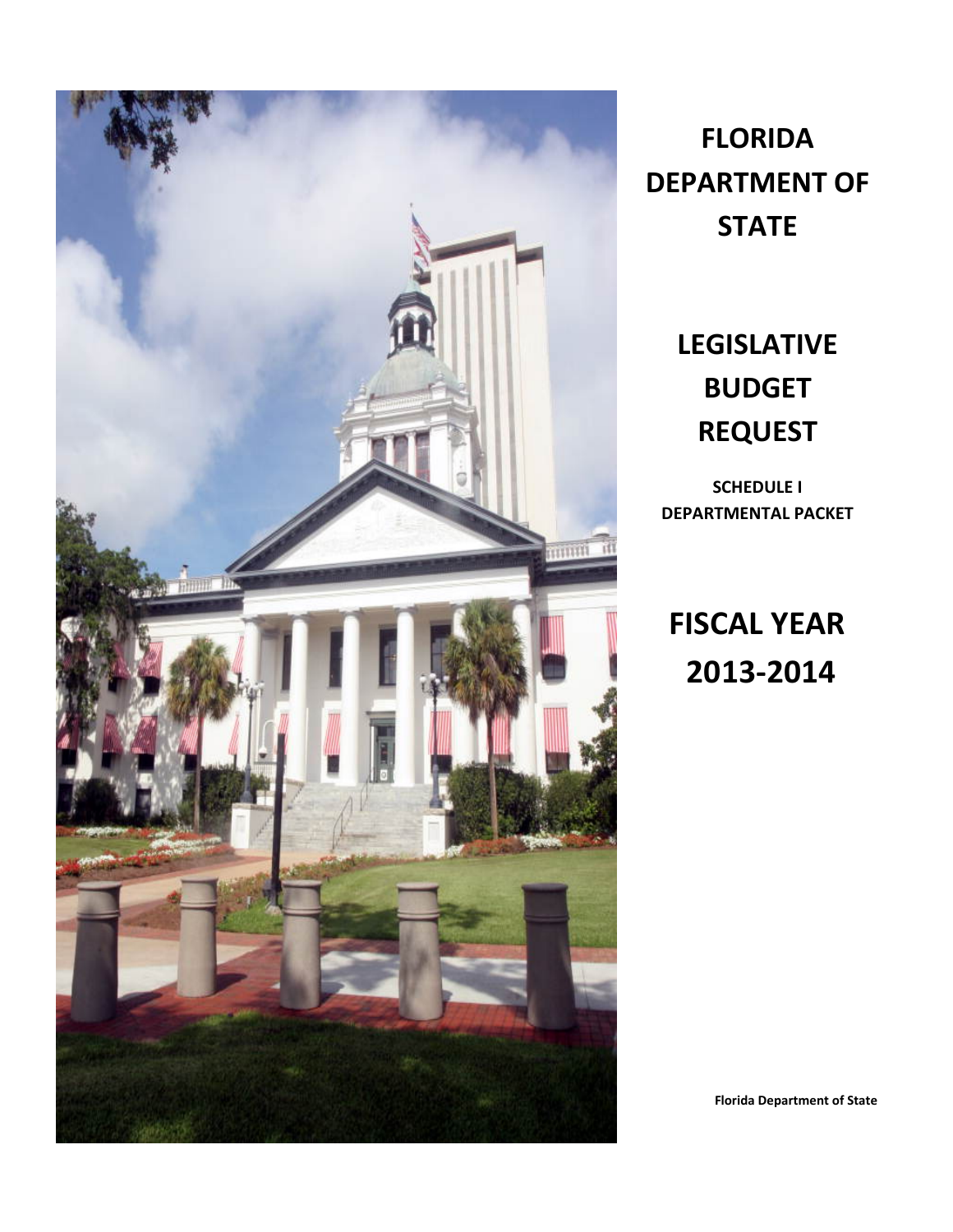## **SCHEDULE I NARRATIVE**

#### **Budget Period: 2013-2014**

**Department:** Department of State **Budget Entity:** 45000000 – Department Level<br>Fund: 2261 – Federal Grants Trust Fu **Fund:** 2261 – Federal Grants Trust Fund

#### **Adjustments in Section III**

• There were no adjustments in Section III.

## **Revenue Narrative**

The projected revenue estimates are based on grant award documents from the federal awarding agencies.

- The Division of Elections receives federal dollars related to the Help America Vote Act of 2002 (HAVA). HAVA mandated that all states and localities upgrade many aspects of their election procedures, including their voting machines, registration processes and poll worker training.
- The Division of Historical Resources receives federal dollars from the following agencies:
	- The National Park Service (NPS)
	- The National Endowment for the Arts (NEA)
	- The National Oceanic and Atmospheric Administration (NOAA) via the Florida Department of Environmental Protection.
	- The Federal Highway Administration via the Florida Department of Transportation.
- The Division of Library and Information Services receives federal dollars from the Institute of Museum and Library Services (IMLS) in order to implement the Library Services and Technology Act (LSTA).
- The Division of Cultural Affairs receives federal dollars from the National Endowment for the Arts (NEA).

Revenues in the trust fund will vary from year to year based on the amount of the federal dollars awarded by each federal agency. Other factors that impact dollars in the Federal Grants Trust Fund include grants that are awarded for a special project/purpose and are received only for a year or two.

## **5 Percent Trust Fund Reserve**

• There is no reserve requirement.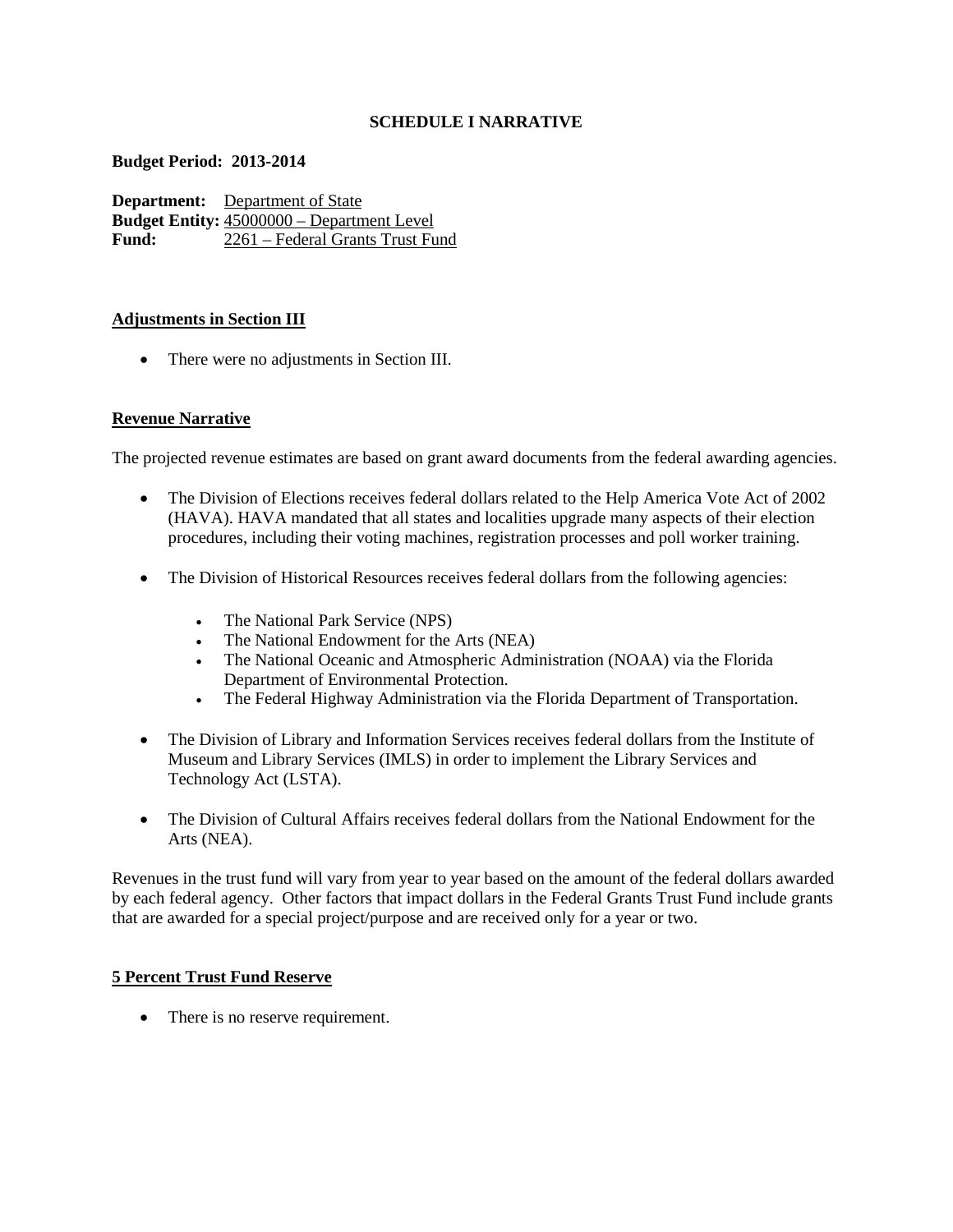## **Executive Office of the Governor Inter-Agency Transfers Reported on Schedule I**

#### **Agency Name Department of State**

List all transfers totaling \$100,000 or more. Provide the applicable agency name and fund number, the categories used for both the transfer in and the transfer out, and the amount of the transfer for each of the fiscal years indicated, as well as the name of the person at the other agency who confirmed the amount of the transfer and the date of the confirmation. If transferred in/out to the General Revenue Fund, do not include on this form; however, on Schedule I be sure to include "To GR" or "From GR" in the description field.

| <b>Fund Name and Number:</b>                                                                          |                                                       | Division of Elections Federal Grants Trust Fund - 2261 |                                 |                                 |                                                       |                          |
|-------------------------------------------------------------------------------------------------------|-------------------------------------------------------|--------------------------------------------------------|---------------------------------|---------------------------------|-------------------------------------------------------|--------------------------|
| <b>Transfers In</b><br>(Provide Agency and Fund Number Received From)                                 | <b>Transfer In</b><br>Revenue<br>Category             | Amount<br>FY 11-12 (A01)                               | <b>Amount</b><br>FY 12-13 (A02) | <b>Amount</b><br>FY 13-14 (A03) | <b>Transfer Out</b><br><b>Expenditure</b><br>Category | <b>Confirmed By/Date</b> |
|                                                                                                       |                                                       |                                                        |                                 |                                 |                                                       |                          |
|                                                                                                       |                                                       |                                                        |                                 |                                 |                                                       |                          |
|                                                                                                       |                                                       |                                                        |                                 |                                 |                                                       |                          |
|                                                                                                       |                                                       |                                                        |                                 |                                 |                                                       |                          |
|                                                                                                       |                                                       |                                                        |                                 |                                 |                                                       |                          |
|                                                                                                       |                                                       |                                                        |                                 |                                 |                                                       |                          |
| <b>Transfers Out (Operating and Non-Operating)</b><br>(Provide Agency and Fund Number Transferred To) | <b>Transfer Out</b><br><b>Expenditure</b><br>Category |                                                        |                                 |                                 | <b>Transfer In</b><br>Revenue<br>Category             | <b>Confirmed By/Date</b> |
| FDLE 710000-20-2-261018                                                                               | 181074                                                | 121,471.00                                             | 145,830.00                      | 145,830.00                      | 001510                                                | Terri Speed-10/11/12     |
|                                                                                                       |                                                       |                                                        |                                 |                                 |                                                       |                          |
|                                                                                                       |                                                       |                                                        |                                 |                                 |                                                       |                          |
|                                                                                                       |                                                       |                                                        |                                 |                                 |                                                       |                          |
|                                                                                                       |                                                       |                                                        |                                 |                                 |                                                       |                          |
|                                                                                                       |                                                       |                                                        |                                 |                                 |                                                       |                          |
|                                                                                                       |                                                       |                                                        |                                 |                                 |                                                       |                          |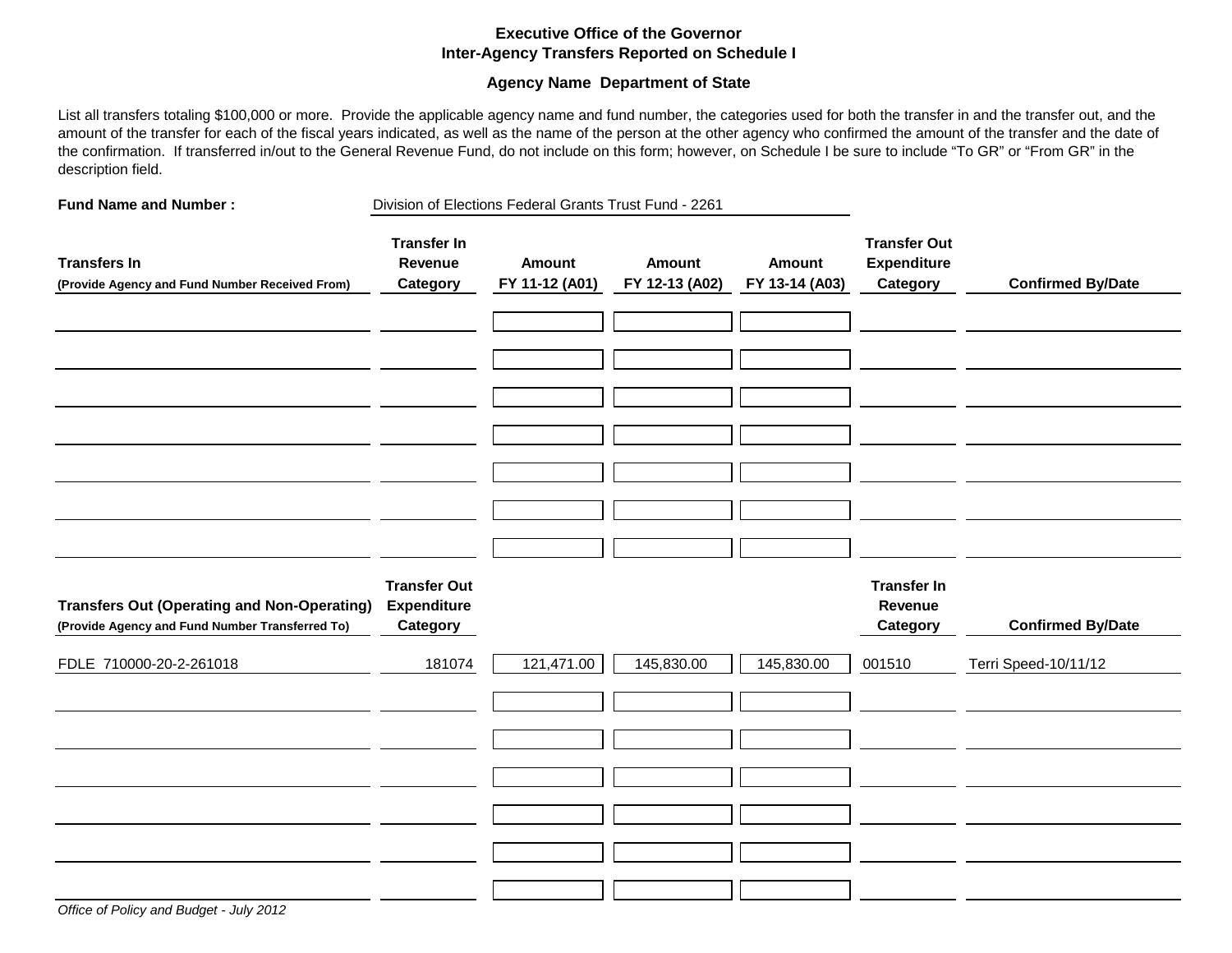#### **Executive Office of the Governor Inter-Agency Transfers Reported on Schedule I**

#### **Agency Name Department of State**

List all transfers totaling \$100,000 or more. Provide the applicable agency name and fund number, the categories used for both the transfer in and the transfer out, and the amount of the transfer for each of the fiscal years indicated, as well as the name of the person at the other agency who confirmed the amount of the transfer and the date of the confirmation. If transferred in/out to the General Revenue Fund, do not include on this form; however, on Schedule I be sure to include "To GR" or "From GR" in the description field.

**Fund Name and Number :** Historical Resources Federal Grants Trust Fund - 2261

| <b>Transfers In</b><br>(Provide Agency and Fund Number Received From)                                 | <b>Transfer In</b><br>Revenue<br>Category             | <b>Amount</b><br>FY 11-12 (A01) | <b>Amount</b><br>FY 12-13 (A02) | <b>Amount</b><br>FY 13-14 (A03) | <b>Transfer Out</b><br><b>Expenditure</b><br>Category | <b>Confirmed By/Date</b> |
|-------------------------------------------------------------------------------------------------------|-------------------------------------------------------|---------------------------------|---------------------------------|---------------------------------|-------------------------------------------------------|--------------------------|
| DOT 550000-10-2-540001                                                                                | 001510                                                | 181,699.00                      | 240,950.00                      | 240,950.00                      | 088849                                                | Cheryl Jones-10/12/12    |
|                                                                                                       |                                                       |                                 |                                 |                                 |                                                       |                          |
|                                                                                                       |                                                       |                                 |                                 |                                 |                                                       |                          |
|                                                                                                       |                                                       |                                 |                                 |                                 |                                                       |                          |
|                                                                                                       |                                                       |                                 |                                 |                                 |                                                       |                          |
|                                                                                                       |                                                       |                                 |                                 |                                 |                                                       |                          |
|                                                                                                       |                                                       |                                 |                                 |                                 |                                                       |                          |
| <b>Transfers Out (Operating and Non-Operating)</b><br>(Provide Agency and Fund Number Transferred To) | <b>Transfer Out</b><br><b>Expenditure</b><br>Category |                                 |                                 |                                 | <b>Transfer In</b><br>Revenue<br>Category             | <b>Confirmed By/Date</b> |
|                                                                                                       |                                                       |                                 |                                 |                                 |                                                       |                          |
|                                                                                                       |                                                       |                                 |                                 |                                 |                                                       |                          |
|                                                                                                       |                                                       |                                 |                                 |                                 |                                                       |                          |
|                                                                                                       |                                                       |                                 |                                 |                                 |                                                       |                          |
|                                                                                                       |                                                       |                                 |                                 |                                 |                                                       |                          |
|                                                                                                       |                                                       |                                 |                                 |                                 |                                                       |                          |
| Office of Policy and Budget - July 2012                                                               |                                                       |                                 |                                 |                                 |                                                       |                          |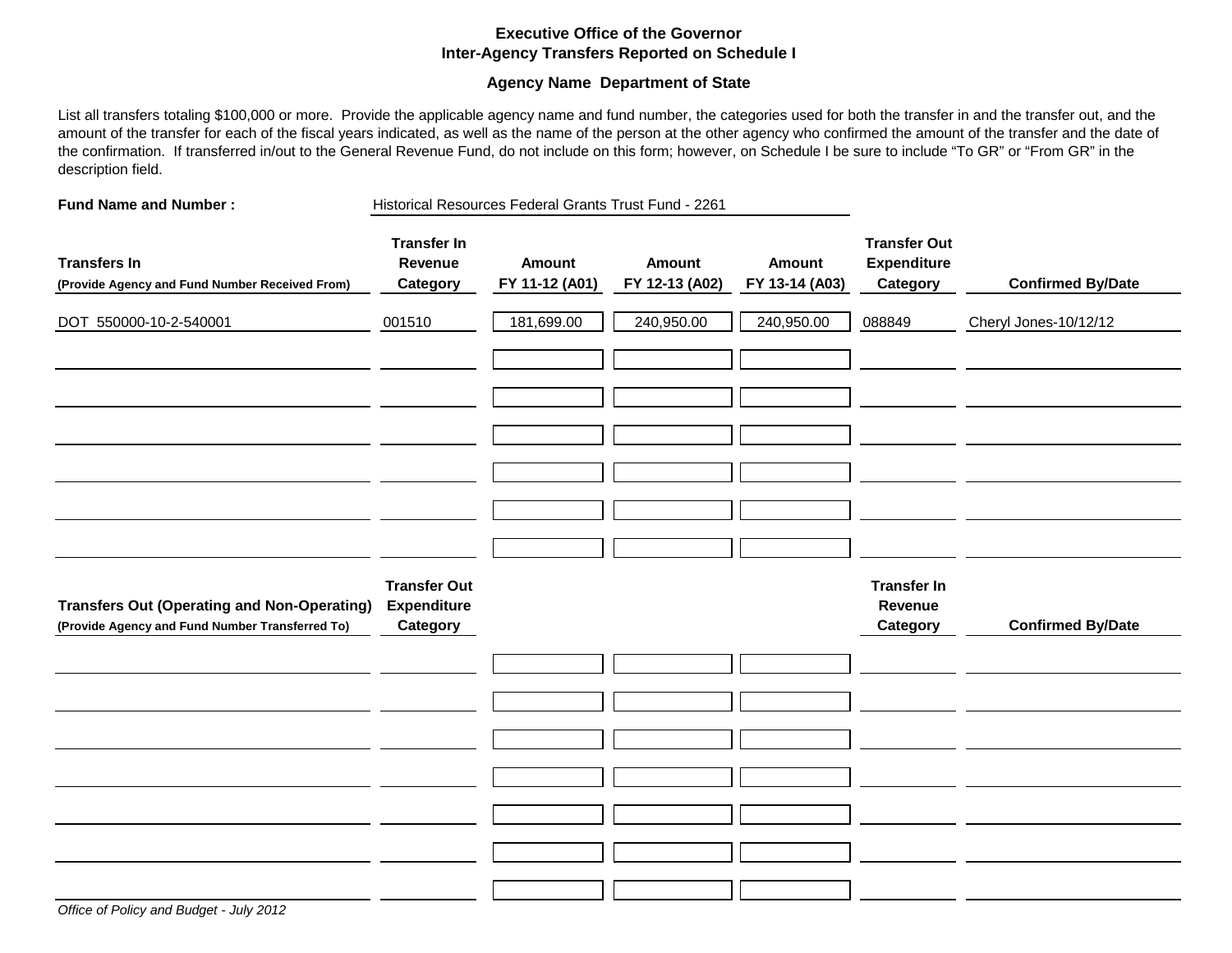| <b>Department Title:</b><br><b>Trust Fund Title:</b><br><b>Budget Entity:</b><br><b>LAS/PBS Fund Number:</b> |                                                                                                                                                                                                                                | <b>Budget Period: 2013 - 2014</b><br>Department of State      |                             |                                   |  |
|--------------------------------------------------------------------------------------------------------------|--------------------------------------------------------------------------------------------------------------------------------------------------------------------------------------------------------------------------------|---------------------------------------------------------------|-----------------------------|-----------------------------------|--|
|                                                                                                              |                                                                                                                                                                                                                                | <b>Federal Grants Trust Fund</b><br>45100200/45010200<br>2261 |                             |                                   |  |
|                                                                                                              |                                                                                                                                                                                                                                | <b>Balance as of</b><br>6/30/2012                             | SWFS*<br><b>Adjustments</b> | <b>Adjusted</b><br><b>Balance</b> |  |
|                                                                                                              | <b>Chief Financial Officer's (CFO) Cash Balance</b>                                                                                                                                                                            | 143,656 (A)                                                   |                             | 143,656                           |  |
|                                                                                                              | ADD: Other Cash (See Instructions)                                                                                                                                                                                             | (B)                                                           |                             | $\overline{0}$                    |  |
|                                                                                                              | ADD: Investments                                                                                                                                                                                                               | 57,396,419 (C)                                                |                             | 57,396,419                        |  |
|                                                                                                              | ADD: Outstanding Accounts Receivable                                                                                                                                                                                           | $108,614$ (D)                                                 |                             | 108,614                           |  |
|                                                                                                              | ADD: the contract of the contract of the contract of the contract of the contract of the contract of the contract of the contract of the contract of the contract of the contract of the contract of the contract of the contr | (E)                                                           |                             | $\overline{0}$                    |  |
|                                                                                                              | <b>Total Cash plus Accounts Receivable</b>                                                                                                                                                                                     | 57,648,689<br>(F)                                             |                             | 57,648,689                        |  |
| LESS:                                                                                                        | Allowances for Uncollectibles                                                                                                                                                                                                  | (G)                                                           |                             | $\overline{0}$                    |  |
| LESS:                                                                                                        | Approved "A" Certified Forwards                                                                                                                                                                                                | 82,781 (H)                                                    |                             | 82,781                            |  |
|                                                                                                              | Approved "B" Certified Forwards                                                                                                                                                                                                | $130,993$ (H)                                                 |                             | 130,993                           |  |
|                                                                                                              | Approved "FCO" Certified Forwards                                                                                                                                                                                              | (H)                                                           |                             | $\overline{0}$                    |  |
|                                                                                                              | LESS: Other Accounts Payable (Nonoperating)                                                                                                                                                                                    | $0$ (I)                                                       |                             | $\overline{0}$                    |  |
|                                                                                                              | <b>LESS:</b> Assessment on Investments                                                                                                                                                                                         | 5,774 (J)                                                     |                             | 5,774                             |  |
|                                                                                                              | <b>Unreserved Fund Balance, 07/01/12</b>                                                                                                                                                                                       | 57,429,141 (K)                                                | $\overline{0}$              | 57,429,141 **                     |  |

**\*SWFS = Statewide Financial Statement** 

**\*\* This amount should agree with Line I, Section IV of the Schedule I for the most recent completed fiscal year and Line A for the following year.**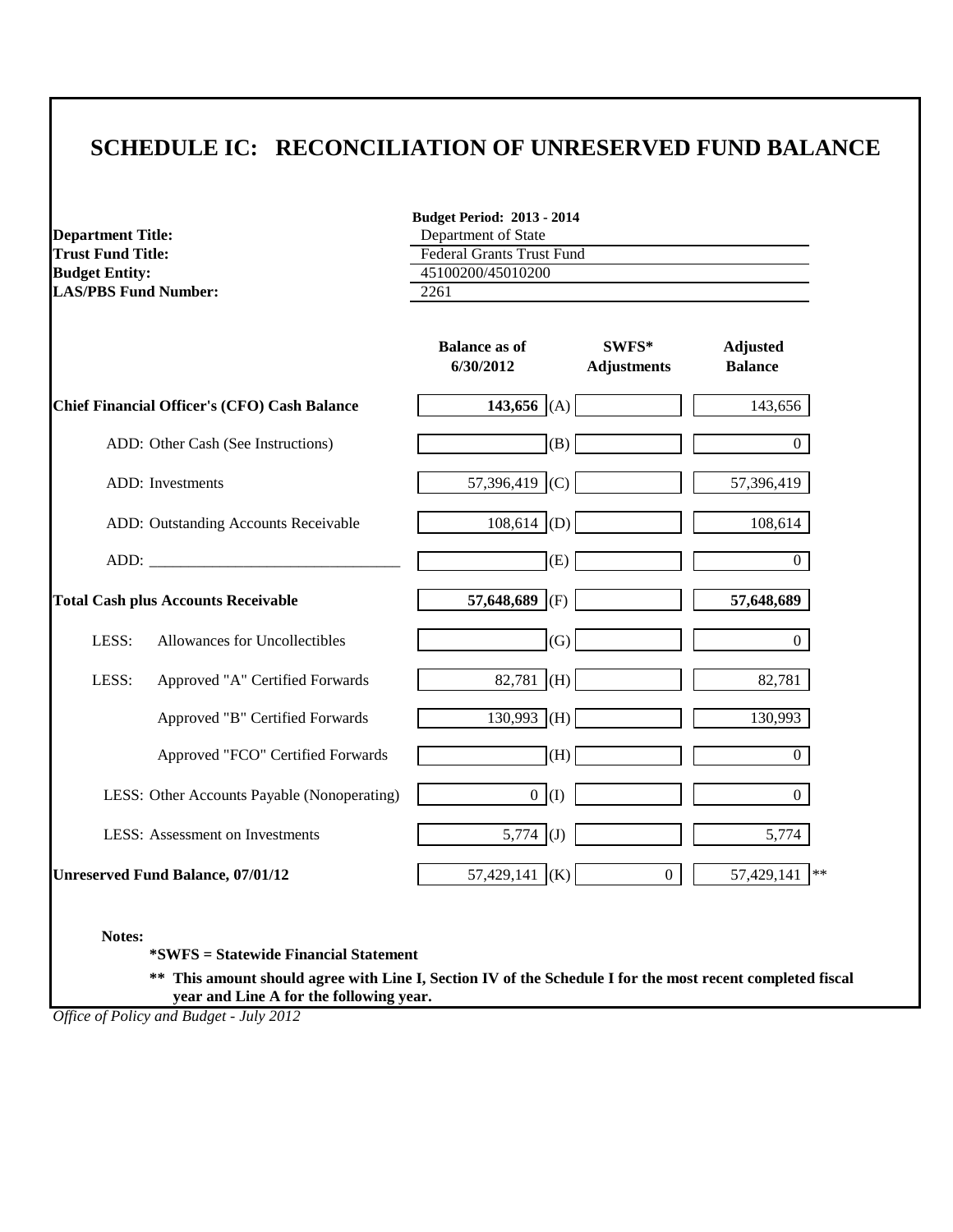| <b>Department Title:</b><br><b>Trust Fund Title:</b><br><b>Budget Entity:</b><br><b>LAS/PBS Fund Number:</b>                                                                                                                   | <b>Budget Period: 2013 - 2014</b><br>Department of State<br><b>Federal Grants Trust Fund - Historical Resources</b><br>45200700<br>2261 |                             |                                   |  |  |
|--------------------------------------------------------------------------------------------------------------------------------------------------------------------------------------------------------------------------------|-----------------------------------------------------------------------------------------------------------------------------------------|-----------------------------|-----------------------------------|--|--|
|                                                                                                                                                                                                                                | <b>Balance as of</b><br>6/30/2012                                                                                                       | SWFS*<br><b>Adjustments</b> | <b>Adjusted</b><br><b>Balance</b> |  |  |
| Chief Financial Officer's (CFO) Cash Balance                                                                                                                                                                                   | 147,220 (A)                                                                                                                             |                             | 147,220                           |  |  |
| ADD: Other Cash (See Instructions)                                                                                                                                                                                             | (B)                                                                                                                                     |                             | 0                                 |  |  |
| ADD: Investments                                                                                                                                                                                                               | (C)                                                                                                                                     |                             | $\overline{0}$                    |  |  |
| ADD: Outstanding Accounts Receivable                                                                                                                                                                                           | $76,554$ (D)                                                                                                                            | 190,900                     | 267,454                           |  |  |
| ADD: the contract of the contract of the contract of the contract of the contract of the contract of the contract of the contract of the contract of the contract of the contract of the contract of the contract of the contr | (E)                                                                                                                                     |                             | $\Omega$                          |  |  |
| <b>Total Cash plus Accounts Receivable</b>                                                                                                                                                                                     | 223,774 (F)                                                                                                                             | 190,900                     | 414,674                           |  |  |
| Allowances for Uncollectibles<br>LESS:                                                                                                                                                                                         | (G)                                                                                                                                     |                             | $\overline{0}$                    |  |  |
| LESS:<br>Approved "A" Certified Forwards                                                                                                                                                                                       | $223,774$ (H)                                                                                                                           | 31,629                      | 255,403                           |  |  |
| Approved "B" Certified Forwards                                                                                                                                                                                                | $26,056$ (H)                                                                                                                            |                             | 26,056                            |  |  |
| Certified Forward "A" Adjustment                                                                                                                                                                                               | $\overline{0}$ (H)                                                                                                                      | $\overline{0}$              | $\overline{0}$                    |  |  |
| LESS: Other Accounts Payable (Nonoperating)                                                                                                                                                                                    | 0(1)                                                                                                                                    | $\overline{0}$              | $\Omega$                          |  |  |
| <b>LESS: Deferred Revenue</b>                                                                                                                                                                                                  | 240,950 (J)                                                                                                                             | $-181,699$                  | 59,251                            |  |  |
| <b>Unreserved Fund Balance, 07/01/12</b>                                                                                                                                                                                       | $(267,006)$ (K)                                                                                                                         | 340,970                     | 73,964<br>$**$                    |  |  |

**Notes:**

**\*SWFS = Statewide Financial Statement** 

**\*\* This amount should agree with Line I, Section IV of the Schedule I for the most recent completed fiscal year and Line A for the following year.**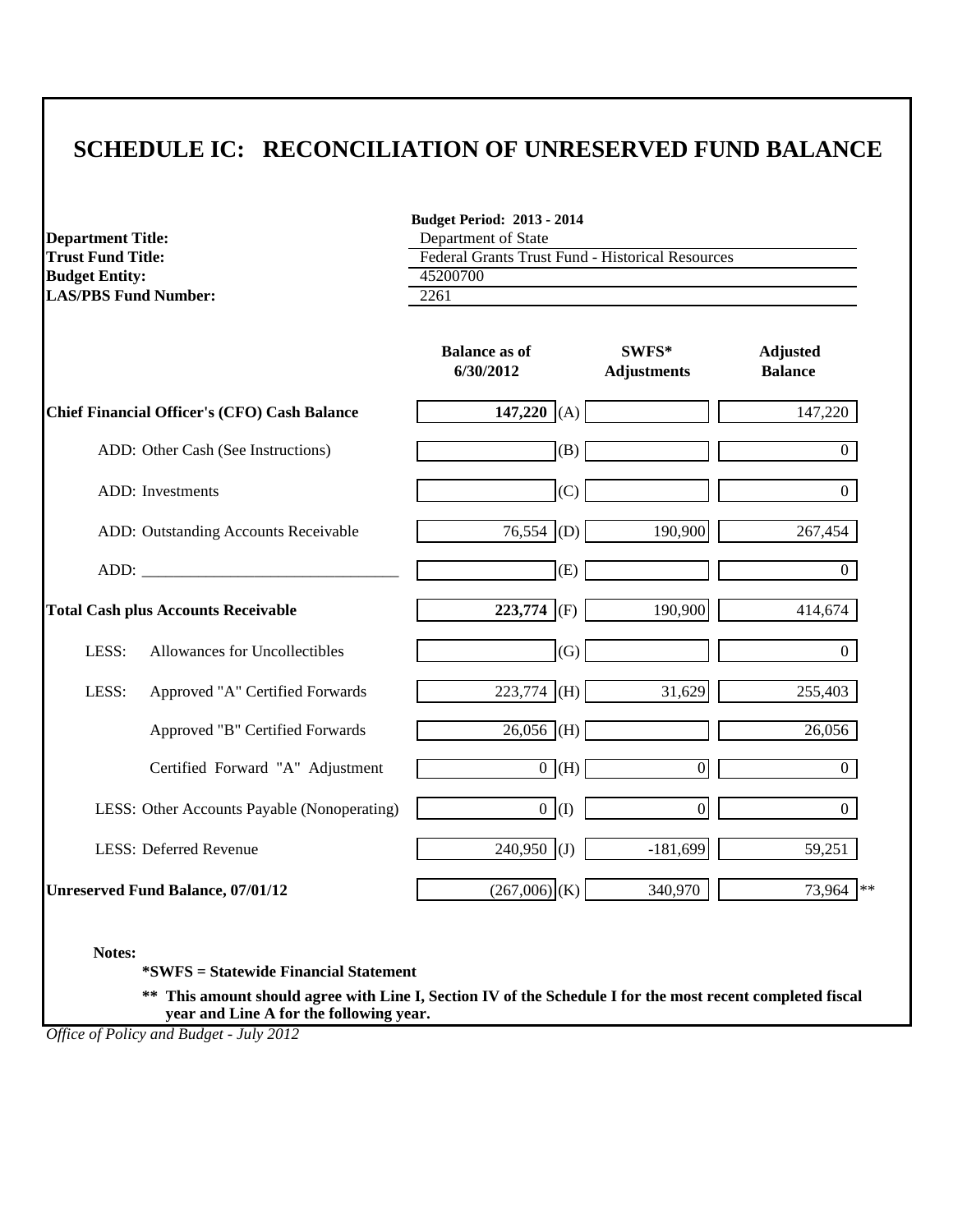**Budget Period: 2013 - 2014**

| <b>Department Title:</b>    |                                                     | Department of State                                      |                                |                                   |  |  |
|-----------------------------|-----------------------------------------------------|----------------------------------------------------------|--------------------------------|-----------------------------------|--|--|
| <b>Trust Fund Title:</b>    |                                                     | Federal Grants Trust Fund - Library Services<br>45400100 |                                |                                   |  |  |
| <b>Budget Entity:</b>       |                                                     |                                                          |                                |                                   |  |  |
| <b>LAS/PBS Fund Number:</b> |                                                     | 2261                                                     |                                |                                   |  |  |
|                             |                                                     | <b>Balance as of</b><br>6/30/2012                        | $SWFS^*$<br><b>Adjustments</b> | <b>Adjusted</b><br><b>Balance</b> |  |  |
|                             | <b>Chief Financial Officer's (CFO) Cash Balance</b> | $1,110,788$ (A)                                          |                                | 1,110,788                         |  |  |
|                             | ADD: Other Cash (See Instructions)                  | (B)                                                      |                                | $\overline{0}$                    |  |  |
|                             | ADD: Investments                                    | (C)                                                      |                                | $\Omega$                          |  |  |
|                             | ADD: Outstanding Accounts Receivable                | (D)                                                      | $\overline{0}$                 | $\Omega$                          |  |  |
|                             |                                                     | (E)                                                      |                                | $\Omega$                          |  |  |
|                             | <b>Total Cash plus Accounts Receivable</b>          | $1,110,788$ <sub>(F)</sub>                               |                                | 1,110,788                         |  |  |
| LESS:                       | Allowances for Uncollectibles                       | (G)                                                      |                                | $\Omega$                          |  |  |
| LESS:                       | Approved "A" Certified Forwards                     | $12,439$ (H)                                             |                                | 12,439                            |  |  |
|                             | Approved "B" Certified Forwards                     | $301,616$ (H)                                            |                                | 301,616                           |  |  |
|                             | Approved "FCO" Certified Forwards                   | (H)                                                      |                                | $\overline{0}$                    |  |  |
|                             | LESS: Other Accounts Payable (Nonoperating)         | (1)                                                      | $\overline{0}$                 | $\overline{0}$                    |  |  |
|                             | LESS:                                               | (J)                                                      |                                | $\overline{0}$                    |  |  |
|                             | <b>Unreserved Fund Balance, 07/01/12</b>            | 796,733 (K)                                              | $\overline{0}$                 | 796,733                           |  |  |

**Notes:**

**\*SWFS = Statewide Financial Statement** 

**\*\* This amount should agree with Line I, Section IV of the Schedule I for the most recent completed fiscal year and Line A for the following year.**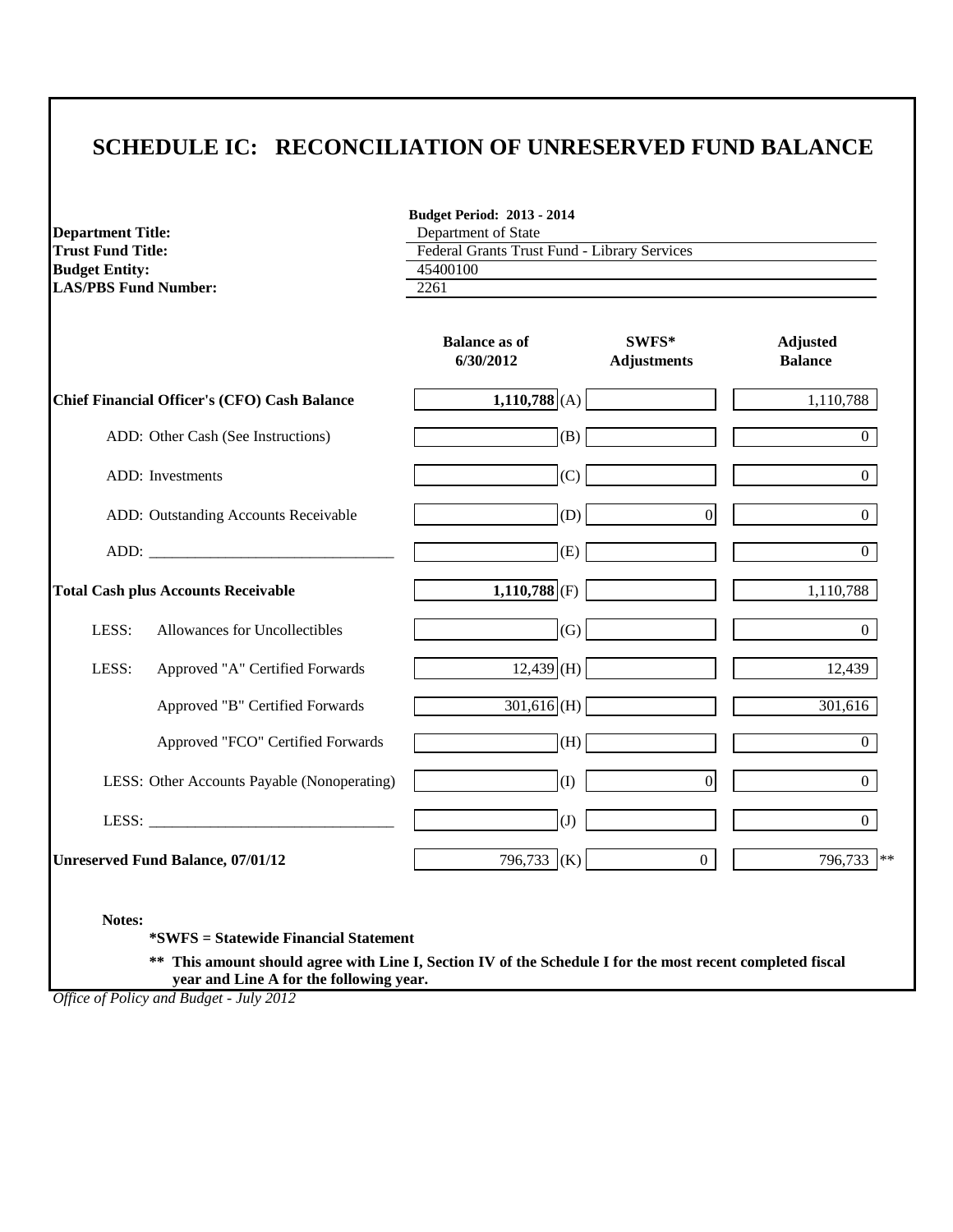**Budget Period: 2013 - 2014**

| <b>Department Title:</b><br><b>Trust Fund Title:</b><br><b>Budget Entity:</b><br><b>LAS/PBS Fund Number:</b> | Department of State<br>Federal Grants Trust Fund - Cultural Affairs<br>45500300<br>2261 |                             |                                   |  |  |
|--------------------------------------------------------------------------------------------------------------|-----------------------------------------------------------------------------------------|-----------------------------|-----------------------------------|--|--|
|                                                                                                              | <b>Balance as of</b><br>6/30/2012                                                       | SWFS*<br><b>Adjustments</b> | <b>Adjusted</b><br><b>Balance</b> |  |  |
| <b>Chief Financial Officer's (CFO) Cash Balance</b>                                                          | 51,145 (A)                                                                              |                             | 51,145                            |  |  |
| ADD: Other Cash (See Instructions)                                                                           | (B)                                                                                     |                             | $\Omega$                          |  |  |
| ADD: Investments                                                                                             | (C)                                                                                     |                             | $\Omega$                          |  |  |
| ADD: Outstanding Accounts Receivable                                                                         | (D)                                                                                     |                             | $\Omega$                          |  |  |
|                                                                                                              | (E)                                                                                     |                             | $\Omega$                          |  |  |
| <b>Total Cash plus Accounts Receivable</b>                                                                   | 51,145 (F)                                                                              |                             | 51,145                            |  |  |
| LESS:<br>Allowances for Uncollectibles                                                                       | (G)                                                                                     |                             | $\Omega$                          |  |  |
| LESS:<br>Approved "A" Certified Forwards                                                                     | $10,163$ (H)                                                                            |                             | 10,163                            |  |  |
| Approved "B" Certified Forwards                                                                              | (H)                                                                                     |                             | $\overline{0}$                    |  |  |
| Approved "FCO" Certified Forwards                                                                            | (H)                                                                                     |                             | $\overline{0}$                    |  |  |
| LESS: Other Accounts Payable (Nonoperating)                                                                  | (1)                                                                                     |                             | $\overline{0}$                    |  |  |
|                                                                                                              | (J)                                                                                     |                             | $\overline{0}$                    |  |  |
| <b>Unreserved Fund Balance, 07/01/12</b>                                                                     | $\overline{40,}982$ (K)                                                                 | $\overline{0}$              | 40,982 **                         |  |  |
| Notes:<br><i>*SWFS</i> = Statewide Financial Statement                                                       |                                                                                         |                             |                                   |  |  |

**\*\* This amount should agree with Line I, Section IV of the Schedule I for the most recent completed fiscal year and Line A for the following year.**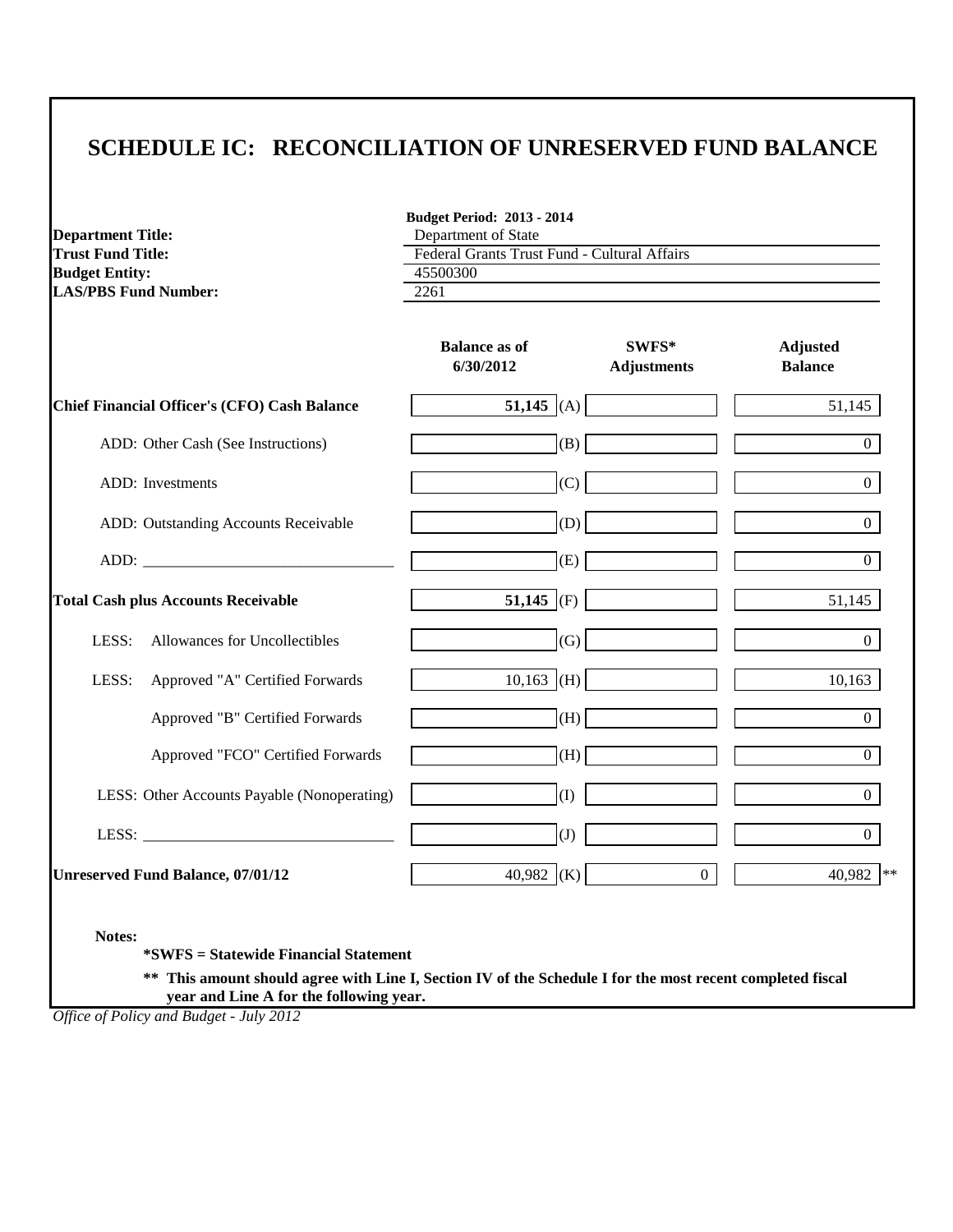# **RECONCILIATION: BEGINNING TRIAL BALANCE TO SCHEDULE I and IC**

|                                         | <b>Budget Period: 2013 - 2014</b>                              |                             |
|-----------------------------------------|----------------------------------------------------------------|-----------------------------|
| <b>Department Title:</b>                | Department of State                                            |                             |
| <b>Trust Fund Title:</b>                | Federal Grants Trust Fund (4510)                               |                             |
| <b>LAS/PBS Fund Number:</b>             | 2261                                                           |                             |
| <b>BEGINNING TRIAL BALANCE:</b>         |                                                                |                             |
|                                         | <b>Total Fund Balance Per FLAIR Trial Balance, 07/01/12</b>    |                             |
|                                         | Total all GLC's 5XXXX for governmental funds;                  | $57,560,134$ <sub>(A)</sub> |
|                                         | GLC 539XX for proprietary and fiduciary funds                  |                             |
|                                         | <b>Subtract Nonspendable Fund Balance (GLC 56XXX)</b>          | (B)                         |
|                                         | Add/Subtract Statewide Financial Statement (SWFS)Adjustments : |                             |
|                                         | SWFS Adjustment # and Description                              | (C)                         |
|                                         | SWFS Adjustment # and Description                              | (C)                         |
|                                         | <b>Add/Subtract Other Adjustment(s):</b>                       |                             |
|                                         | Approved "B" Carry Forward (Encumbrances) per LAS/PBS          | (130,993)<br>(D)            |
|                                         | Approved "C" Carry Forward Total (FCO) per LAS/PBS             | (D)                         |
|                                         | A/P not C/F-Operating Categories                               | (D)                         |
|                                         |                                                                | 0(                          |
|                                         |                                                                | (D)                         |
|                                         |                                                                | (D)                         |
| ADJUSTED BEGINNING TRIAL BALANCE:       |                                                                | $57,429,141$ <sup>(E)</sup> |
|                                         | UNRESERVED FUND BALANCE, SCHEDULE IC (Line K)                  | $57,429,141$ <sup>(F)</sup> |
| <b>DIFFERENCE:</b>                      |                                                                | $0(G)^*$                    |
| *SHOULD EQUAL ZERO.                     |                                                                |                             |
| Office of Policy and Budget - July 2012 |                                                                |                             |
|                                         |                                                                |                             |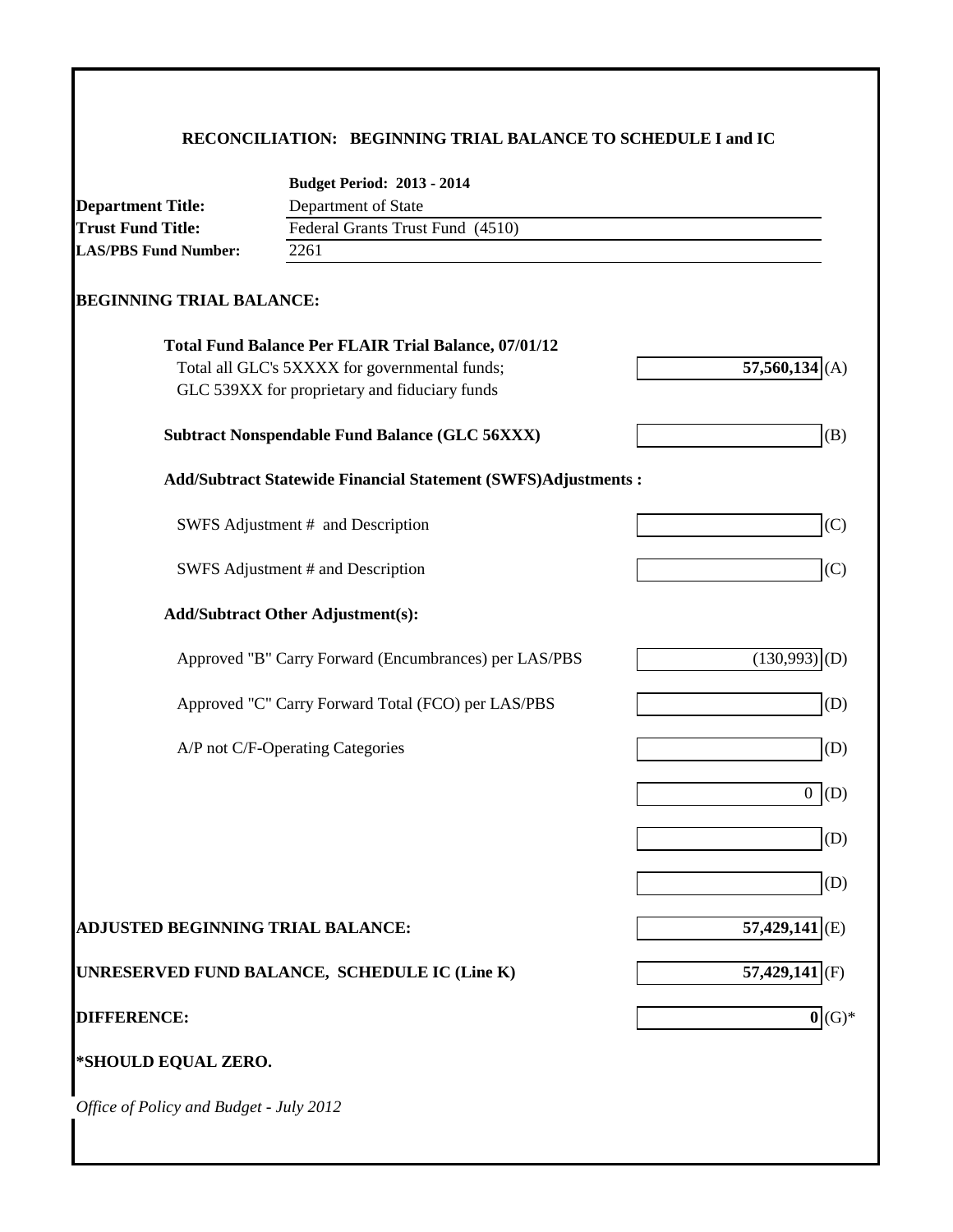#### **RECONCILIATION: BEGINNING TRIAL BALANCE TO SCHEDULE I and IC**

|                                   | <b>Budget Period: 2013 - 2014</b>                                    |                              |
|-----------------------------------|----------------------------------------------------------------------|------------------------------|
| <b>Department Title:</b>          | Department of State                                                  |                              |
| <b>Trust Fund Title:</b>          | Federal Grants Trust Fund (4540)                                     |                              |
| <b>LAS/PBS Fund Number:</b>       | 2261                                                                 |                              |
| <b>BEGINNING TRIAL BALANCE:</b>   |                                                                      |                              |
|                                   | <b>Total Fund Balance Per FLAIR Trial Balance, 07/01/12</b>          |                              |
|                                   | Total all GLC's 5XXXX for governmental funds;                        | 1,098,349                    |
|                                   | GLC 539XX for proprietary and fiduciary funds                        |                              |
|                                   | <b>Subtract Nonspendable Fund Balance (GLC 56XXX)</b>                | (B)                          |
|                                   | <b>Add/Subtract Statewide Financial Statement (SWFS)Adjustments:</b> |                              |
|                                   | SWFS Adjustment # and Description                                    | 0(C)                         |
|                                   | SWFS Adjustment # and Description                                    | (C)                          |
|                                   | <b>Add/Subtract Other Adjustment(s):</b>                             |                              |
|                                   | Approved "B" Carry Forward (Encumbrances) per LAS/PBS                | $(301, 616)$ (D)             |
|                                   | Approved "C" Carry Forward Total (FCO) per LAS/PBS                   | (D)                          |
|                                   |                                                                      | 0(D)                         |
|                                   |                                                                      | $0$ (D)                      |
|                                   |                                                                      | (D)                          |
|                                   |                                                                      | (D)                          |
| ADJUSTED BEGINNING TRIAL BALANCE: |                                                                      | $796,733$ <sub>(E)</sub>     |
|                                   | UNRESERVED FUND BALANCE, SCHEDULE IC (Line K)                        | $796,733$ <sub>(F)</sub>     |
| <b>DIFFERENCE:</b>                |                                                                      | $\overline{\mathbf{0}}(G)^*$ |
| *SHOULD EQUAL ZERO.               |                                                                      |                              |
|                                   |                                                                      |                              |
|                                   |                                                                      |                              |
|                                   |                                                                      |                              |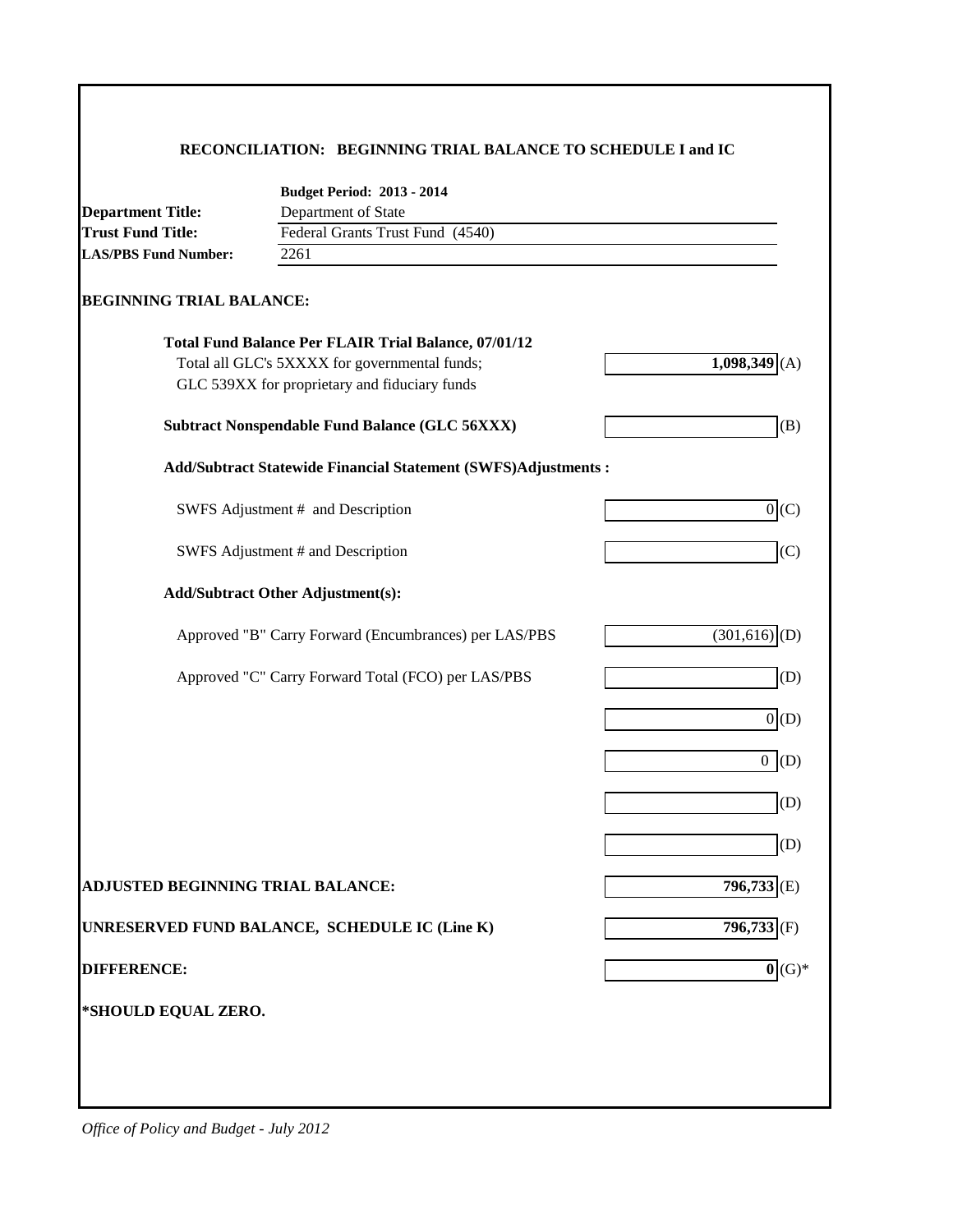## **SCHEDULE I NARRATIVE**

#### **Budget Period: 2013-2014**

**Department:** Department of State **Budget Entity:**  $\frac{45000000 - \text{Department Level}}{2339 - \text{Grants and Donations}}$ **Fund:** 2339 – Grants and Donations Trust Fund

## **Adjustments in Section III**

• There were no adjustments in Section III.

# **Revenue Narrative**

- The projected revenue estimate for the transfer from the Department of Environmental Protection is based on information provided by DEP. This is revenue from the Conservation and Recreation Lands (CARL) Program. Other revenue is from miscellaneous sources such as underwater salvage fees, copying charges and royalties from publications. The Art in State Buildings revenue is received from state agencies for artwork that is being displayed in newly constructed state buildings which provide public access.
- The primary revenue source in this trust fund is from the Department of Environmental Protection, Conservation and Recreation Lands (CARL) Program. These revenues fluctuate depending on the amount of funding provided each year for this program.

## **5 Percent Trust Fund Reserve**

• The 5 percent calculation is based on anticipated revenue from the Department of Environmental Protection. It does not include anticipated revenue from the non-federal grant since those funds can only be used to reimburse specific expenditures pursuant to the grant award letter.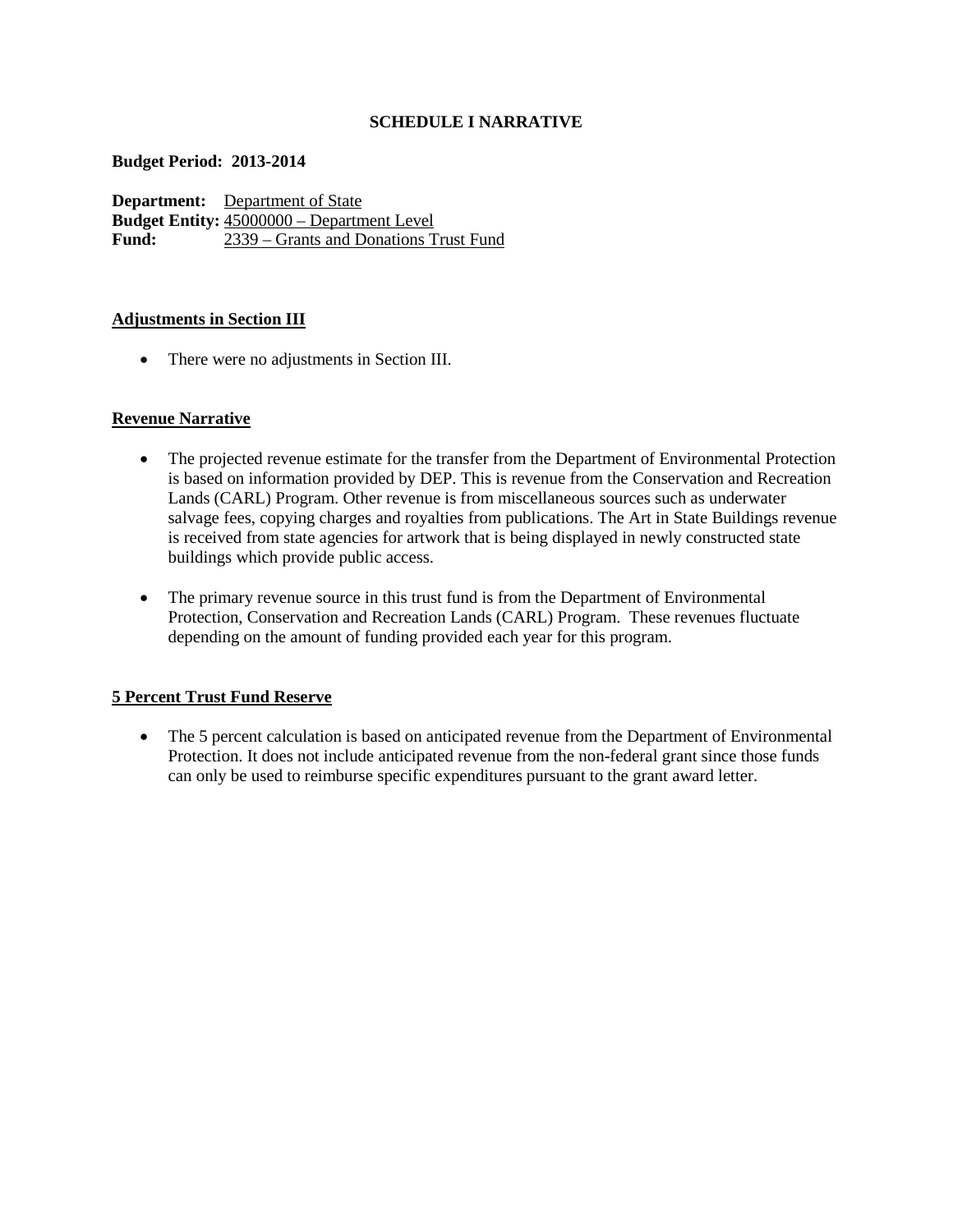#### **Executive Office of the Governor Inter-Agency Transfers Reported on Schedule I**

#### **Agency Name Department of State**

List all transfers totaling \$100,000 or more. Provide the applicable agency name and fund number, the categories used for both the transfer in and the transfer out, and the amount of the transfer for each of the fiscal years indicated, as well as the name of the person at the other agency who confirmed the amount of the transfer and the date of the confirmation. If transferred in/out to the General Revenue Fund, do not include on this form; however, on Schedule I be sure to include "To GR" or "From GR" in the description field.

**Fund Name and Number :** Historical Resources Grants and Donations Trust Fund -2339

| <b>Transfers In</b><br>(Provide Agency and Fund Number Received From)                                 | <b>Transfer In</b><br>Revenue<br>Category             | Amount<br>FY 11-12 (A01) | <b>Amount</b><br>FY 12-13 (A02) | <b>Amount</b><br>FY 13-14 (A03) | <b>Transfer Out</b><br><b>Expenditure</b><br>Category | <b>Confirmed By/Date</b> |
|-------------------------------------------------------------------------------------------------------|-------------------------------------------------------|--------------------------|---------------------------------|---------------------------------|-------------------------------------------------------|--------------------------|
| DEP 370000-20-2-131001                                                                                | 001500                                                | 4,910,483.00             | 4,910,483.00                    | 5,360,000.00                    | 103978                                                | Kathy Shettle-10/11/12   |
|                                                                                                       |                                                       |                          |                                 |                                 |                                                       |                          |
|                                                                                                       |                                                       |                          |                                 |                                 |                                                       |                          |
|                                                                                                       |                                                       |                          |                                 |                                 |                                                       |                          |
|                                                                                                       |                                                       |                          |                                 |                                 |                                                       |                          |
|                                                                                                       |                                                       |                          |                                 |                                 |                                                       |                          |
|                                                                                                       |                                                       |                          |                                 |                                 |                                                       |                          |
| <b>Transfers Out (Operating and Non-Operating)</b><br>(Provide Agency and Fund Number Transferred To) | <b>Transfer Out</b><br><b>Expenditure</b><br>Category |                          |                                 |                                 | <b>Transfer In</b><br>Revenue<br>Category             | <b>Confirmed By/Date</b> |
|                                                                                                       |                                                       |                          |                                 |                                 |                                                       |                          |
|                                                                                                       |                                                       |                          |                                 |                                 |                                                       |                          |
|                                                                                                       |                                                       |                          |                                 |                                 |                                                       |                          |
|                                                                                                       |                                                       |                          |                                 |                                 |                                                       |                          |
|                                                                                                       |                                                       |                          |                                 |                                 |                                                       |                          |
|                                                                                                       |                                                       |                          |                                 |                                 |                                                       |                          |
|                                                                                                       |                                                       |                          |                                 |                                 |                                                       |                          |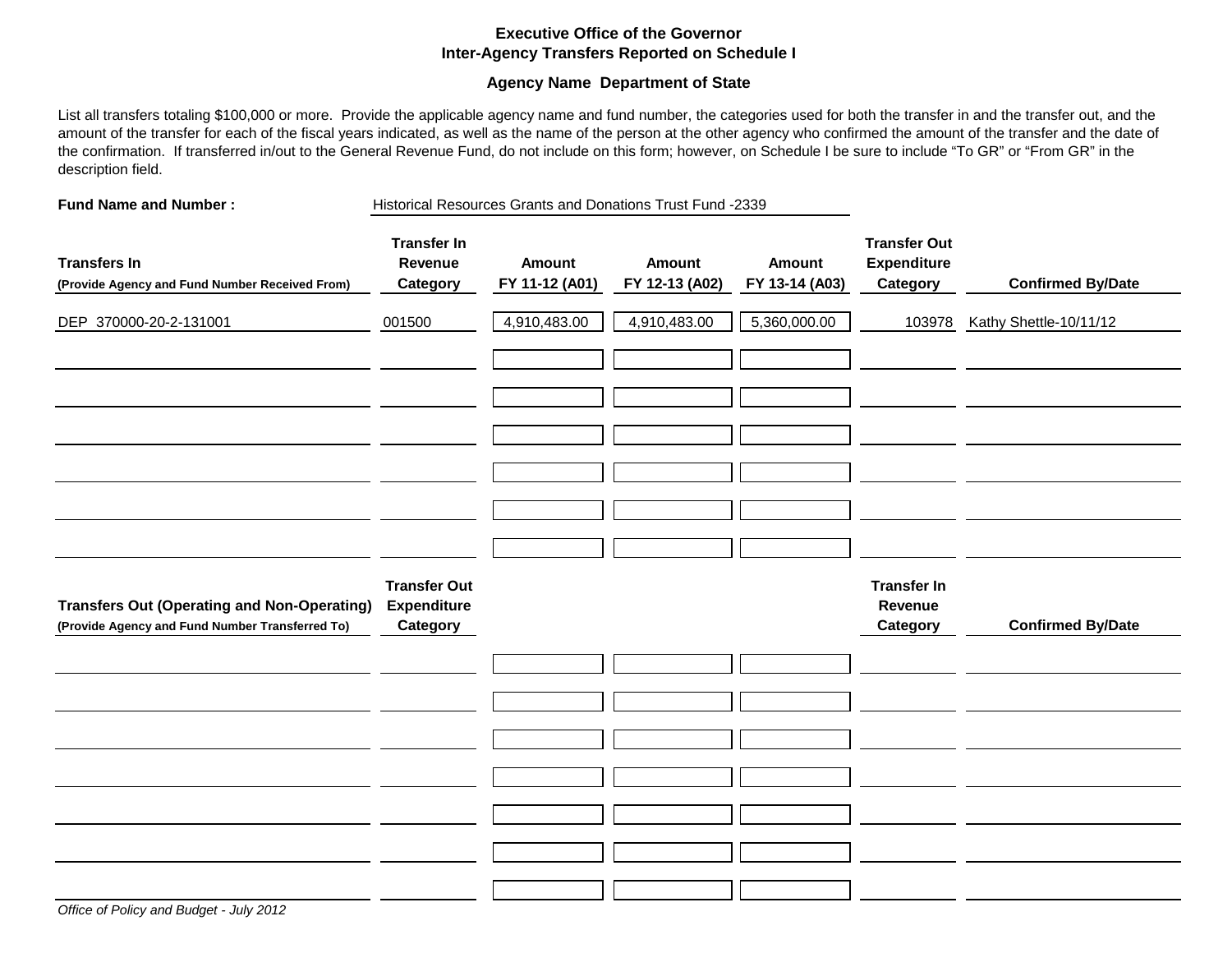| <b>Department Title:</b>                                                                                                                                                                                                       | <b>Budget Period: 2013 - 2014</b><br>Department of State |                             |                                   |
|--------------------------------------------------------------------------------------------------------------------------------------------------------------------------------------------------------------------------------|----------------------------------------------------------|-----------------------------|-----------------------------------|
| <b>Trust Fund Title:</b>                                                                                                                                                                                                       | <b>Grants &amp; Donations Trust Fund</b>                 |                             |                                   |
| <b>Budget Entity:</b>                                                                                                                                                                                                          | 45200700/45010200/45400100/45500300                      |                             |                                   |
| <b>LAS/PBS Fund Number:</b>                                                                                                                                                                                                    | 2339                                                     |                             |                                   |
|                                                                                                                                                                                                                                | <b>Balance as of</b><br>6/30/2012                        | SWFS*<br><b>Adjustments</b> | <b>Adjusted</b><br><b>Balance</b> |
| <b>Chief Financial Officer's (CFO) Cash Balance</b>                                                                                                                                                                            | $4,161,141$ (A)                                          |                             | 4,161,141                         |
| ADD: Other Cash (See Instructions)                                                                                                                                                                                             | (B)                                                      |                             | $\overline{0}$                    |
| ADD: Investments                                                                                                                                                                                                               | (C)                                                      |                             | $\overline{0}$                    |
| ADD: Outstanding Accounts Receivable                                                                                                                                                                                           | $2,415$ (D)                                              |                             | 2,415                             |
| ADD: the contract of the contract of the contract of the contract of the contract of the contract of the contract of the contract of the contract of the contract of the contract of the contract of the contract of the contr | (E)                                                      |                             | $\overline{0}$                    |
| <b>Total Cash plus Accounts Receivable</b>                                                                                                                                                                                     | $4,163,556$ (F)                                          |                             | 4,163,556                         |
| LESS:<br>Allowances for Uncollectibles                                                                                                                                                                                         | (G)                                                      |                             | $\overline{0}$                    |
| LESS:<br>Approved "A" Certified Forwards                                                                                                                                                                                       | 60,667 (H)                                               |                             | 60,667                            |
| Approved "B" Certified Forwards                                                                                                                                                                                                | $31,435$ (H)                                             |                             | 31,435                            |
| Approved "FCO" Certified Forwards                                                                                                                                                                                              | $443,474$ (H)                                            |                             | 443,474                           |
| LESS: Other Accounts Payable (Nonoperating)                                                                                                                                                                                    | 0(1)                                                     |                             | $\overline{0}$                    |
| LESS: Service Charge to General Revenue                                                                                                                                                                                        | 8(1)                                                     |                             | 8                                 |
| <b>Unreserved Fund Balance, 07/01/12</b>                                                                                                                                                                                       | 3,627,972 (K)                                            | $\overline{0}$              | 3,627,972<br>$**$                 |

**Notes:**

**\*SWFS = Statewide Financial Statement** 

**\*\* This amount should agree with Line I, Section IV of the Schedule I for the most recent completed fiscal year and Line A for the following year.**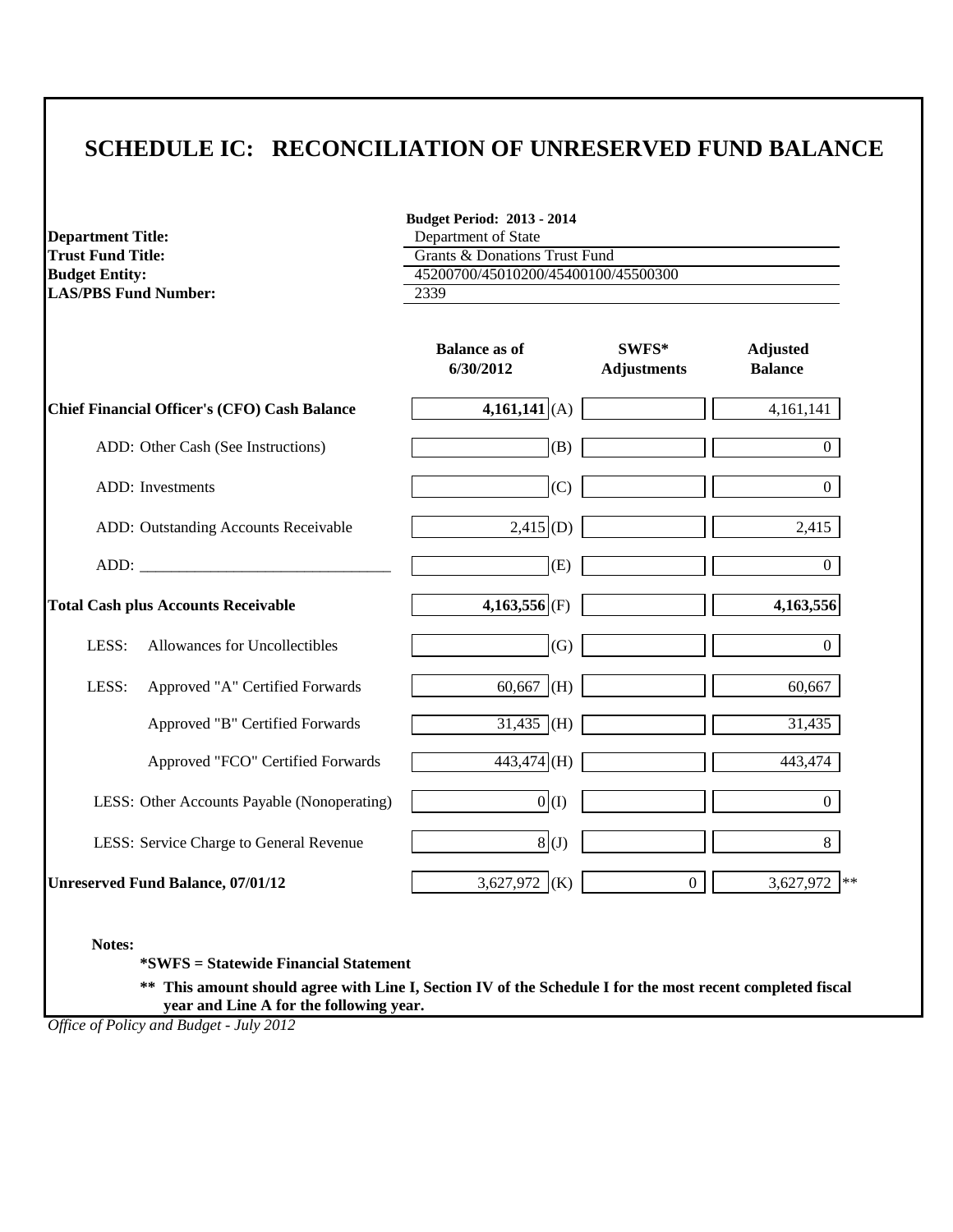#### **RECONCILIATION: BEGINNING TRIAL BALANCE TO SCHEDULE I and IC**

|                                   | <b>Budget Period: 2013 - 2014</b>                              |                              |
|-----------------------------------|----------------------------------------------------------------|------------------------------|
| <b>Department Title:</b>          | Department of State                                            |                              |
| <b>Trust Fund Title:</b>          | Grants & Donations Trust Fund (4520)                           |                              |
| <b>LAS/PBS Fund Number:</b>       | 2339                                                           |                              |
| <b>BEGINNING TRIAL BALANCE:</b>   |                                                                |                              |
|                                   | <b>Total Fund Balance Per FLAIR Trial Balance, 07/01/12</b>    |                              |
|                                   | Total all GLC's 5XXXX for governmental funds;                  | $4,102,881$ (A)              |
|                                   | GLC 539XX for proprietary and fiduciary funds                  |                              |
|                                   | Subtract Nonspendable Fund Balance (GLC 56XXX)                 | (B)                          |
|                                   | Add/Subtract Statewide Financial Statement (SWFS)Adjustments : |                              |
|                                   | SWFS Adjustment # and Description                              | $0($ $C)$                    |
|                                   | SWFS Adjustment # and Description                              | (C)                          |
|                                   | <b>Add/Subtract Other Adjustment(s):</b>                       |                              |
|                                   | Approved "B" Carry Forward (Encumbrances) per LAS/PBS          | (31, 435)<br>(D)             |
|                                   | Approved "C" Carry Forward Total (FCO) per LAS/PBS             | (443, 474)                   |
|                                   |                                                                | 0(D)                         |
|                                   |                                                                | $0($ D)                      |
|                                   |                                                                | (D)                          |
|                                   |                                                                | (D)                          |
| ADJUSTED BEGINNING TRIAL BALANCE: |                                                                | 3,627,972                    |
|                                   | UNRESERVED FUND BALANCE, SCHEDULE IC (Line K)                  | $3,627,972$ <sub>(F)</sub>   |
| <b>DIFFERENCE:</b>                |                                                                | $\overline{\mathbf{0}}(G)^*$ |
| *SHOULD EQUAL ZERO.               |                                                                |                              |
|                                   |                                                                |                              |
|                                   |                                                                |                              |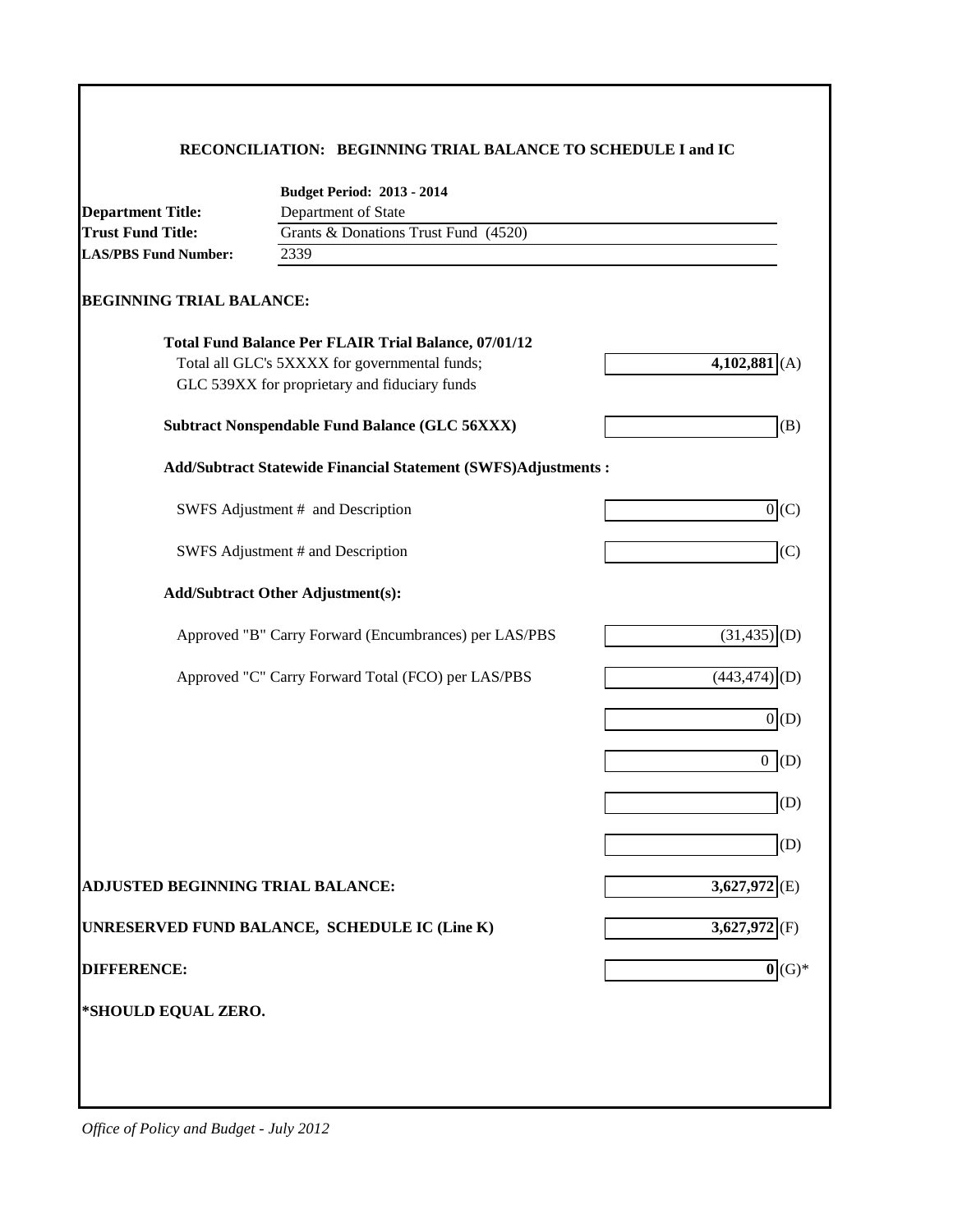# **5% TRUST FUND RESERVE CALCULATION**

# **DIVISION OF HISTORICAL RESOURCES GRANTS AND DONATIONS TRUST FUND-2339**

| <b>FY 2011-12 Revenue</b>                                                                                                   | <b>Amount</b>                       |
|-----------------------------------------------------------------------------------------------------------------------------|-------------------------------------|
| Transfer from DEP - CARL                                                                                                    | 4,910,483                           |
| Less: Refunds                                                                                                               |                                     |
| <b>Underwater Exploration</b><br><b>Archaeological Publications</b><br>Recycling<br><b>Royalties</b><br><b>Copy Charges</b> | 2,404<br>2,250<br>69<br>3,894<br>27 |
|                                                                                                                             | 4,919,127                           |
| <b>Total Revenue</b>                                                                                                        | 4,919,127                           |
| Total Revenue Subject to 5% Reserve Calculation                                                                             | 0.05                                |
| Multiplied by 5%                                                                                                            |                                     |
|                                                                                                                             | 245,956                             |
| <b>Total 5% Reserve of Grants and Donations Trust Fund</b>                                                                  |                                     |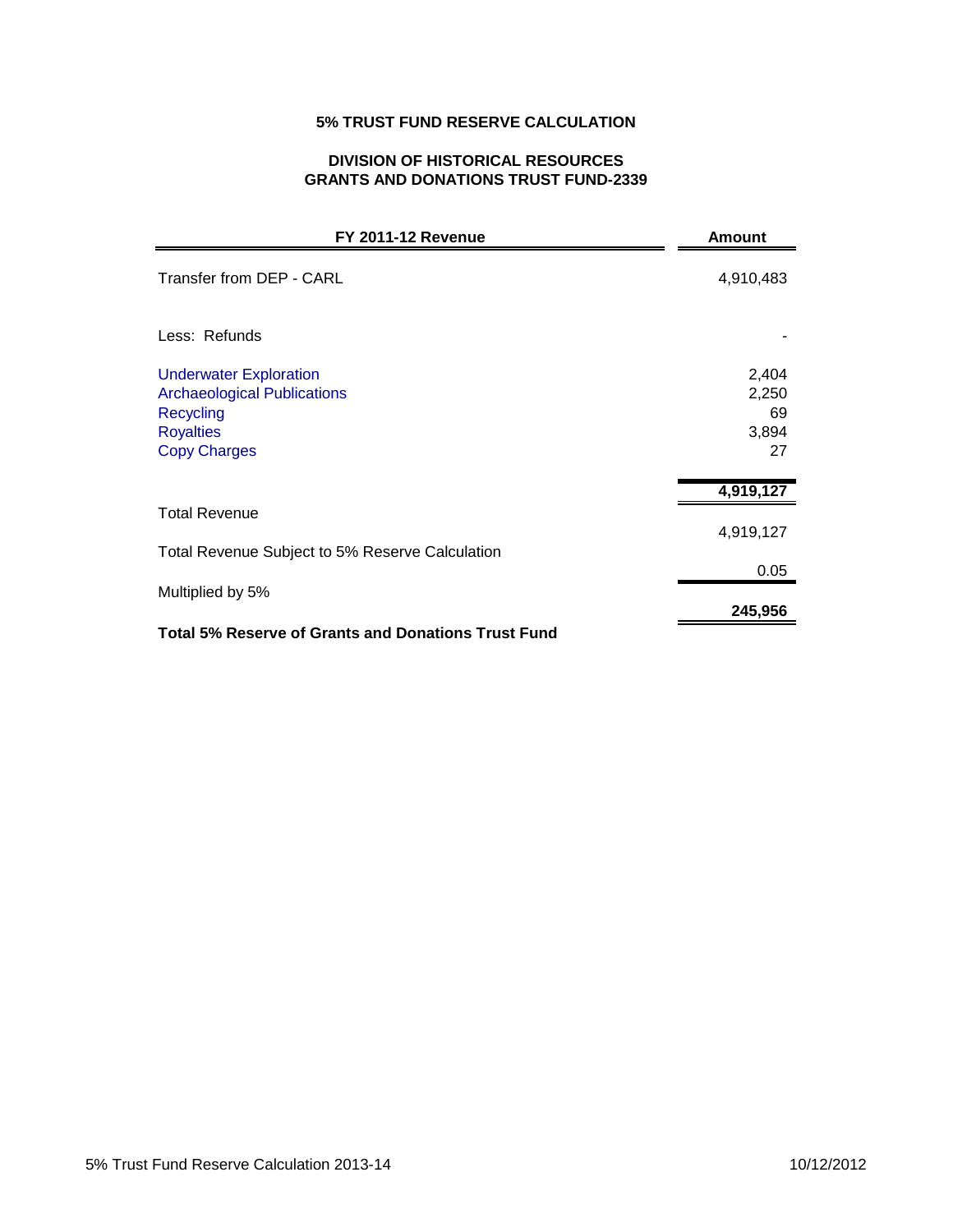# **SCHEDULE I NARRATIVE**

#### **Budget Period: 2012-2013**

**Department:** Department of State **Budget Entity:**  $\frac{45200000 - \text{Historical Resources}}{2510 - \text{Operating Trust Fund}}$ **Fund:** 2510 – Operating Trust Fund

#### **Adjustments in Section III**

• There were no adjustments in Section III.

## **Revenue Narrative**

• There is no projected revenue estimate. Revenues previously deposited in this trust fund have been transferred to the Federal Grants Trust Fund and/or the Grants and Donations Trust Fund pursuant to Trust Fund review conducted in FY 2009-10.

#### **5 Percent Trust Fund Reserve**

• There is no reserve requirement for Operating Trust Fund.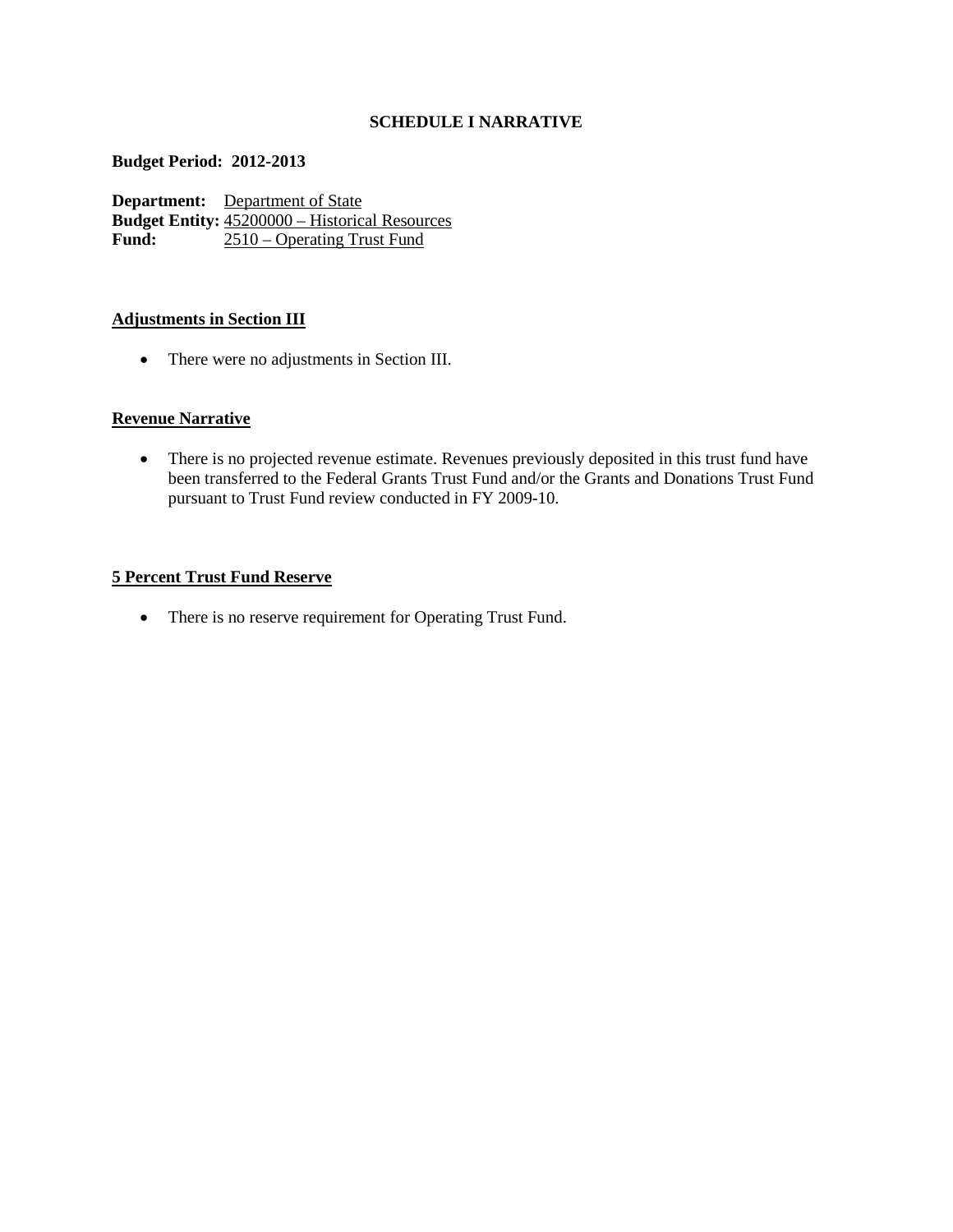|                             |                                                     | <b>Budget Period: 2013 - 2014</b> |                             |                                   |  |  |
|-----------------------------|-----------------------------------------------------|-----------------------------------|-----------------------------|-----------------------------------|--|--|
| <b>Department Title:</b>    |                                                     | Department of State               |                             |                                   |  |  |
| <b>Trust Fund Title:</b>    |                                                     | <b>Operating Trust Fund</b>       |                             |                                   |  |  |
| <b>Budget Entity:</b>       |                                                     | 45200700                          |                             |                                   |  |  |
| <b>LAS/PBS Fund Number:</b> |                                                     | 2510                              |                             |                                   |  |  |
|                             |                                                     | <b>Balance as of</b><br>6/30/2012 | SWFS*<br><b>Adjustments</b> | <b>Adjusted</b><br><b>Balance</b> |  |  |
|                             | <b>Chief Financial Officer's (CFO) Cash Balance</b> |                                   | $\mathbf{0}$ (A)            | $\Omega$                          |  |  |
|                             | ADD: Other Cash (See Instructions)                  | $\vert$ (B) $\vert$               |                             | $\Omega$                          |  |  |
|                             | ADD: Investments                                    | 109,022 (C)                       |                             | 109,022                           |  |  |
|                             | ADD: Outstanding Accounts Receivable                | 205  (D)                          |                             | 205                               |  |  |
|                             | ADD:                                                | (E)                               |                             | $\Omega$                          |  |  |
|                             | <b>Total Cash plus Accounts Receivable</b>          | 109,227 (F)                       |                             | 109,227                           |  |  |
| LESS:                       | Allowances for Uncollectibles                       | (G)                               |                             | $\Omega$                          |  |  |
| LESS:                       | Approved "A" Certified Forwards                     | (H)                               |                             | $\Omega$                          |  |  |
|                             | Approved "B" Certified Forwards                     | (H)                               |                             | $\Omega$                          |  |  |
|                             | Approved "FCO" Certified Forwards                   | (H)                               |                             | $\overline{0}$                    |  |  |
|                             | LESS: Other Accounts Payable (Nonoperating)         | $11 \t(I)$                        |                             | 11                                |  |  |
|                             | LESS: Service Charge to General Revenue             | 56 $(J)$                          |                             | 56                                |  |  |
|                             | <b>Unreserved Fund Balance, 07/01/12</b>            | 109,160 (K)                       | $\overline{0}$              | 109,160<br>$\ast$ $\ast$          |  |  |

**Notes:**

**\*SWFS = Statewide Financial Statement** 

**\*\* This amount should agree with Line I, Section IV of the Schedule I for the most recent completed fiscal year and Line A for the following year.**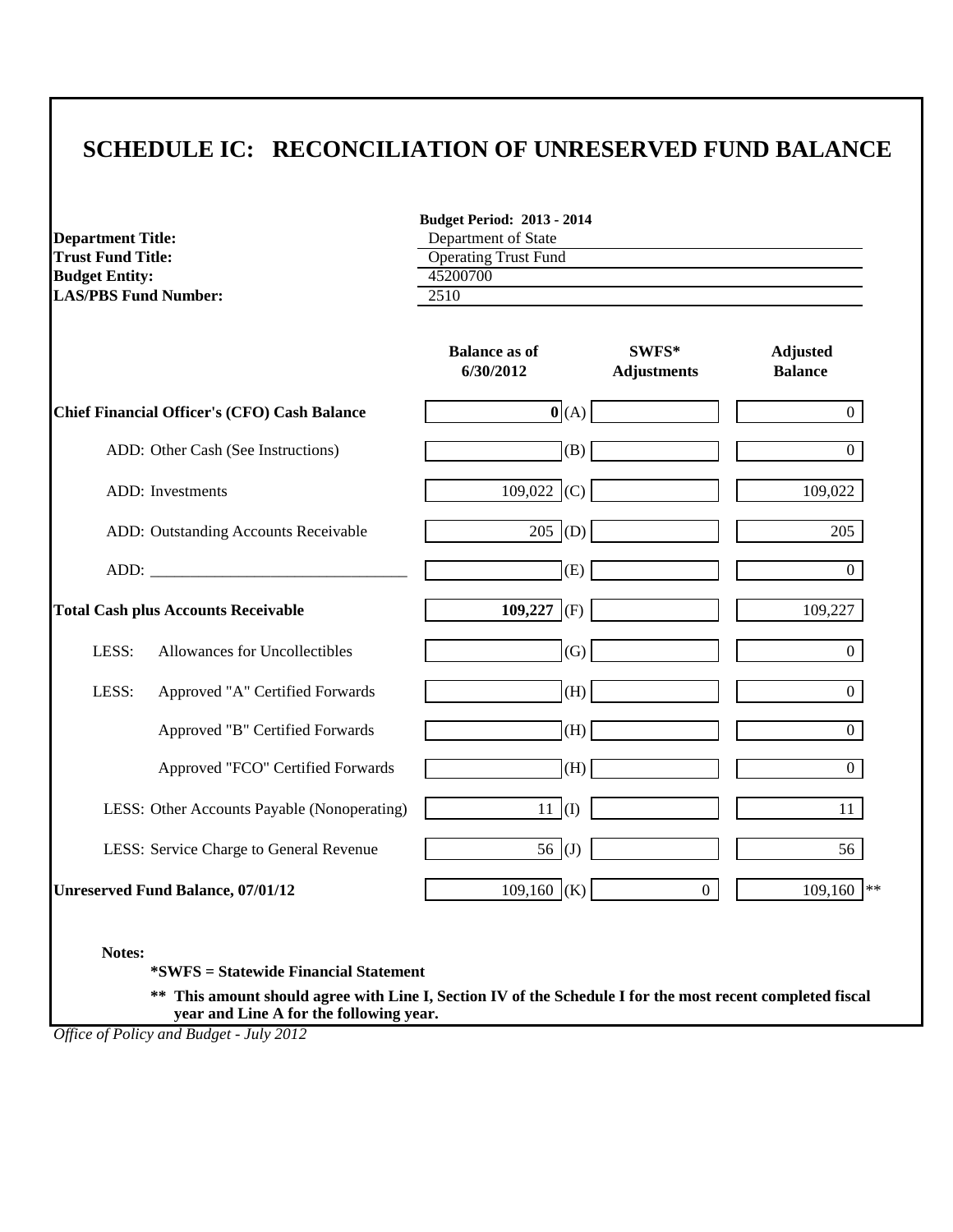## **SCHEDULE I NARRATIVE**

#### **Budget Period: 2013-2014**

**Department:** Department of State **Budget Entity:**  $\frac{45100000 - \text{Elections}}{2537 - \text{Clearing Funds}}$ **Fund:** 2537 – Clearing Funds Trust Fund

## **Adjustments in Section III**

• There are no adjustments in Section III.

# **Revenue Narrative**

- The projected revenue for Notaries is based on the actual revenue received in FY 2011-12.
- Revenue projected for Candidate Filing Fees and Election Assessment Fees in FY 2013-14 is based on fees received for the FY 2014 Election.

Revenue in the Clearing Funds Trust Fund associated with Candidate Qualifying Fees will vary depending on the years in which General Elections are scheduled.

## **5 Percent Trust Fund Reserve**

• There is no reserve requirement for the Clearing Funds Trust Fund.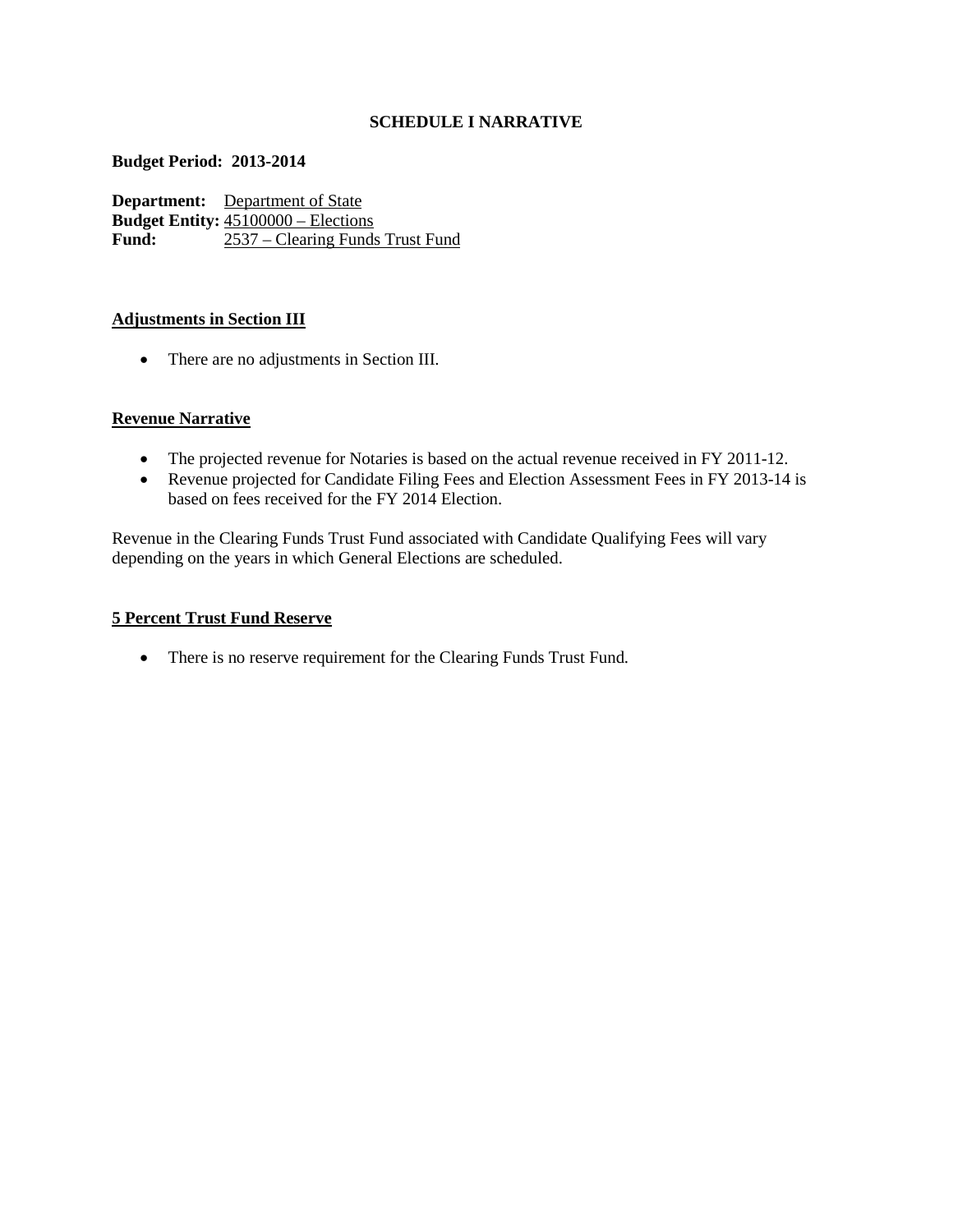#### **Executive Office of the Governor Inter-Agency Transfers Reported on Schedule I**

#### **Agency Name Department of State**

List all transfers totaling \$100,000 or more. Provide the applicable agency name and fund number, the categories used for both the transfer in and the transfer out, and the amount of the transfer for each of the fiscal years indicated, as well as the name of the person at the other agency who confirmed the amount of the transfer and the date of the confirmation. If transferred in/out to the General Revenue Fund, do not include on this form; however, on Schedule I be sure to include "To GR" or "From GR" in the description field.

| <b>Fund Name and Number:</b>                                                                          | Clearing Funds Trust Fund - 2537                      |                          |                                 |                                 |                                                       |                          |
|-------------------------------------------------------------------------------------------------------|-------------------------------------------------------|--------------------------|---------------------------------|---------------------------------|-------------------------------------------------------|--------------------------|
| <b>Transfers In</b><br>(Provide Agency and Fund Number Received From)                                 | <b>Transfer In</b><br>Revenue<br>Category             | Amount<br>FY 11-12 (A01) | <b>Amount</b><br>FY 12-13 (A02) | <b>Amount</b><br>FY 13-14 (A03) | <b>Transfer Out</b><br><b>Expenditure</b><br>Category | <b>Confirmed By/Date</b> |
|                                                                                                       |                                                       |                          |                                 |                                 |                                                       |                          |
|                                                                                                       |                                                       |                          |                                 |                                 |                                                       |                          |
|                                                                                                       |                                                       |                          |                                 |                                 |                                                       |                          |
|                                                                                                       |                                                       |                          |                                 |                                 |                                                       |                          |
|                                                                                                       |                                                       |                          |                                 |                                 |                                                       |                          |
| <b>Transfers Out (Operating and Non-Operating)</b><br>(Provide Agency and Fund Number Transferred To) | <b>Transfer Out</b><br><b>Expenditure</b><br>Category |                          |                                 |                                 | <b>Transfer In</b><br>Revenue<br>Category             | <b>Confirmed By/Date</b> |
| EOG 310000-20-2-339028                                                                                | 181137                                                | 354,346.00               | 397,440.00                      | 397,440.00                      | 001500                                                | Cynthia Smith-10/11/12   |
| DLA 410000-20-2-511002                                                                                | 181136                                                | 1,386,140.00             | 0.00                            | 1,889,894.00                    | 001500                                                | Sarah Nortelus-10/11/12  |
|                                                                                                       |                                                       |                          |                                 |                                 |                                                       |                          |
|                                                                                                       |                                                       |                          |                                 |                                 |                                                       |                          |
|                                                                                                       |                                                       |                          |                                 |                                 |                                                       |                          |
|                                                                                                       |                                                       |                          |                                 |                                 |                                                       |                          |
|                                                                                                       |                                                       |                          |                                 |                                 |                                                       |                          |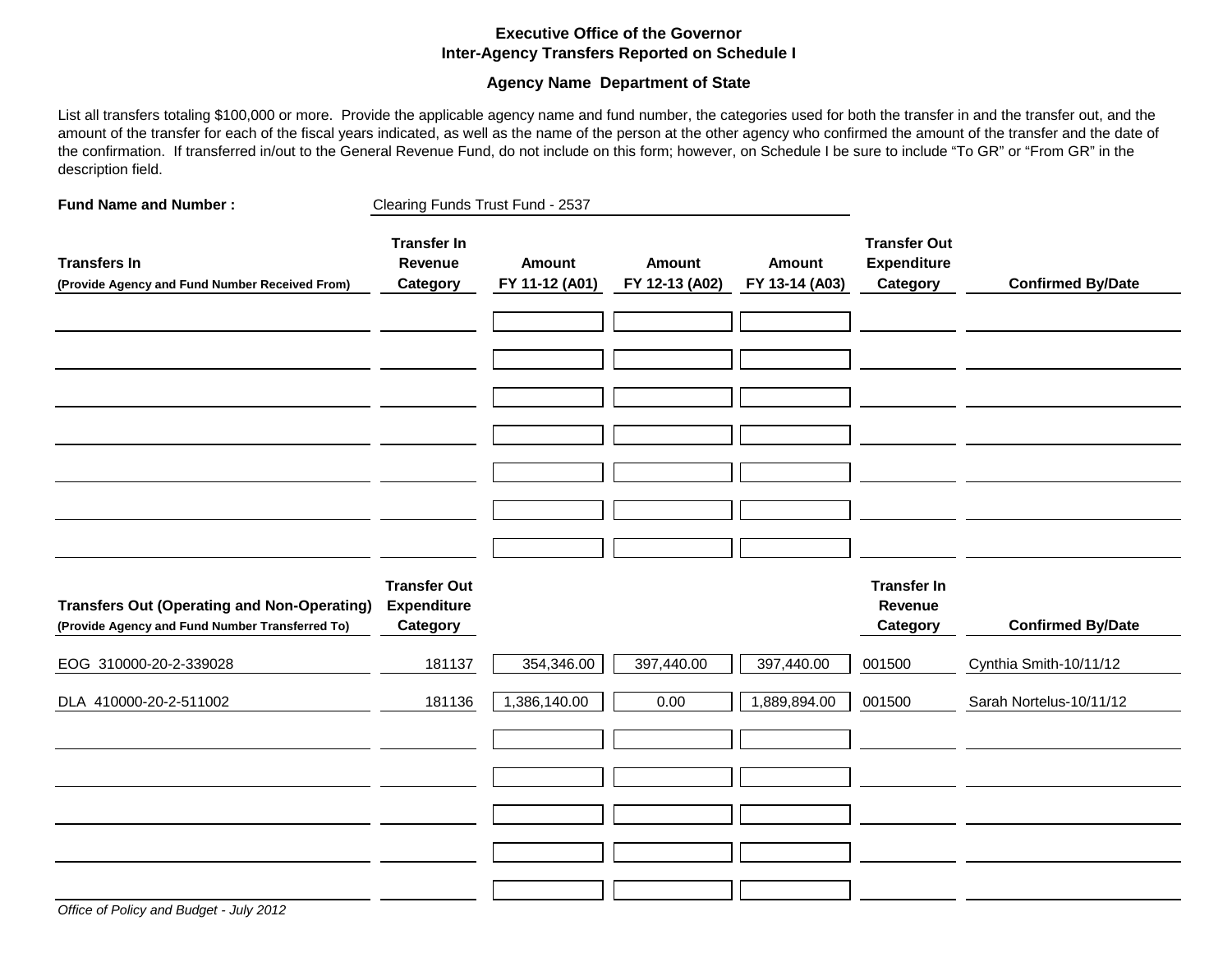| <b>Department Title:</b><br><b>Trust Fund Title:</b><br><b>Budget Entity:</b><br><b>LAS/PBS Fund Number:</b> | <b>Budget Period: 2013 - 2014</b><br>Department of State<br><b>Clearing Fund Trust Fund</b><br>45100200<br>2537 |                                   |  |
|--------------------------------------------------------------------------------------------------------------|-----------------------------------------------------------------------------------------------------------------|-----------------------------------|--|
|                                                                                                              | <b>Balance as of</b><br>SWFS*<br>6/30/2012<br><b>Adjustments</b>                                                | <b>Adjusted</b><br><b>Balance</b> |  |
| <b>Chief Financial Officer's (CFO) Cash Balance</b>                                                          | 396,451 (A)                                                                                                     | 396,451                           |  |
| ADD: Other Cash (See Instructions)                                                                           | (B)                                                                                                             | $\boldsymbol{0}$                  |  |
| ADD: Investments                                                                                             | (C)                                                                                                             | $\theta$                          |  |
| ADD: Outstanding Accounts Receivable                                                                         | 2,132<br>(D)                                                                                                    | 2,132                             |  |
| ADD:                                                                                                         | (E)                                                                                                             | $\Omega$                          |  |
| <b>Total Cash plus Accounts Receivable</b>                                                                   | 398,583 (F)                                                                                                     | 398,583                           |  |
| LESS:<br>Allowances for Uncollectibles                                                                       | (G)                                                                                                             | $\Omega$                          |  |
| LESS:<br>Approved "A" Certified Forwards                                                                     | (H)                                                                                                             | $\Omega$                          |  |
| Approved "B" Certified Forwards                                                                              | (H)                                                                                                             | $\overline{0}$                    |  |
| Approved "FCO" Certified Forwards                                                                            | (H)                                                                                                             | $\overline{0}$                    |  |
| LESS: Other Accounts Payable (Nonoperating)                                                                  | 168,817<br>(1)<br>30,692                                                                                        | 199,509                           |  |
| LESS: Service Charge to General Revenue                                                                      | 199,074<br>(J)                                                                                                  | 199,074                           |  |
| <b>Unreserved Fund Balance, 07/01/12</b>                                                                     | 30,692 (K)<br>(30,692)                                                                                          | $0 *$                             |  |

**Notes:**

**\*SWFS = Statewide Financial Statement** 

**\*\* This amount should agree with Line I, Section IV of the Schedule I for the most recent completed fiscal year and Line A for the following year.**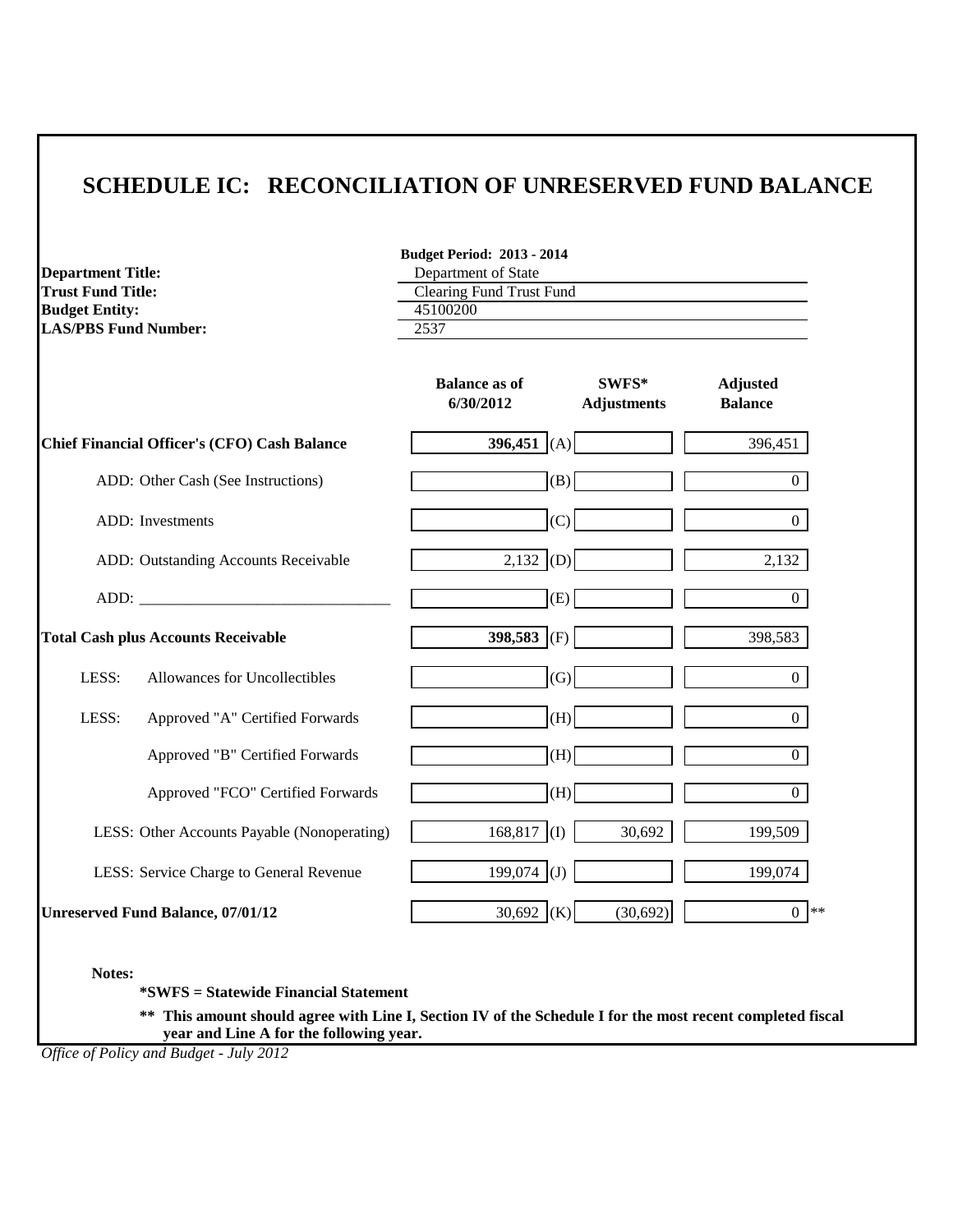## **SCHEDULE I NARRATIVE**

#### **Budget Period: 2013-2014**

**Department:** Department of State **Budget Entity:**  $\frac{45400000 - \text{Library and Information Services}}{2572 - \text{ Records Management Trust Fund}}$ **Fund:** 2572 – Records Management Trust Fund

#### **Adjustments in Section III**

• There were no adjustments in Section III.

## **Revenue Narrative**

- The projected revenue estimate listed in Section I is based on actual revenue received during FY 2011-12. Those figures have been projected out for FY 2012-13 and 2013-14.
	- o Advertising in Administrative Weekly
	- o Records Storage Fees
	- o Records Management Training Workshops
	- o Copying Charges

Revenues in the Records Management Trust Fund will fluctuate depending on the number of notices advertised in the Florida Administrative Weekly; the number of Records Management Training workshops; and the number of agencies that store records in the Florida Records Center.

## **5 Percent Trust Fund Reserve**

• There is no reserve requirement for the Records Management Trust Fund.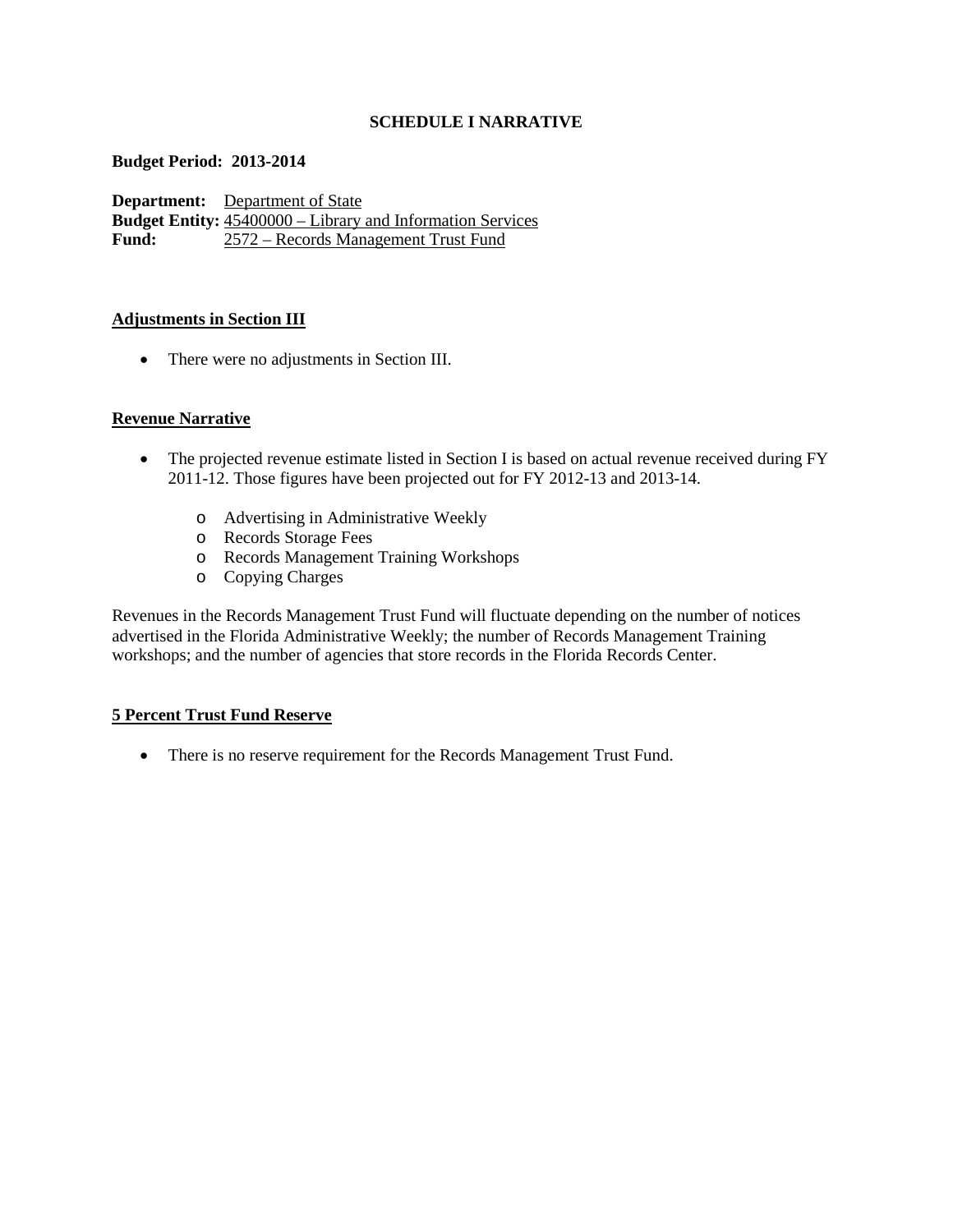| <b>SCHEDULE 1A: DETAIL OF FEES AND RELATED PROGRAM COSTS</b>                                                                                                                                                                                                                                                                                                                                                                       |                                                                                                                                                                                                                       |                                                                                                          |                                                                                                                                |                                                                                                                              |
|------------------------------------------------------------------------------------------------------------------------------------------------------------------------------------------------------------------------------------------------------------------------------------------------------------------------------------------------------------------------------------------------------------------------------------|-----------------------------------------------------------------------------------------------------------------------------------------------------------------------------------------------------------------------|----------------------------------------------------------------------------------------------------------|--------------------------------------------------------------------------------------------------------------------------------|------------------------------------------------------------------------------------------------------------------------------|
| Department:<br>Program:<br>Fund:                                                                                                                                                                                                                                                                                                                                                                                                   | <b>STATE</b><br>45                                                                                                                                                                                                    | 0309.00.00.00 Educational Support<br>2572 RECORDS MGMT TRUST FUND                                        | <b>Budget Period: 2013-2014</b>                                                                                                |                                                                                                                              |
| <b>Specific Authority:</b><br><b>Purpose of Fees Collected:</b>                                                                                                                                                                                                                                                                                                                                                                    | Chapters 120.55 and 257.375, F.S.<br>Funds deposited in the Records Management Trust Fund shall be used to<br>support programs of State Archives, Records and Info Management<br>and Administrative Code/Weekly/Laws. |                                                                                                          |                                                                                                                                |                                                                                                                              |
| Type of Fee or Program: (Check ONE Box and answer questions as indicated.)<br>Regulatory services or oversight to businesses or professions. (Complete Sections I, II, and III and attach<br><b>Examination of Regulatory Fees Form - Part I and II.)</b><br>Non-regulatory fees authorized to cover full cost of conducting a specific program or service. (Complete<br>$\overline{\mathbf{x}}$<br>Sections I, II, and III only.) |                                                                                                                                                                                                                       |                                                                                                          |                                                                                                                                |                                                                                                                              |
| <b>SECTION I - FEE COLLECTION</b>                                                                                                                                                                                                                                                                                                                                                                                                  |                                                                                                                                                                                                                       | <b>ACTUAL</b>                                                                                            | <b>ESTIMATED</b>                                                                                                               | <b>REQUEST</b>                                                                                                               |
| Receipts:<br>Microfilm/Archival Storage<br><b>Advertising/Fla Administrative Weekly</b><br>Cert Copies/Royalities/Recycling/Surplus<br>Uncumbered Cash<br><b>Total Fee Collection to Line (A) - Section III</b><br><b>SECTION II - FULL COSTS</b><br>Direct Costs:<br>Salaries and Benefits<br><b>Other Personal Services</b><br>Expenses<br><b>Operating Capital Outlay</b><br><b>Contracted Svcs/TR/DMS/HR Svcs</b>              |                                                                                                                                                                                                                       | FY 20 11-12<br>1,152,796<br>621,401<br>47,231<br>713,448<br>2,534,876<br>1,041,535<br>208,379<br>154,602 | FY 2012 - 13<br>1,155,000<br>622,000<br>47,500<br>1,023,715<br>2,848,215<br>1,111,756<br>52,412<br>604,423<br>9,740<br>198,943 | FY 2013 - 14<br>1,155,000<br>622,000<br>47,500<br>834,834<br>2,659,334<br>1,123,216<br>52,412<br>604,423<br>9,740<br>198,943 |
| Indirect Costs Charged to Trust Fund<br><b>Total Full Costs to Line (B) - Section III</b><br><b>Basis Used:</b>                                                                                                                                                                                                                                                                                                                    |                                                                                                                                                                                                                       | 1,404,516                                                                                                | 1,977,274                                                                                                                      | 1,988,734                                                                                                                    |
| <b>SECTION III - SUMMARY</b>                                                                                                                                                                                                                                                                                                                                                                                                       |                                                                                                                                                                                                                       |                                                                                                          |                                                                                                                                |                                                                                                                              |
| <b>TOTAL SECTION I</b><br><b>TOTAL SECTION II</b>                                                                                                                                                                                                                                                                                                                                                                                  | (A)<br>(B)                                                                                                                                                                                                            | 2,534,876<br>1,404,516                                                                                   | 2,848,215<br>1,977,274                                                                                                         | 2,659,334<br>1,988,734                                                                                                       |
| <b>TOTAL - Surplus/Deficit</b>                                                                                                                                                                                                                                                                                                                                                                                                     | (C)                                                                                                                                                                                                                   | 1,130,360                                                                                                | 870,941                                                                                                                        | 670,600                                                                                                                      |
| <b>EXPLANATION of LINE C:</b>                                                                                                                                                                                                                                                                                                                                                                                                      |                                                                                                                                                                                                                       |                                                                                                          |                                                                                                                                |                                                                                                                              |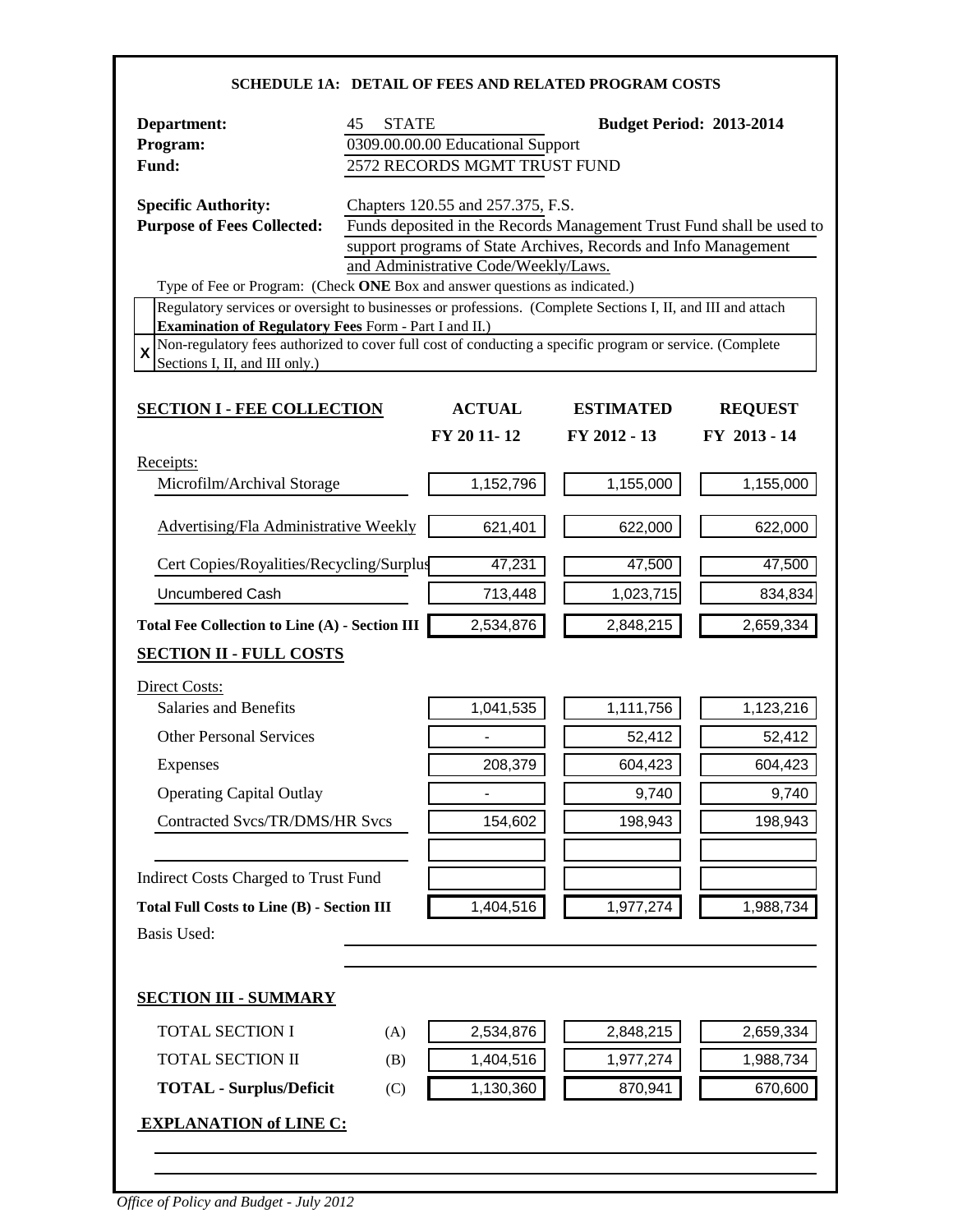

# **FLORIDA DEPARTMENT OF STATE DIVISION OF LIBRARY AND INFORMATION SERVICES**

• Floppy disks Magnetic disks • Other media

**Florida State Records Center Electronic Media Storage Fee Schedule As of July 1, 2012**

# **Electronic Media Stored Includes:**

- Computer tapes (reel to reel)
- Computer cartridges
- Optical disks

# **Shelf Rental Fee:**

- \$20.00 per shelf per month
- Services include:
	- o Temperature and humidity controlled environment.
	- o Secure fire-proof vault storage.
	- o Restricted access vault with intrusion alarm and sprinkler system.

# **Pickup and Delivery:**

• Ouoted on a case-by-case basis.

# **Retrieval Services:**

- Free retrieval and re-file, Monday through Friday, 8:00 a.m. to 5:00 p.m., excluding holidays.
- Shipping charges apply outside the Tallahassee area.

# **Emergency Retrieval Fee:**

- \$75.00 per hour during non-working hours with a one hour minimum charge. Customers are required to pick up their own emergency retrievals from the State Records Center during non-working hours.
- Services include:
	- o On-call, emergency access 24 hours a day, seven days a week.
	- o Mobile telephone: 850.509.0276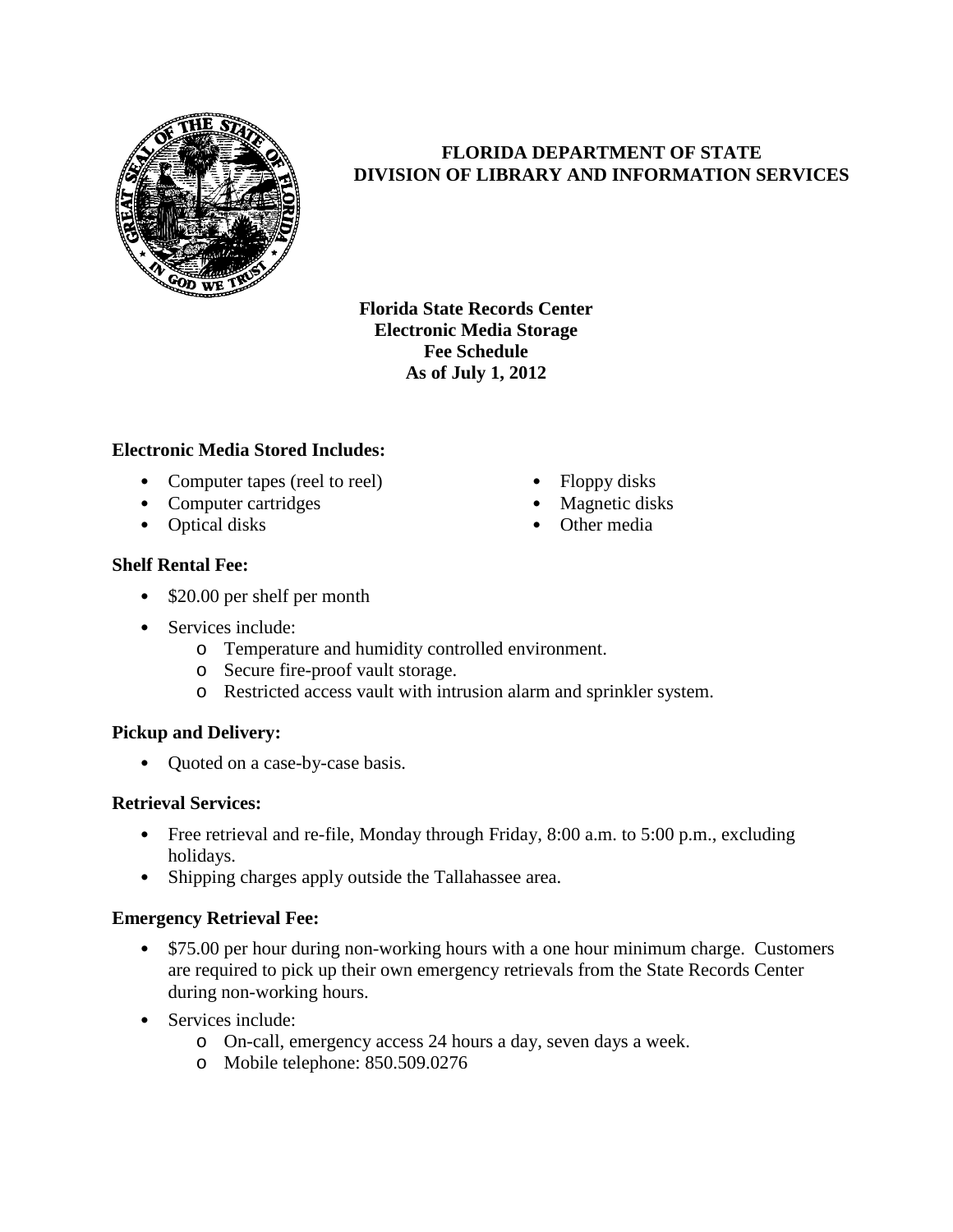# **Florida State Records Center Records Storage Fee Schedule As of July 1, 2012**

| <b>Service Type</b>                                                                   | <b>Fee Per Cubic</b><br><b>Foot Carton</b> | <b>Services Included</b>                                                         |  |
|---------------------------------------------------------------------------------------|--------------------------------------------|----------------------------------------------------------------------------------|--|
| <b>Accessioning</b>                                                                   | \$1.45                                     | $\bullet$ On-site pickup                                                         |  |
|                                                                                       |                                            | • Administrative processing and record-<br>keeping                               |  |
| <b>Storage</b>                                                                        | 27 cents per                               | • Short and long-term storage                                                    |  |
|                                                                                       | month                                      | • Restricted access area with intrusion alarm<br>and sprinkler system            |  |
|                                                                                       |                                            | • Free retrieval and re-file, Monday through<br>Friday, 8:00 a.m. to 5:00 p.m.   |  |
|                                                                                       |                                            | • After-hours or holiday reference service:<br>\$75.00 per hour (1 hour minimum) |  |
| <b>Disposal</b>                                                                       | 40 cents                                   | • Free monitoring of record retention schedules                                  |  |
|                                                                                       |                                            | • Free notification of records eligible for<br>destruction                       |  |
| <b>Permanent Withdrawal</b>                                                           | 40 cents                                   |                                                                                  |  |
| <b>Disposal of Records Not</b><br><b>Stored in the State</b><br><b>Records Center</b> | \$1.40                                     | • Pickup in Tallahassee area                                                     |  |

# **Records Storage Carton Fee**: \$35.00 per flat (bundle of 25 cartons)

Records Retrieval Services include:

- Free retrieval and re-file, Monday through Friday, 8:00 a.m. to 5:00 p.m.
- After-hours or holiday retrieval: \$75.00 per hour (one hour minimum).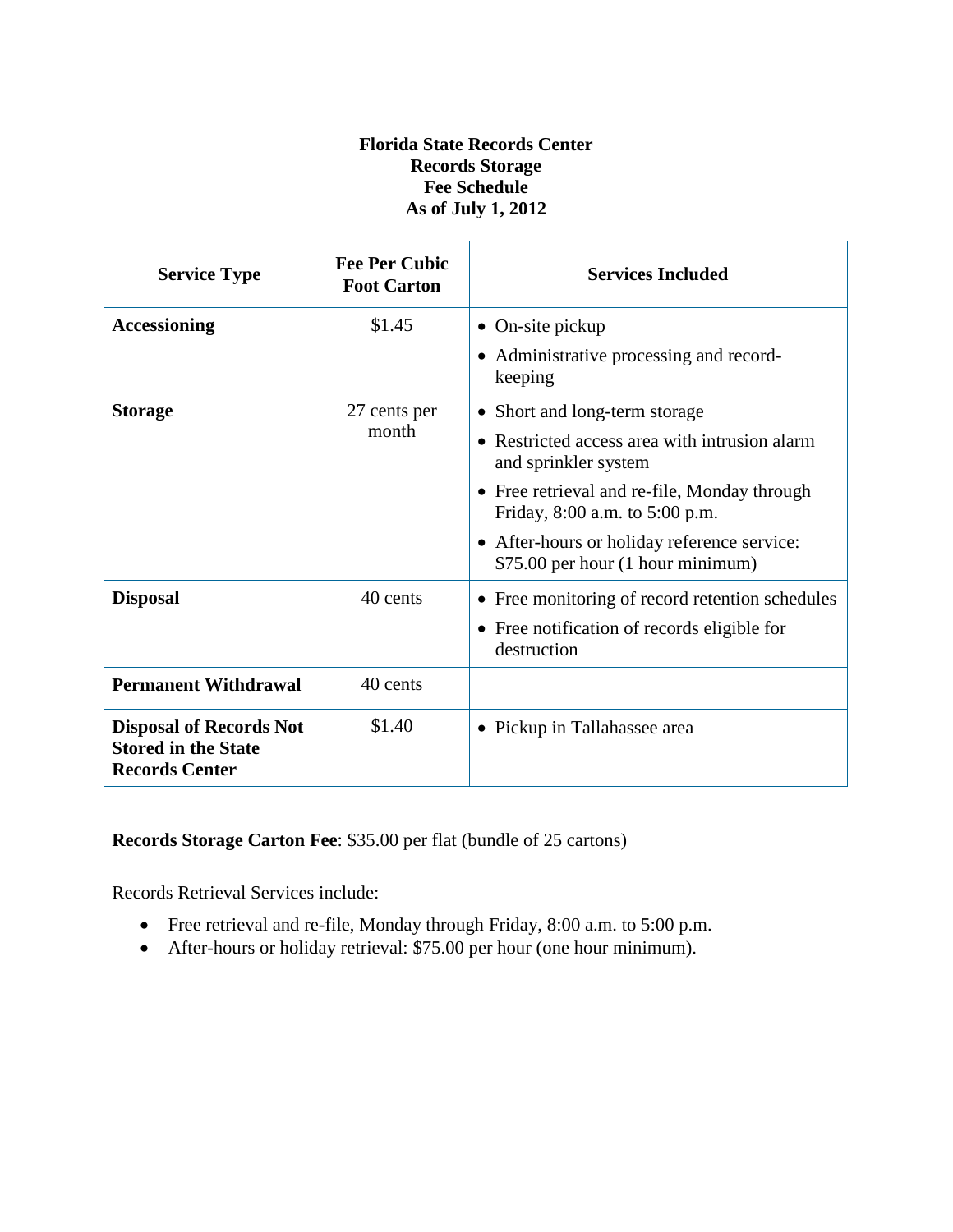# **Florida State Records Center Security Microfilm Fee Schedule As of July 1, 2012**

| <b>Service Type</b>            | <b>Microfilm</b><br>Per 16 or 35 mm<br>Roll                                                                                                     | <b>Microfiche</b><br>Per Bundle of 35<br>Fiche<br>(35 Fiche Minimum) | <b>Services Included</b>                                                                                                                                                   |
|--------------------------------|-------------------------------------------------------------------------------------------------------------------------------------------------|----------------------------------------------------------------------|----------------------------------------------------------------------------------------------------------------------------------------------------------------------------|
| <b>Accessioning</b>            | 12 cents<br>Rolls must be in<br>inert/acid-free<br>containers.<br>Otherwise, 5 cents<br>per box plus \$20<br>per hour labor will<br>be charged. | 12 cents                                                             | • Preliminary inspection for ready<br>contamination<br>• Associated transfer documentation<br>including container listing                                                  |
| <b>Storage</b>                 | 4 cents per month<br>(48 cents per year)                                                                                                        | 4 cents per month<br>(48 cents per year)                             | • Temperature and humidity controlled<br>environment<br>• Secure fire-proof vault storage<br>• Periodic film inspection                                                    |
| <b>Disposal</b>                | 40 cents                                                                                                                                        | 40 cents                                                             | • Free monitoring of record retention<br>schedules<br>• Free notification of records eligible<br>for destruction<br>• Secure, environmentally-friendly<br>disposal of film |
| <b>Permanent</b><br>Withdrawal | 6 cents                                                                                                                                         | 6 cents                                                              |                                                                                                                                                                            |

Records Retrieval Services include:

- Free retrieval and re-file, Monday through Friday, 8:00 a.m. to 5:00 p.m.
- Free pickup and delivery within the Tallahassee area (shipping charges apply outside the Tallahassee area).
- After-hours or holiday retrieval: \$75.00 per hour (one hour minimum).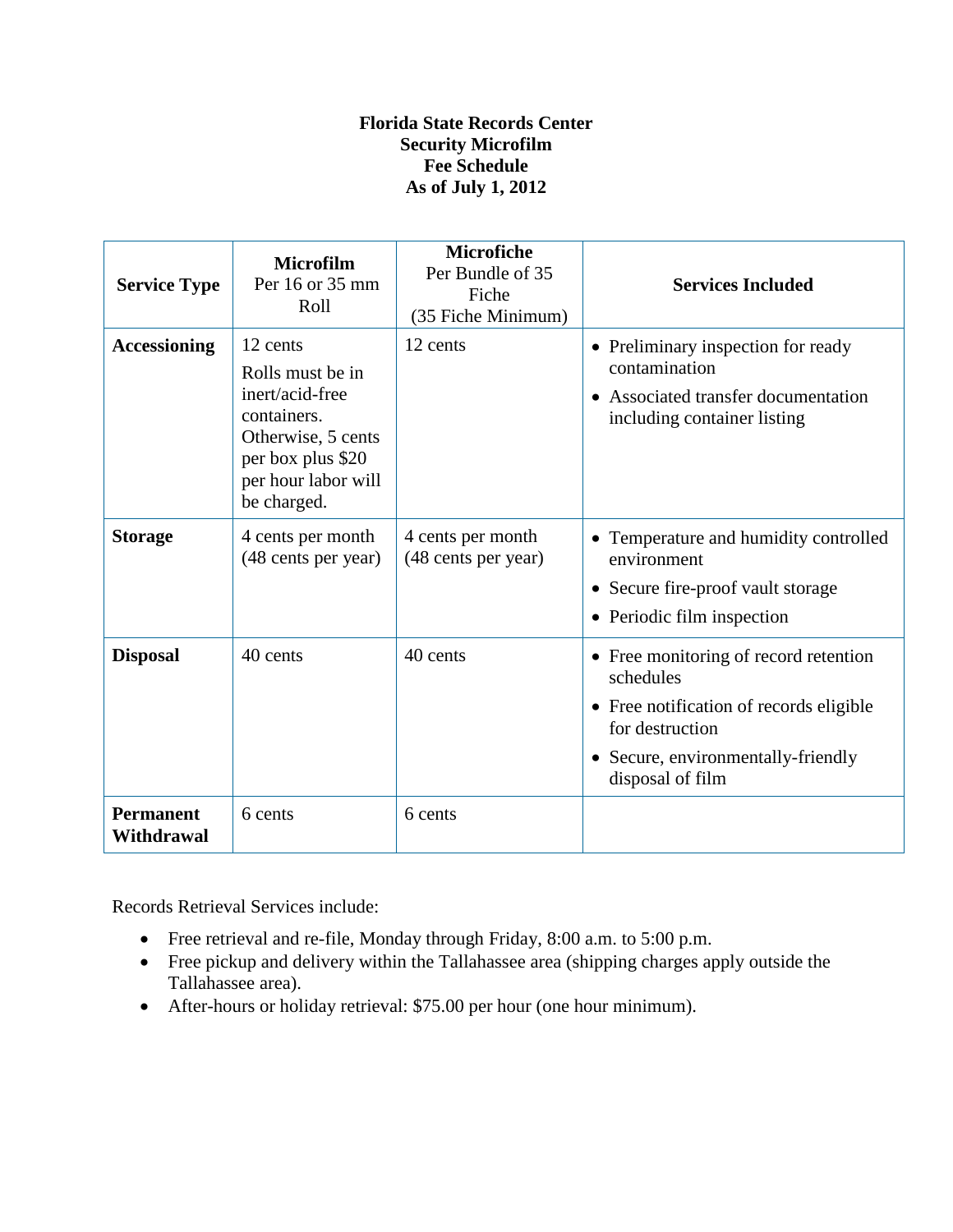|                                                      | <b>Budget Period: 2013 - 2014</b>                    |                             |                                   |  |  |
|------------------------------------------------------|------------------------------------------------------|-----------------------------|-----------------------------------|--|--|
| <b>Department Title:</b><br><b>Trust Fund Title:</b> | Department of State<br>Records Management Trust Fund |                             |                                   |  |  |
| <b>Budget Entity:</b>                                | 45400100/45010200                                    |                             |                                   |  |  |
| <b>LAS/PBS Fund Number:</b>                          | 2572                                                 |                             |                                   |  |  |
|                                                      |                                                      |                             |                                   |  |  |
|                                                      | <b>Balance as of</b><br>6/30/2012                    | SWFS*<br><b>Adjustments</b> | <b>Adjusted</b><br><b>Balance</b> |  |  |
| <b>Chief Financial Officer's (CFO) Cash Balance</b>  | 1,015,498 (A)                                        |                             | 1,015,498                         |  |  |
| ADD: Other Cash (See Instructions)                   | (B)                                                  |                             | $\overline{0}$                    |  |  |
| ADD: Investments                                     | (C)                                                  |                             | $\boldsymbol{0}$                  |  |  |
| ADD: Outstanding Accounts Receivable                 | $115,652$ (D)                                        |                             | 115,652                           |  |  |
|                                                      | (E)                                                  |                             | $\overline{0}$                    |  |  |
| <b>Total Cash plus Accounts Receivable</b>           | 1,131,150 (F)                                        |                             | 1,131,150                         |  |  |
| LESS:<br>Allowances for Uncollectibles               | (G)                                                  |                             | $\overline{0}$                    |  |  |
| LESS:<br>Approved "A" Certified Forwards             | $690$ (H)                                            |                             | 690                               |  |  |
| Approved "B" Certified Forwards                      | $400$ (H)                                            |                             | 400                               |  |  |
| Approved "FCO" Certified Forwards                    | (H)                                                  |                             | $\overline{0}$                    |  |  |
| LESS: Other Accounts Payable (Nonoperating)          | $98,750$ (I)                                         |                             | 98,750                            |  |  |
| LESS: Service Charge to General Revenue              | 7,595 (J)                                            |                             | 7,595                             |  |  |
| <b>Unreserved Fund Balance, 07/01/12</b>             | $1,023,715$ (K)                                      | $\overline{0}$              | 1,023,715<br>**                   |  |  |

**Notes:**

**\*SWFS = Statewide Financial Statement** 

**\*\* This amount should agree with Line I, Section IV of the Schedule I for the most recent completed fiscal year and Line A for the following year.**